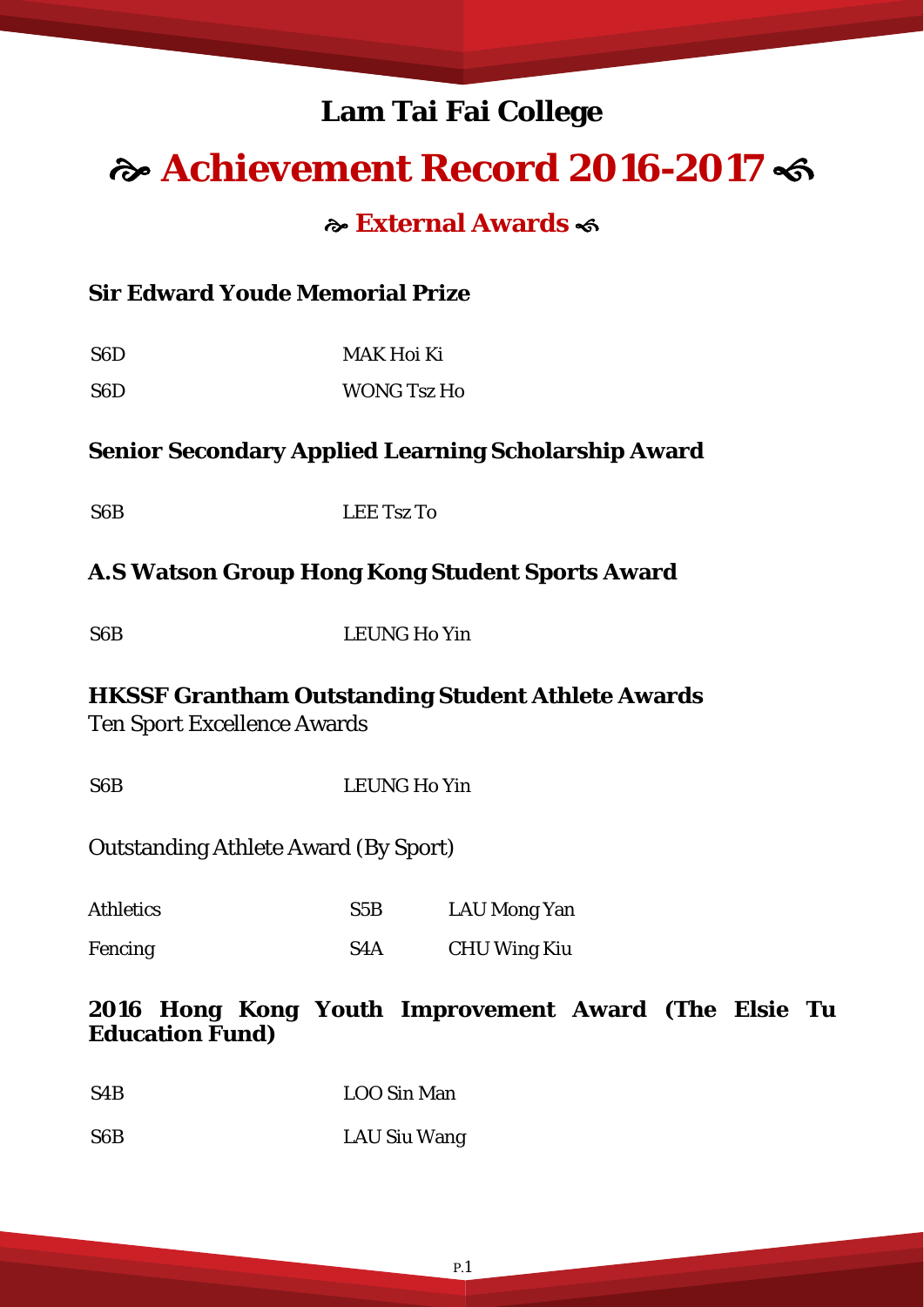### **Internal Scholarships**

Lam Tai Fai College Internal Scholarships are set up to honour students who excel in different areas, namely academic, languages, sports, art and design, innovative technology, leadership, services as well as conduct. The selection criteria are based on the guiding principle of whole person development and learning with excellence.

#### **Principal's Honour List - Most Outstanding Students of the Year**

The awards are given to students who are outstanding all-rounders with strong sense of belonging to the school, and contribute to learning process in class and community services.

S2D CHANG Yujuan S5D WAN Sik Yu

### **Principal's Honour List - Good Conduct Awards**

The awards are given to students who have shown good conduct with at least "A" for each term's conduct grade and are good models for their fellow schoolmates.

| S <sub>6</sub> D | <b>LEUNG Kwan To</b> | S <sub>6</sub> D | <b>WONG Tsz Ho</b> |
|------------------|----------------------|------------------|--------------------|
|------------------|----------------------|------------------|--------------------|

#### **Best in English Awards**

The awards are given to the best students in English who also have active participation and outstanding achievement in English Language activities.

S5D CHENG Tsz Yan

#### **Best in Chinese Awards**

The awards are given to the best students in Chinese who also have active participation and outstanding achievement in Chinese Language activities.

S1D ZHANG Youyang

i

#### **The Most Improved Students Awards**

The awards are given to students who have marked improvement in academic performance and conduct.

| S1C  | <b>WONG Po Kiu</b>   | S4B CHAN Tsz Him |
|------|----------------------|------------------|
| S2D. | <b>WONG Chun Man</b> | S5C SO King Yan  |
| S3D  | WONG Ka Hei          |                  |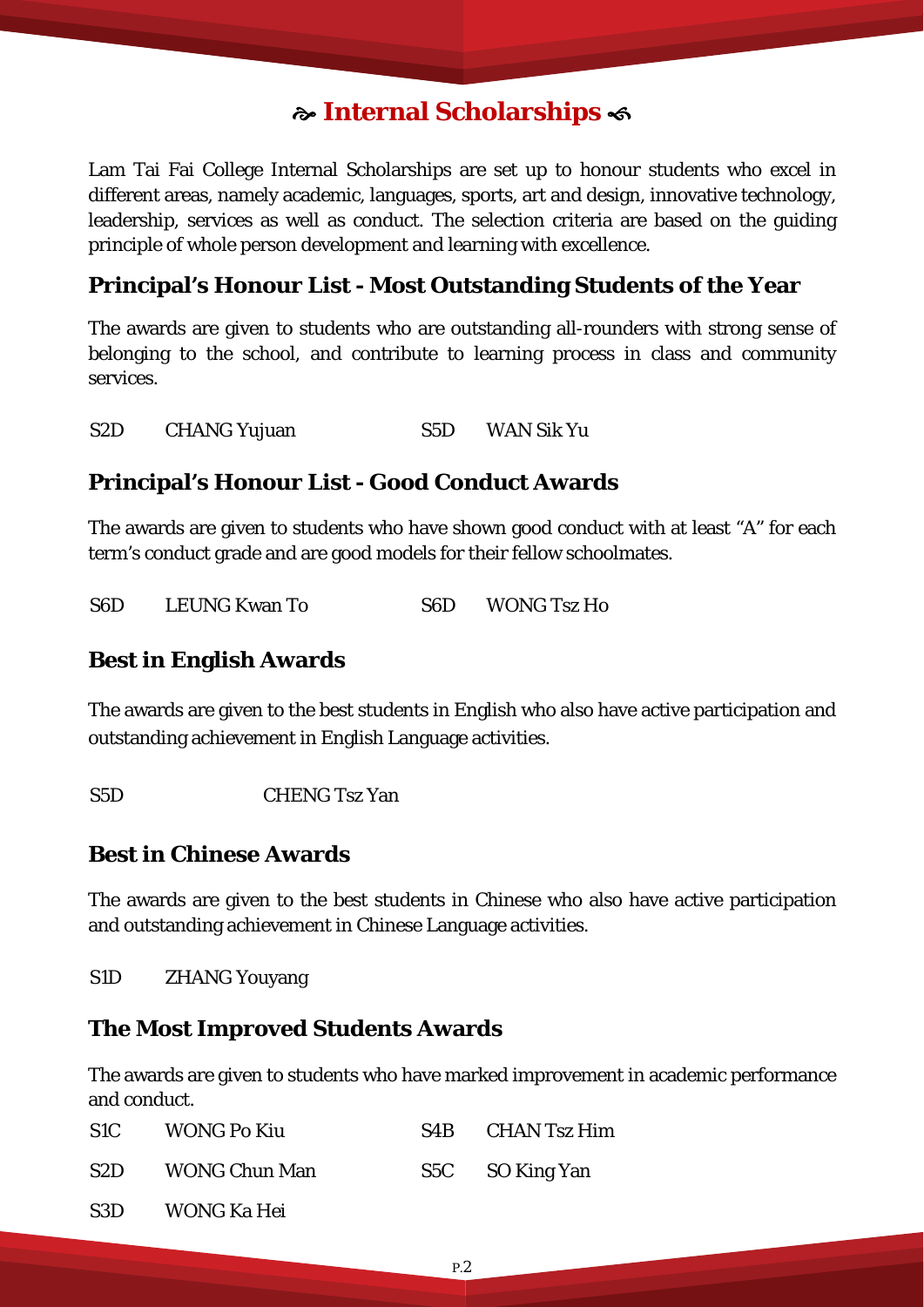#### **Art & Design Awards**

The awards are given to students who have outstanding performance and active participation in Art and Design, are creative and able to make aesthetic judgements. The awardees have been striving assiduously in promoting Art and Design activities.

S1C LEE Wai Lam S5B LEE Yeuk Hei

#### **Outstanding Sportsperson Awards**

The awards are given to students who have shown outstanding performance in Physical Education and have actively participated in sports and related activities. The award holders are also enthusiastic and active in promoting sports and possess sportsmanship.

S2D CHANG Yujuan S6B LEUNG Ho Yin

#### **Innovative Technology Awards**

The award is given to students who have outstanding performance and active participation in Innovative Technology activities and are zealous and active in promoting Innovative Technology activities. The awardees have also shown creative use of Innovative Technology.

S<sub>3D</sub> LI Eric John S<sub>5D</sub> CHAN Cheuk Hin

#### **Healthy Student Awards**

The award is given to students who have outstanding performance and active participation in Health Education activities and are zealous and active in promoting Health Education activities. The awardees have been striving assiduously in promoting Health Education activities.

S4D IP Tsz Kwan

#### **Outstanding Leadership Awards**

The awards are given to students who have been outstanding leaders and have organized at least one school-based activity, displaying traits of self-confidence, responsibility, maturity, creativity and sensibility.

S5B YU Cheuk Ho

#### **Outstanding Voluntary Services Awards**

The awards are given to students who are active members of the Service Group or Uniform Group and have outstanding service record.

S4A CHEN Zixin S4D IP Tsz Kwan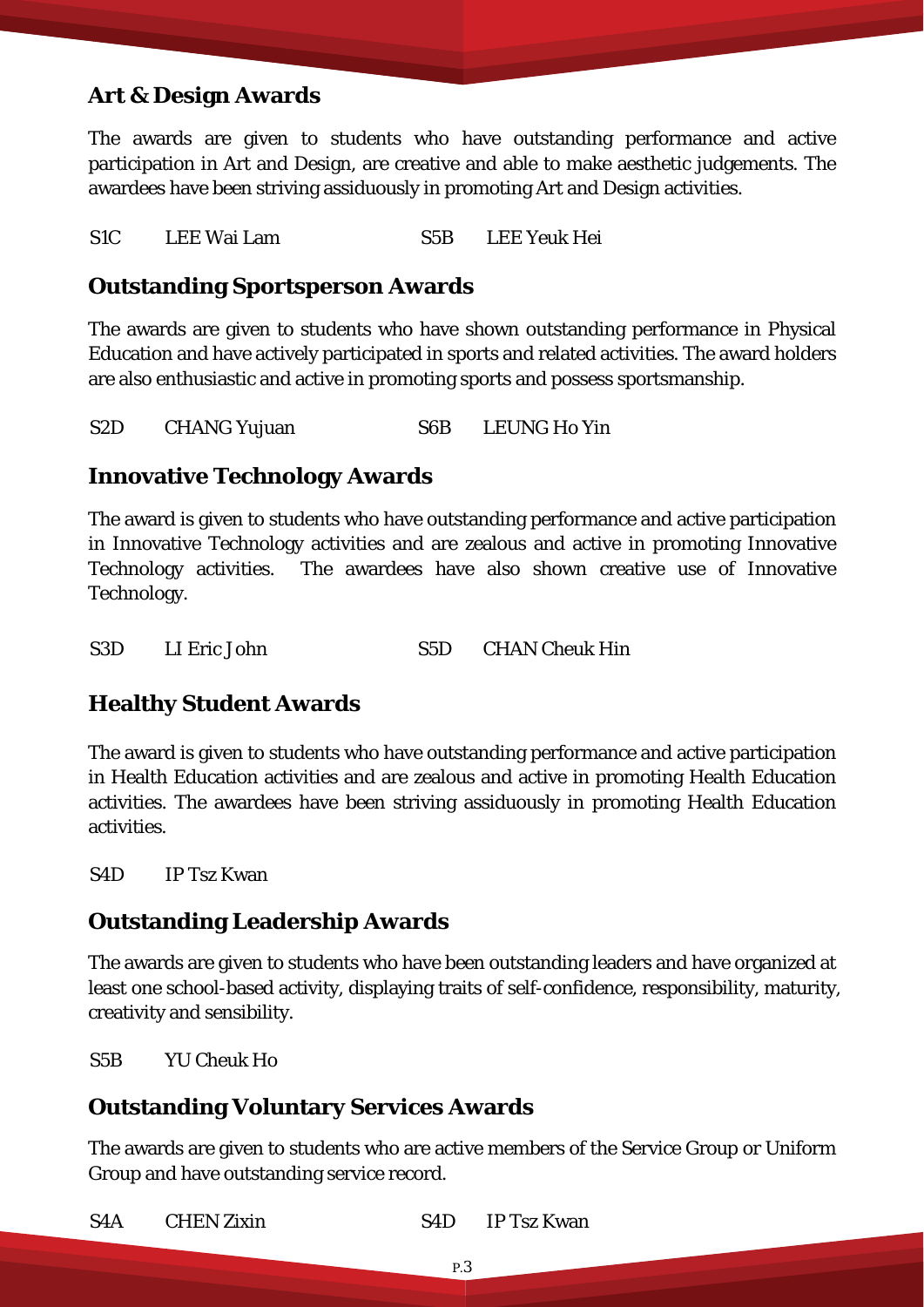# **Secondary One**

#### **Principal's Honour List – Academic Excellence Awards**

| First        | S1D | <b>YUEN Yik Chung</b> |
|--------------|-----|-----------------------|
| Second       | S1D | <b>ZHANG Youyang</b>  |
| <b>Third</b> |     | S1C CHEN Hoi Tung     |

### **First in Subject Awards**

| Putonghua                    | S <sub>1</sub> D | <b>ZHANG Youyang</b>    |
|------------------------------|------------------|-------------------------|
| <b>English Language</b>      | S <sub>1</sub> D | <b>YIM Tsz Lok</b>      |
| <b>Mathematics</b>           | S <sub>1</sub> C | <b>CHEN Hoi Tung</b>    |
| <b>Liberal Studies</b>       | S <sub>1</sub> D | <b>ZHANG Youyang</b>    |
| <b>Integrated Science</b>    | S <sub>1</sub> D | <b>YUEN Yik Chung</b>   |
| <b>Integrated Humanities</b> | S <sub>1</sub> D | <b>YUEN Yik Chung</b>   |
| <b>Chinese History</b>       | S <sub>1</sub> D | <b>ZHANG Youyang</b>    |
| <b>Innovative Technology</b> | S <sub>1</sub> D | <b>YUEN Yik Chung</b>   |
| <b>Health Education</b>      | S <sub>1</sub> D | <b>YIM Tsz Lok</b>      |
| <b>Physical Education</b>    | S <sub>1</sub> A | <b>LAU Rooney Smith</b> |
| <b>Music</b>                 | S <sub>1</sub> C | <b>TSANG Sin Chi</b>    |

#### **Commendation Awards**

#### **(Academic Requirement: Achieved 60 marks or above in all core subjects)**

| S1A CHOW Charlene | -S1D - | LUO Kai     |
|-------------------|--------|-------------|
| S1D LEE Chi Yiu   | S1D    | NG Sze Wing |

#### **Competence Awards**

#### **(Academic Requirement: Passed all subjects)**

| S1A | <b>LEUNG Ho Mei</b> | LEE Chi Yiu |
|-----|---------------------|-------------|
|     |                     |             |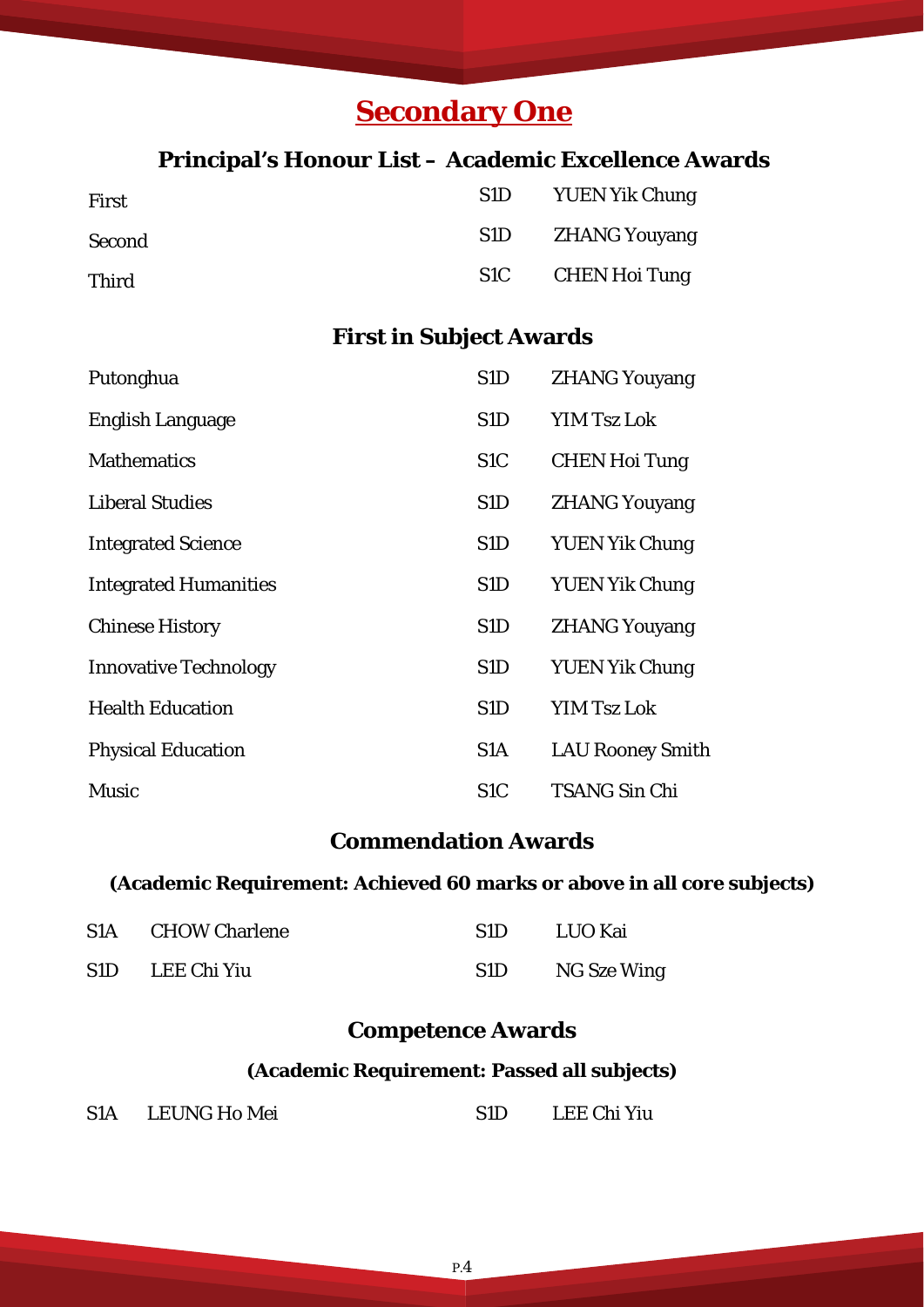# **Secondary Two**

#### **Principal's Honour List – Academic Excellence Awards**

| First        | S <sub>2</sub> D | TSANG Yuk Yu |
|--------------|------------------|--------------|
| Second       | S2D              | CHANG Yujuan |
| <b>Third</b> | S2D -            | LI Gavin Leo |

### **First in Subject Awards**

| <b>Chinese Language</b>      | S <sub>2</sub> D | <b>CHANG Yujuan</b>   |
|------------------------------|------------------|-----------------------|
| Putonghua                    | S <sub>2</sub> D | <b>CHANG Yujuan</b>   |
| English Language             | S <sub>2</sub> D | <b>TSANG Yuk Yu</b>   |
| <b>Mathematics</b>           | S <sub>2</sub> D | LIU Yilong            |
| <b>Liberal Studies</b>       | S <sub>2</sub> D | <b>CHANG Yujuan</b>   |
| <b>Integrated Science</b>    | S <sub>2</sub> D | <b>TSANG Yuk Yu</b>   |
| <b>Integrated Humanities</b> | S <sub>2</sub> D | LI Gavin Leo          |
| <b>Chinese History</b>       | S <sub>2</sub> D | <b>CHANG Yujuan</b>   |
| <b>Innovative Technology</b> | S <sub>2</sub> D | <b>TSANG Yuk Yu</b>   |
| <b>Physical Education</b>    | S <sub>2</sub> D | <b>CHANG Yujuan</b>   |
| <b>Visual Arts</b>           | S <sub>2</sub> D | <b>LEE Lok Tung</b>   |
| <b>Music</b>                 | S <sub>2</sub> D | <b>CHAN Hau Ching</b> |

#### **Commendation Awards**

#### **(Academic Requirement: Achieved 60 marks or above in all core subjects)**

S2D WONG Tsz Mei

### **Competence Awards**

#### **(Academic Requirement: Passed all subjects)**

| S2D CHAN Long Hei |                 | S2D LIU Yilong    |
|-------------------|-----------------|-------------------|
| S2D CHAN Wai Sze  | S <sub>2D</sub> | NG Chau Yi Sharon |

S2D LEE Lok Tung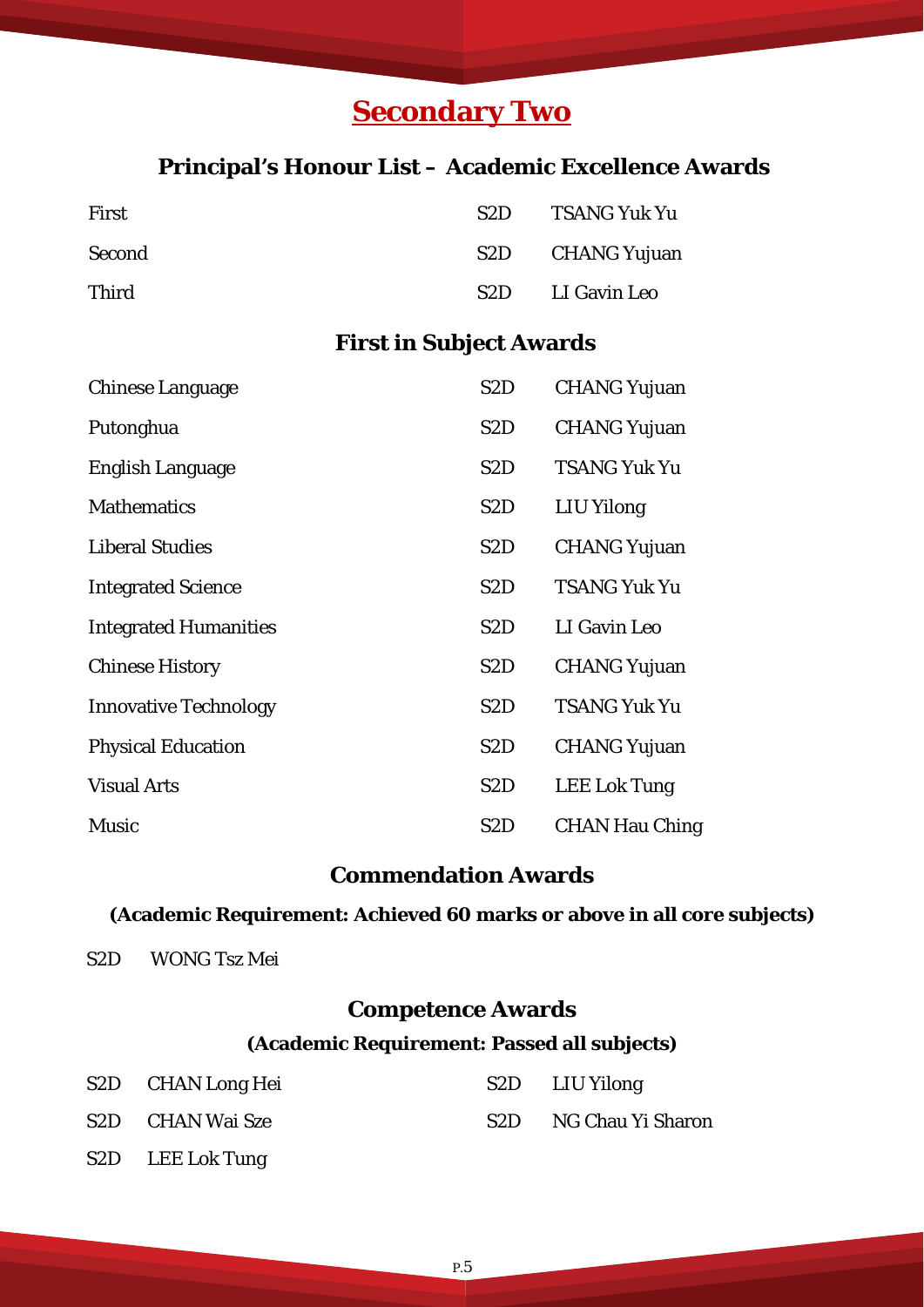# **Secondary Three**

### **Principal's Honour List – Academic Excellence Awards**

| S <sub>3</sub> D | LI Eric John               |
|------------------|----------------------------|
| S <sub>3</sub> D | LAI Wing Ho Sun            |
|                  |                            |
| S <sub>3</sub> D | LI Eric John               |
| S <sub>3</sub> D | <b>LOK Tsz Hei</b>         |
| S <sub>3</sub> D | <b>HO Nicholas Lok Yin</b> |
| S <sub>3</sub> D | LI Eric John               |
| S <sub>3</sub> D | LI Eric John               |
| S3A              | <b>LEUNG Ho Hei</b>        |
| S <sub>3</sub> D | <b>CHAN Yuen Ying</b>      |
|                  |                            |

#### **Commendation Awards**

### **(Academic Requirement: Achieved 60 marks or above in all core subjects)**

| S3D CHOW Kai Ho         | S3D LAU Ka Wai   |
|-------------------------|------------------|
| S3D HE Chenwei          | S3D WANG Pak Hin |
| S3D HO Sin Ting Jasmine | S3D YAM Tsz Chun |

#### S3D KONG Sin Ching

### **Competence Awards**

#### **(Academic Requirement: Passed all subjects)**

|     | S3C PANG Tsz Fung  | S3D  | NG Hoi Lam          |
|-----|--------------------|------|---------------------|
|     | S3D CHAN Yuen Ying | S3D  | RHEE Sung Min       |
| S3D | CHOW Kai Ho        | S3D  | <b>WANG Pak Hin</b> |
| S3D | FAN Yee Ki         | S3D  | WONG Ka Hei         |
| S3D | LAU Ka Wai         | S3D. | YAM Tsz Chun        |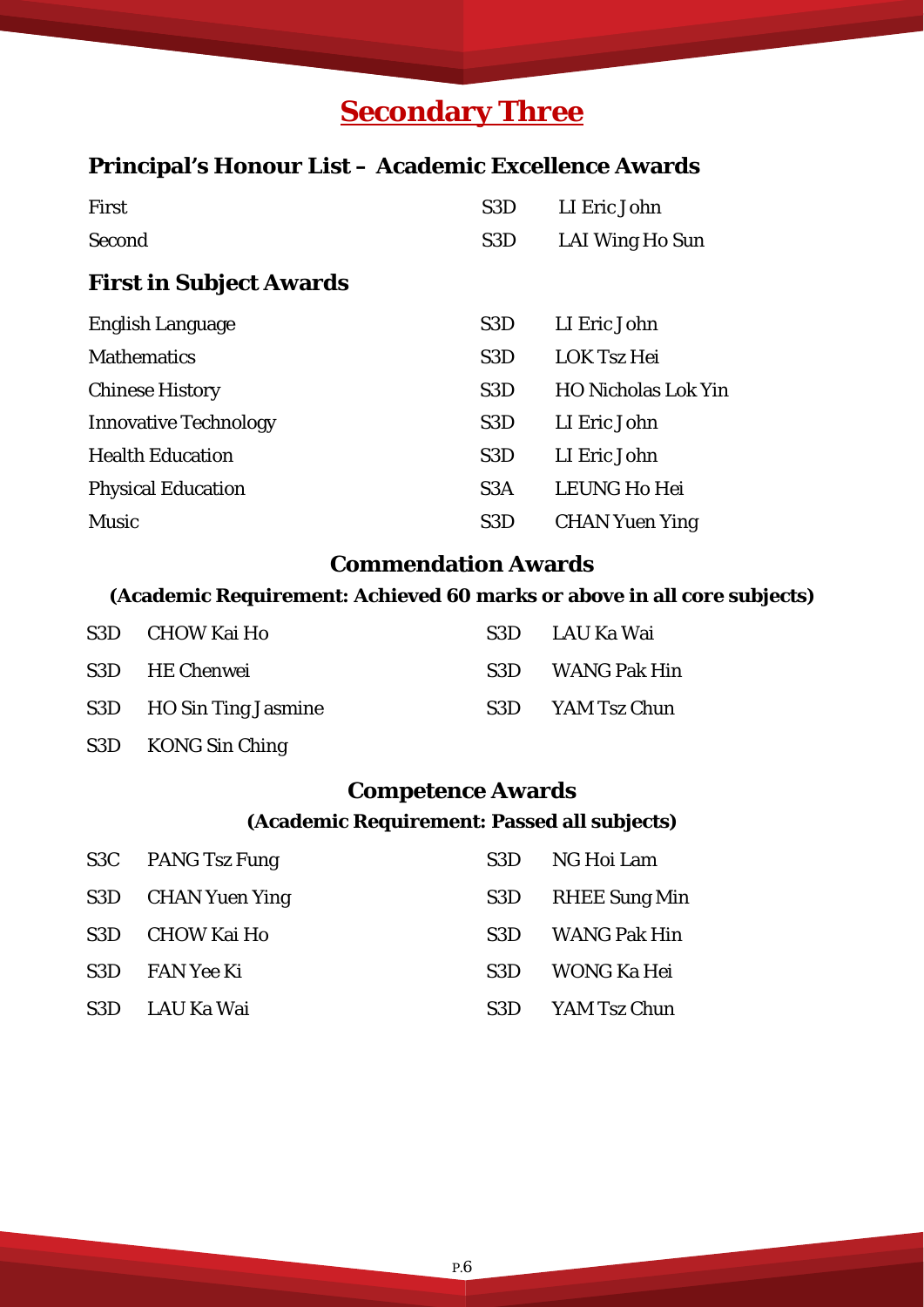# **Secondary Four**

#### **Principal's Honour List – Academic Excellence Awards**

| First  | S4D.             | <b>LAI Nimk Chen Boss</b> |
|--------|------------------|---------------------------|
| Second | S <sub>4</sub> B | LUK Yau Sang Yeoson       |

### **First in Subject Awards**

| <b>Mathematics (Compulsory Part)</b>                | S <sub>4</sub> D | <b>WONG Chong Ki</b>       |
|-----------------------------------------------------|------------------|----------------------------|
| Mathematics (Extended Part - Module 2)              | S4D              | <b>WONG Chong Ki</b>       |
| Physics                                             | S <sub>4</sub> D | <b>LAI Nimk Chen Boss</b>  |
| Chemistry                                           | S <sub>4</sub> D | <b>LAI Nimk Chen Boss</b>  |
| <b>Biology</b>                                      | S <sub>4</sub> D | <b>LAI Nimk Chen Boss</b>  |
| <b>Economics</b>                                    | S <sub>4</sub> B | <b>LUK Yau Sang Yeoson</b> |
| <b>Business, Accounting &amp; Financial Studies</b> | S <sub>4</sub> B | <b>LUK Yau Sang Yeoson</b> |
| Geography                                           | S <sub>4</sub> D | <b>TSE Yat Chun</b>        |
| <b>Visual Arts</b>                                  | S <sub>4</sub> B | <b>YU Ho Ching</b>         |

#### **Commendation Awards**

#### **(Academic Requirement: Achieved 50 marks or above in all core subjects)**

| S4A CHEUNG Ching Nam   | S <sub>4</sub> D | <b>WONG Chong Ki</b> |
|------------------------|------------------|----------------------|
| S4D LEE Tracy Tsui Man | S4D              | YU Chung Yan         |

### **Competence Awards**

#### **(Academic Requirement: Passed all subjects)**

| S <sub>4</sub> A | <b>CHEUNG Ching Nam</b>       | S4D | LEE Tracy Tsui Man          |
|------------------|-------------------------------|-----|-----------------------------|
| S <sub>4</sub> D | CHAN Yung Yin                 | S4D | <b>TAM Stephanie Minnie</b> |
| S <sub>4</sub> D | <b>HEUNG Wing Kit Francis</b> | S4D | <b>TSE Yat Chun</b>         |
| S4D              | IP Tsz Kwan                   | S4D | <b>WONG Chong Ki</b>        |
| S <sub>4</sub> D | <b>LAM Wing Tung</b>          | S4D | <b>WONG Cheuk Sum</b>       |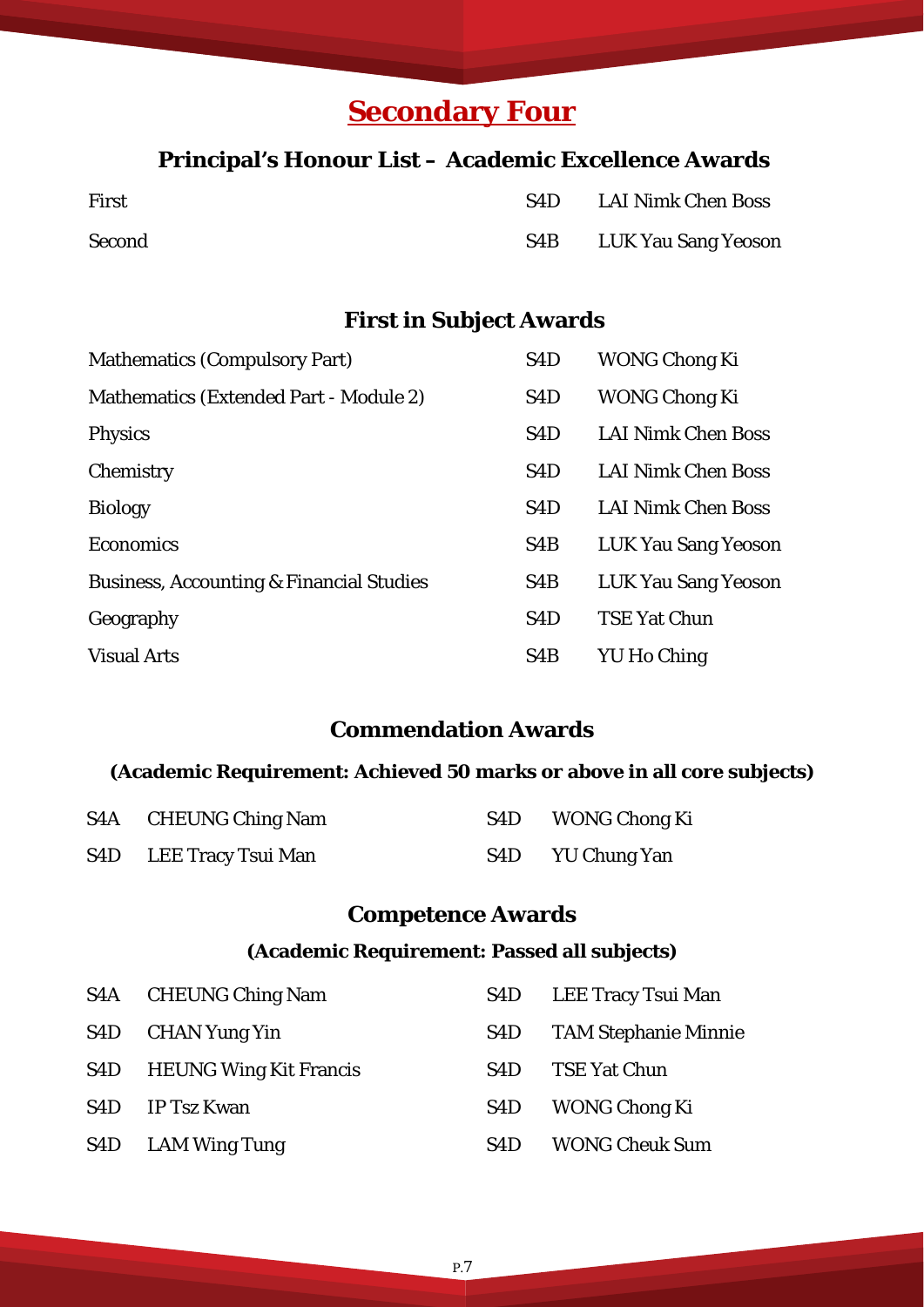# **Secondary Five**

#### **Principal's Honour List – Academic Excellence Awards**

First S5D CHAN Cheuk Hin

#### **First in Subject Awards**

| <b>English Language</b>                             | S <sub>5</sub> D | <b>CHAN Cheuk Hin</b> |
|-----------------------------------------------------|------------------|-----------------------|
| <b>Mathematics (Compulsory Part)</b>                | S5D              | <b>CHAN Cheuk Hin</b> |
| Mathematics (Extended Part - Module 2)              | S <sub>5</sub> D | <b>CHAN Cheuk Hin</b> |
| <b>Liberal Studies</b>                              | S <sub>5</sub> D | <b>MAN Nga Tung</b>   |
| <b>Physics</b>                                      | S5D              | <b>CHAN Cheuk Hin</b> |
| <b>Biology</b>                                      | S5D              | LI Man Tsun           |
| <b>Economics</b>                                    | S5D              | <b>CHENG Tsz Yan</b>  |
| <b>Business, Accounting &amp; Financial Studies</b> | S5D              | YANG Xin              |
| <b>Chinese History</b>                              | S5D              | XU Qi                 |
| <b>Information &amp; Communication Technology</b>   | S5D              | <b>CHAN Cheuk Hin</b> |
| <b>Physical Education</b>                           | S5D              | <b>YEUNG Wai Chun</b> |
| <b>Visual Arts</b>                                  | S <sub>5</sub> D | <b>CHENG Nga Man</b>  |

#### **Commendation Awards**

#### **(Academic Requirement: Achieved 50 marks or above in all core subjects)**

| S5A              | <b>TSE Pak Ming Felix</b> | S <sub>5</sub> D | <b>MAN Nga Tung</b> |
|------------------|---------------------------|------------------|---------------------|
|                  | S5D CHAN Ho Ching         | S5D              | <b>TSE Lok Tung</b> |
| S5D              | <b>CHENG Tsz Yan</b>      | S5D              | <b>WANG Ze Qiao</b> |
| S5D              | LEUNG Wing Yin Yvonne     | S5D              | YANG Xin            |
| S <sub>5</sub> D | LO Sing Fai               | <b>S5D</b>       | <b>ZENG Bei Yi</b>  |

#### **Competence Awards**

#### **(Academic Requirement: Passed all subjects)**

| S5D              | CHAN Oi Yan                  |                  | S5D LI Hei Joy |
|------------------|------------------------------|------------------|----------------|
| S5D              | <b>CHENG Tsz Yan</b>         | S <sub>5</sub> D | MAN Nga Tung   |
| S5D              | CHIU Ho Ki                   | S5D              | WAN Sik Yu     |
|                  | S5D LAM Wang Yu              | S5D              | YANG Xin       |
| S <sub>5</sub> D | <b>LEUNG Wing Yin Yvonne</b> | S5D              | ZENG Bei Yi    |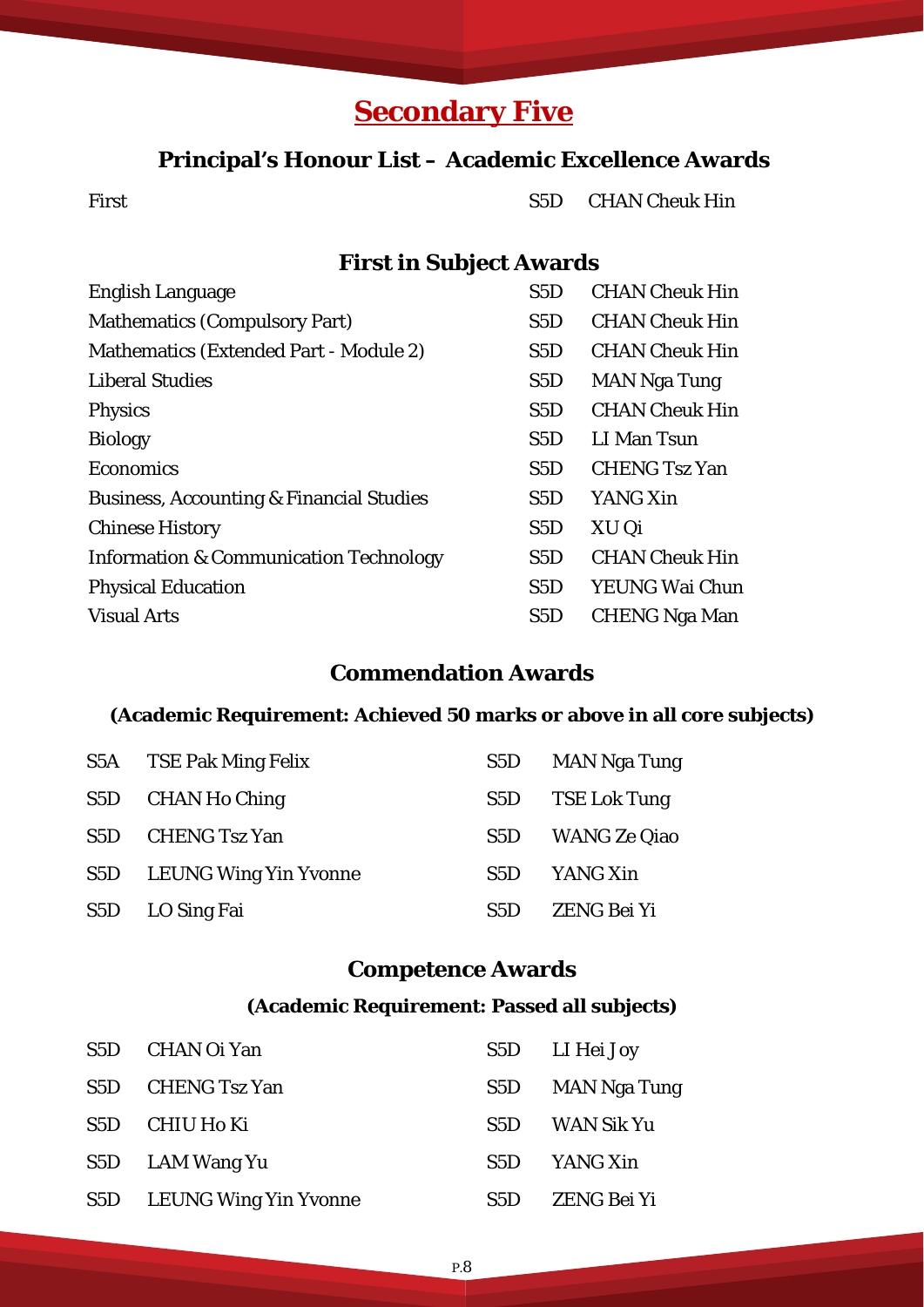### **Conduct Awards**

Certificates of Appreciation are given to students who have been awarded 'A-' or above in conduct grade in each school term and are nominated by class teachers for possessing attributes of respect, diligence and having a strong sense of responsibility.

| S <sub>1</sub> A | <b>CHOW Charlene</b>      | S <sub>4</sub> A | <b>CHEUNG Ching Nam</b>     |
|------------------|---------------------------|------------------|-----------------------------|
| S <sub>1</sub> A | <b>LEUNG Ho Mei</b>       | S <sub>4</sub> A | <b>CHEUNG Sien Yu</b>       |
| S <sub>1</sub> C | <b>CHEN Hoi Tung</b>      | S <sub>4</sub> B | <b>LAI Hin Man</b>          |
| S <sub>1</sub> C | <b>CHING Lok Yee</b>      | S <sub>4</sub> B | <b>YU Ho Ching</b>          |
| S1D              | <b>YUEN Yik Chung</b>     | S <sub>4</sub> C | <b>KO</b> Hei Tat           |
| S1D              | <b>ZHANG Youyang</b>      | S <sub>4</sub> D | <b>LAM Wing Tung</b>        |
| S <sub>2</sub> A | <b>LUM Ting Ho Adrian</b> | S <sub>4</sub> D | <b>TSANG Stephanie</b>      |
| S <sub>2</sub> A | <b>WONG Lok Yi</b>        | S4E              | YEUNG Shuk Yin              |
| S <sub>2</sub> B | HO Ka Ching               | S <sub>5</sub> A | <b>KWONG Yee Kwan</b>       |
| S <sub>2</sub> B | <b>LEONG Sin Kiu</b>      | S <sub>5</sub> A | <b>LEE Hoi Yan</b>          |
| S <sub>2</sub> D | <b>CHANG Yujuan</b>       | S <sub>5</sub> B | <b>LAU Mong Yan</b>         |
| S <sub>2</sub> D | <b>NG Cheuk Kiu</b>       | S <sub>5</sub> B | <b>TONG Ki Yan</b>          |
| S <sub>3</sub> A | <b>FUNG Shuk Man</b>      | S <sub>5</sub> C | <b>CHUI Ka Kei</b>          |
| S <sub>3</sub> A | <b>MOK Sin Yan</b>        | S <sub>5</sub> C | <b>FUNG Chi Hin Vincent</b> |
| S <sub>3</sub> C | LEUNG Ka Wai              | S <sub>5</sub> D | <b>CHAN Cheuk Hin</b>       |
| S <sub>3</sub> C | <b>PANG Tsz Fung</b>      | S <sub>5</sub> D | <b>MAN Nga Tung</b>         |
| S <sub>3</sub> D | LAU Ka Wai                | S5E              | <b>LOR Sum Lok Holly</b>    |
| S <sub>3</sub> D | LI Sze Ting               | S5E              | <b>MAK Tze Wing</b>         |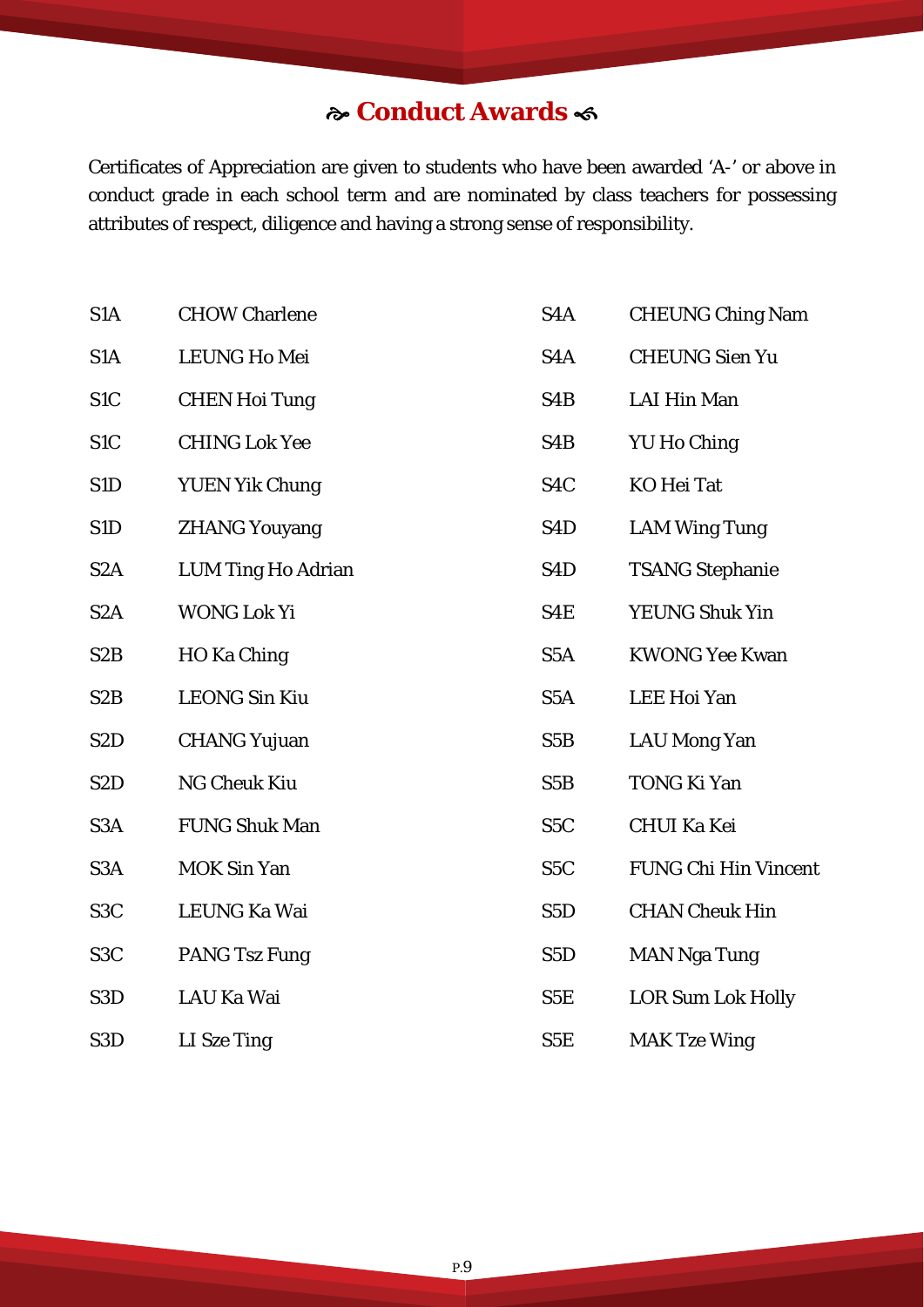### **Service Awards**

Certificates of Appreciation are given to students who have rendered excellent service to their classmates, teachers, the school and the community in the school year of 2016-2017 in the capacity of being a leader or as a dedicated member of any one of the following:

- (i) Uniform Groups, e.g. Scout, Hong Kong Air Cadet, St. John Ambulance and Marching Band
- (ii) Service Groups, e.g. Campus TV Crew and Prefect Team
- (iii) Student Union, Houses, Clubs and Societies
- (iv) Class Committees

Other criteria include conduct grade being awarded 'B' or above in each school term and showing punctuality, reliability and initiative in rendering services.

| <b>Class Committee</b>     | S <sub>1</sub> A | <b>CHEUNG Man Lee</b>      |
|----------------------------|------------------|----------------------------|
| <b>Class Committee</b>     | S <sub>1</sub> A | <b>SMITH Jason Mark</b>    |
| <b>Chinese Society</b>     | S1D              | <b>ZHANG Youyang</b>       |
| <b>Chinese Society</b>     | S <sub>4</sub> B | <b>LUK Yau Sang Yeoson</b> |
| St. John Ambulance Brigade | S4B              | <b>YU Ho Ching</b>         |
| St. John Ambulance Brigade | S4C              | <b>CHAN Kin Wang</b>       |
| <b>Class Committee</b>     | S <sub>5</sub> A | <b>LAM Sze Chak</b>        |
| <b>Prefect Team</b>        | S <sub>5</sub> A | <b>LEE Hoi Yan</b>         |
| <b>Class Committee</b>     | S <sub>5</sub> A | LEUNG Ching In             |
| <b>Scout</b>               | S5B              | <b>CHAN Hiu Tung</b>       |
| <b>Prefect Team</b>        | S5B              | <b>CHANG Wan Ki</b>        |
| <b>Prefect Team</b>        | S <sub>5</sub> B | <b>YII Pun Lap</b>         |
| <b>Scout</b>               | S5B              | <b>YU Cheuk Ho</b>         |
| <b>Prefect Team</b>        | S <sub>5</sub> C | <b>TO Wang Hong</b>        |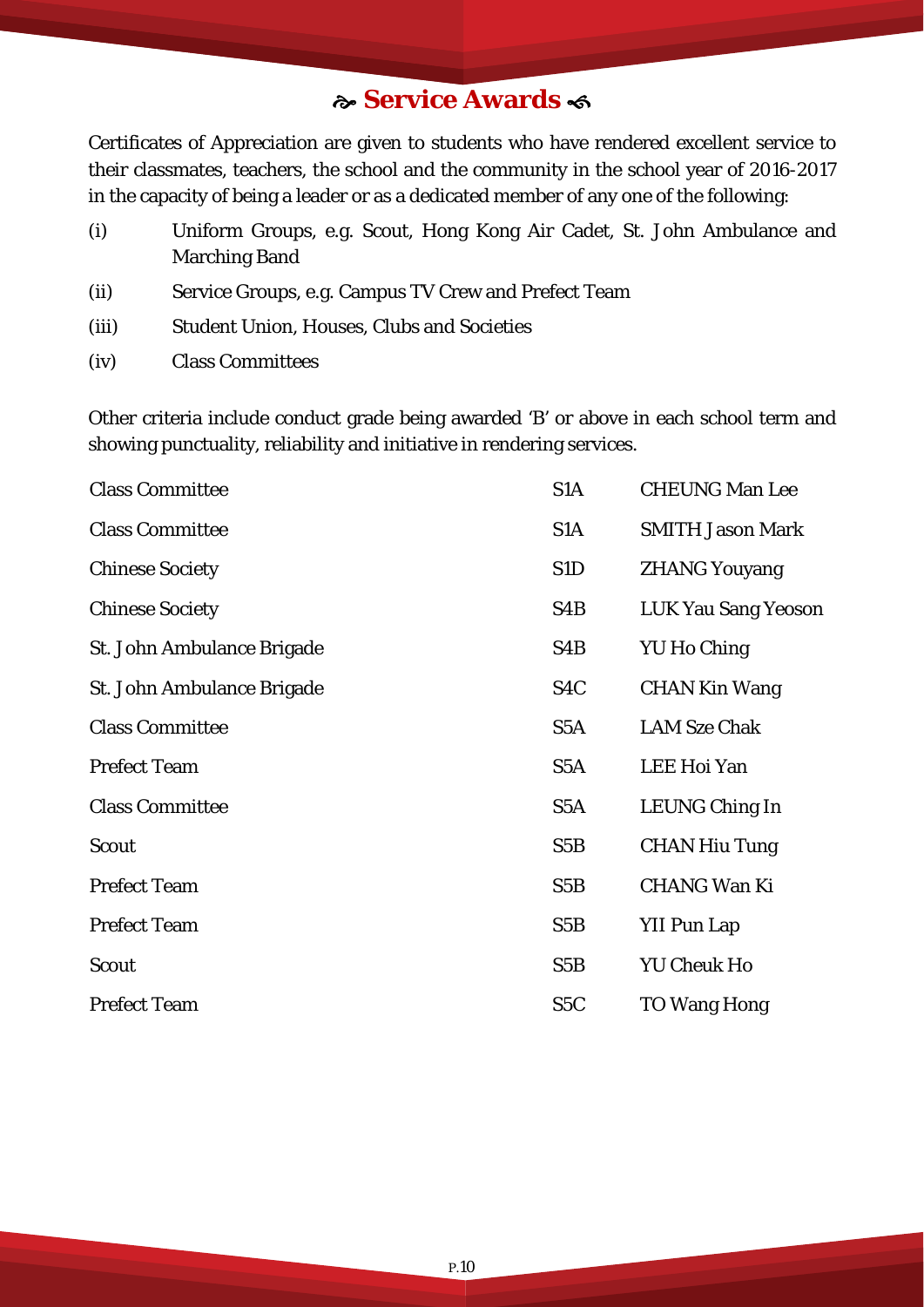### **The Most Promising Artists Awards**

Certificates of Appreciation are given to students who have shown passion, aesthetic sensitivity and achievements in Visual Arts.

| S2C              | <b>KEUNG Tsz Tung Jackie</b> | S4B | <b>KWAN Ho Lun Adrian</b> |
|------------------|------------------------------|-----|---------------------------|
| S3C              | HUI Man Lai                  | S4B | WONG Mei Kei              |
| S <sub>3</sub> D | <b>FAN Yee Ki</b>            | S5D | LAU Chi Ching Sandra      |
|                  |                              |     |                           |

S4A CHEUNG Ching Nam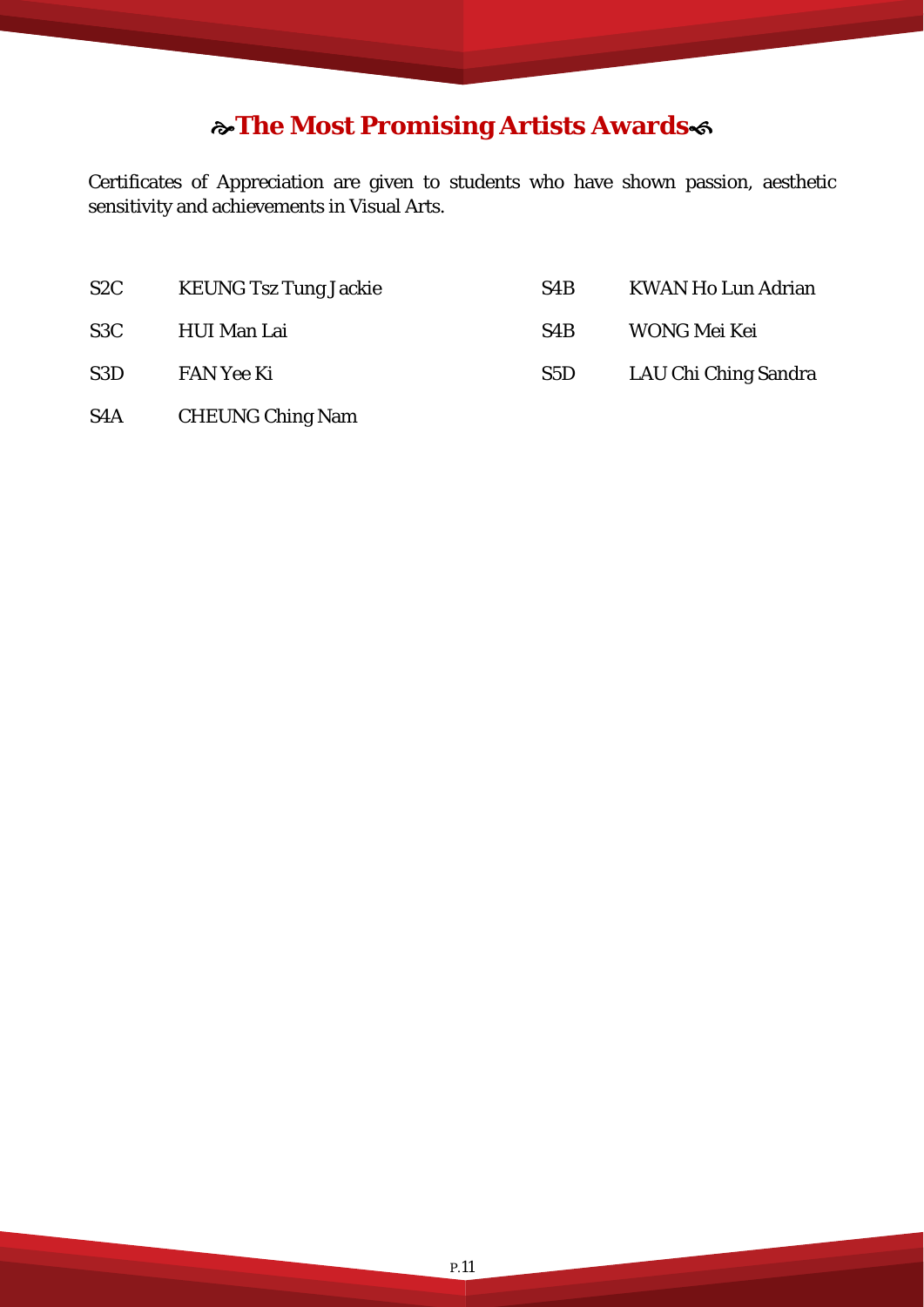### **Sports Achievements**

### **Basketball**

### **HKSSF Shatin & Sai Kung District Inter-School Basketball Competition 2016-2017**

|                  | <b>Boys AB Grade (DI)</b><br><b>Champion</b>   |                  |                             |
|------------------|------------------------------------------------|------------------|-----------------------------|
| S2A              | <b>CHEN Johnny</b>                             | S <sub>5</sub> C | <b>AU Yu Kit</b>            |
| S2A              | <b>CHIN Lok Yin</b>                            | S <sub>5</sub> C | <b>CHENG Long Ting</b>      |
| S4A              | <b>CHAN Chung Hin</b>                          | S5C              | <b>MOY Chee Shun</b>        |
| S <sub>4</sub> C | <b>CHEUNG Fung Shek</b>                        | S5D              | LO Sing Fai                 |
| S <sub>4</sub> C | <b>LEE Tsz Tung</b>                            | S6B              | <b>LEUNG Ho Yin</b>         |
| S <sub>4</sub> C | <b>TAM Tat Long</b>                            | S6B              | <b>YIP Chun Wa</b>          |
| S5A              | <b>LAM Ka Wai</b>                              |                  |                             |
|                  | <b>Boys C Grade (DI)</b><br><b>Champion</b>    |                  |                             |
| S1A              | LI Him Tung                                    | S1B              | YIU Wun Hei                 |
| S <sub>1</sub> C | <b>CHAN Chivalry</b>                           | S <sub>1</sub> C | <b>WONG Po Kiu</b>          |
| S1D              | <b>CHEUNG Chun Hei Ian</b>                     | S1D              | LUO Kai                     |
| S <sub>2</sub> A | <b>Kwok Chung Yeung</b>                        | S2B              | <b>CHENG Tsun Ho</b>        |
| S <sub>2</sub> C | <b>LO Lok Yin</b>                              | S <sub>2</sub> C | <b>WONG Hok Chun Hagen</b>  |
| S <sub>2</sub> D | LAM Hei Yiu                                    |                  |                             |
|                  | <b>Girls AB Grade (DI)</b><br><b>6th Place</b> |                  |                             |
| S2B              | <b>WONG Anna</b>                               | S <sub>4</sub> C | POON Ki Wing                |
| S <sub>3</sub> A | <b>CHIU Tsz Yin</b>                            | S <sub>4</sub> D | <b>WONG Nok Ting Sarina</b> |
| S <sub>3</sub> D | <b>LI Yuen Shan</b>                            | S <sub>5</sub> D | <b>MAN Nga Tung</b>         |
| S4A              | <b>CHAO Chung Yan</b>                          | S <sub>6</sub> A | <b>LAM Wing Tung</b>        |
| S <sub>4</sub> A | <b>LAM Sammie</b>                              | S6B              | LEUNG Ching Chi Gigi        |
| S <sub>4</sub> A | <b>LEE Sin Yee</b>                             | S <sub>6</sub> D | <b>TO Yue Fei</b>           |

### **Swimming**

### **All Hong Kong Schools Jing Ying Swimming Tournament 2016-2017 Individual Girls**

| <b>100m Breast Stroke</b> | <b>Champion</b>      | S <sub>2</sub> D | <b>CHANG Yujuan</b> |
|---------------------------|----------------------|------------------|---------------------|
| 200m Individual Medley    | <b>Champion</b>      | S <sub>2</sub> D | <b>CHANG Yujuan</b> |
|                           | <b>Boys</b>          |                  |                     |
| 4x50 Freestyle Relay      | 5th place            |                  |                     |
| S <sub>4</sub> A          | <b>WONG Tsun Wa</b>  | S5D              | YEUNG Wai Chun      |
| S <sub>4</sub> B          | <b>CHAN Wai Tung</b> | S6B              | LO Man Hui Michael  |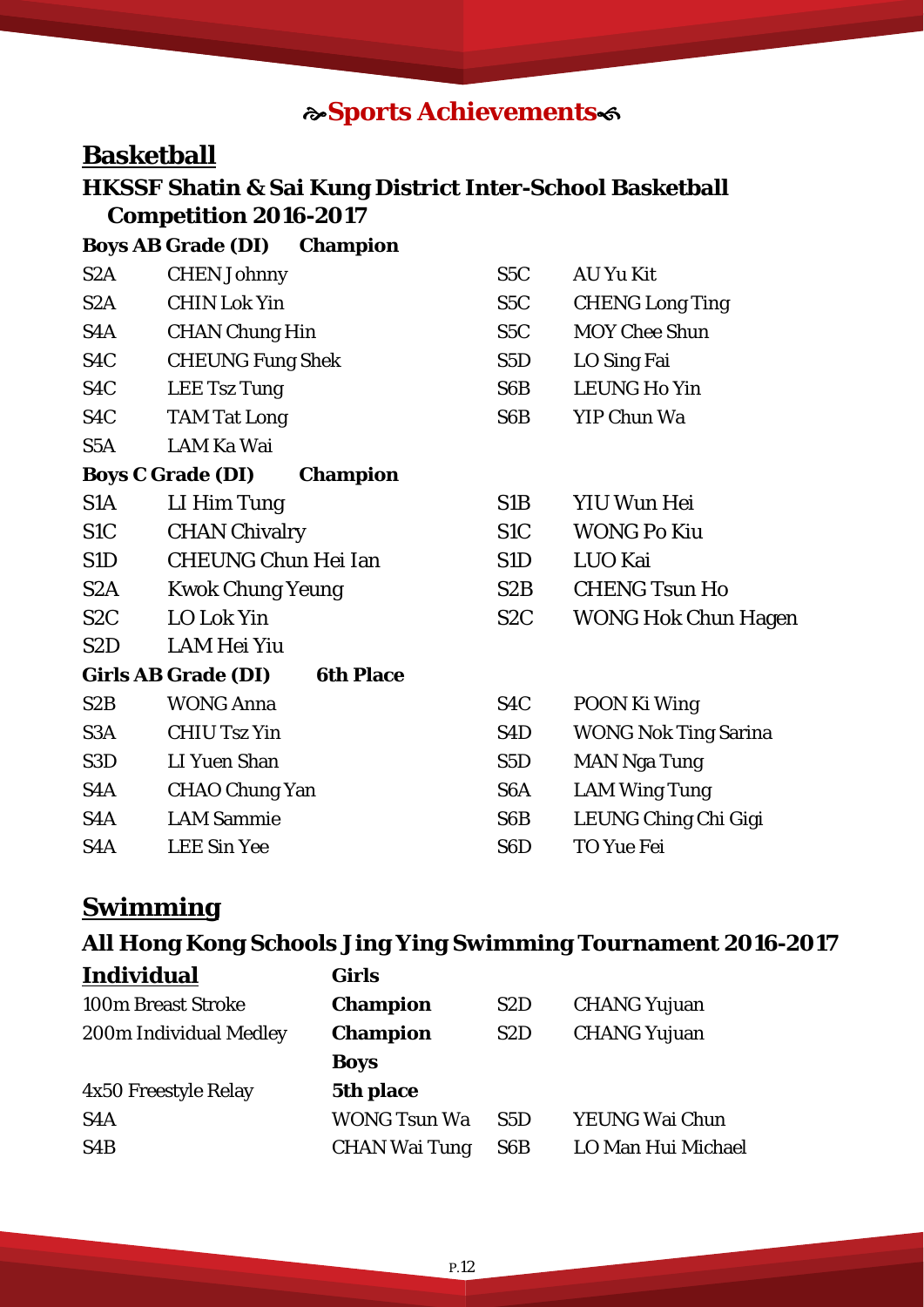### **Athletics**

### **All Hong Kong Schools Jing Ying Athletics Tournament 2016-2017**

| <b>Girls</b>       |                     |                  |                             |
|--------------------|---------------------|------------------|-----------------------------|
| 800m               | <b>Champion</b>     | S5B              | LAU Mong Yan                |
| 4x100m             | <b>8th place</b>    |                  |                             |
| S <sub>4</sub> D   | <b>YU Chung Yan</b> | S <sub>6</sub> B | <b>TSE Pui Ying</b>         |
| S5B                | <b>LAU Mong Yan</b> | S <sub>6</sub> D | <b>LAI Cheuk Yuet Lucky</b> |
| <b>Boys</b>        |                     |                  |                             |
| <b>Triple Jump</b> | <b>5th Place</b>    | S <sub>6</sub> B | <b>LEUNG Ho Yin</b>         |

### **Table-Tennis**

|                              |  |  | HKSSF Shatin & Sai Kung District Inter-School Table-Tennis |
|------------------------------|--|--|------------------------------------------------------------|
| <b>Competition 2016-2017</b> |  |  |                                                            |

| <b>Girls AB Grade</b> |                          | <b>Champion</b> |                  |                           |
|-----------------------|--------------------------|-----------------|------------------|---------------------------|
| S <sub>5</sub> A      | <b>CHAN Hong Tin</b>     |                 | S5D              | <b>MUI</b> Sze Yan        |
| S <sub>5</sub> A      | <b>HO</b> Tsz Ying Fiona |                 | S <sub>6</sub> D | <b>THOMPSON Wing Laam</b> |

### **Volleyball**

**HKSSF Shatin & Sai Kung District Inter-school Volleyball Competition 2016-2017** 

|                  | <b>Boys A Grade (DI)</b><br><b>1st Runner-up</b> |                  |                              |
|------------------|--------------------------------------------------|------------------|------------------------------|
| S <sub>4</sub> A | <b>CHAN Chung Hin</b>                            | S <sub>6</sub> B | <b>WONG Chun Kit</b>         |
| S <sub>4</sub> C | <b>CHEUNG Fung Shek</b>                          | S <sub>6</sub> C | <b>WONG Yuk Pui</b>          |
| S <sub>6</sub> A | <b>CHOW Siu Hei Christopher</b>                  | S <sub>6</sub> D | <b>POON Shing Tung</b>       |
| S <sub>6</sub> A | <b>WANG Kwong Yu</b>                             | S <sub>6</sub> D | <b>TANG Zi Yuan Einstein</b> |
| S <sub>6</sub> B | <b>LEUNG Ho Yin</b>                              | S <sub>6</sub> D | <b>WONG Tsun Ming</b>        |
|                  | <b>Girls A Grade (DII)</b><br><b>5th Place</b>   |                  |                              |
| S <sub>4</sub> A | <b>CHAO Chung Yan</b>                            | S <sub>6</sub> A | <b>HUNG Wing Yan Winne</b>   |
| S <sub>4</sub> A | <b>CHUNG Brienne Chloe</b>                       | S <sub>6</sub> B | <b>KWOK Tsz Lam</b>          |
| S <sub>4</sub> A | <b>LEE Sin Yee</b>                               | S <sub>6</sub> C | <b>YEUNG Hoi Ching</b>       |
| S <sub>6</sub> A | <b>CHAN Yik Huen Jessie</b>                      | S <sub>6</sub> D | TO Yue Fei                   |

### **Rugby**

### **2016/17 Inter-Secondary Schools Touch Rugby Championship Boys A Grade Champion**

| S <sub>4</sub> B | HUI Chun Ho          | S6A    | HUNG Lok Kin   |
|------------------|----------------------|--------|----------------|
| S5A              | TANG Man Tik         | S6B    | TSANG Ho Keung |
| S5C              | <b>WONG Ka Chung</b> | -S6D - | LEE Siu Nam    |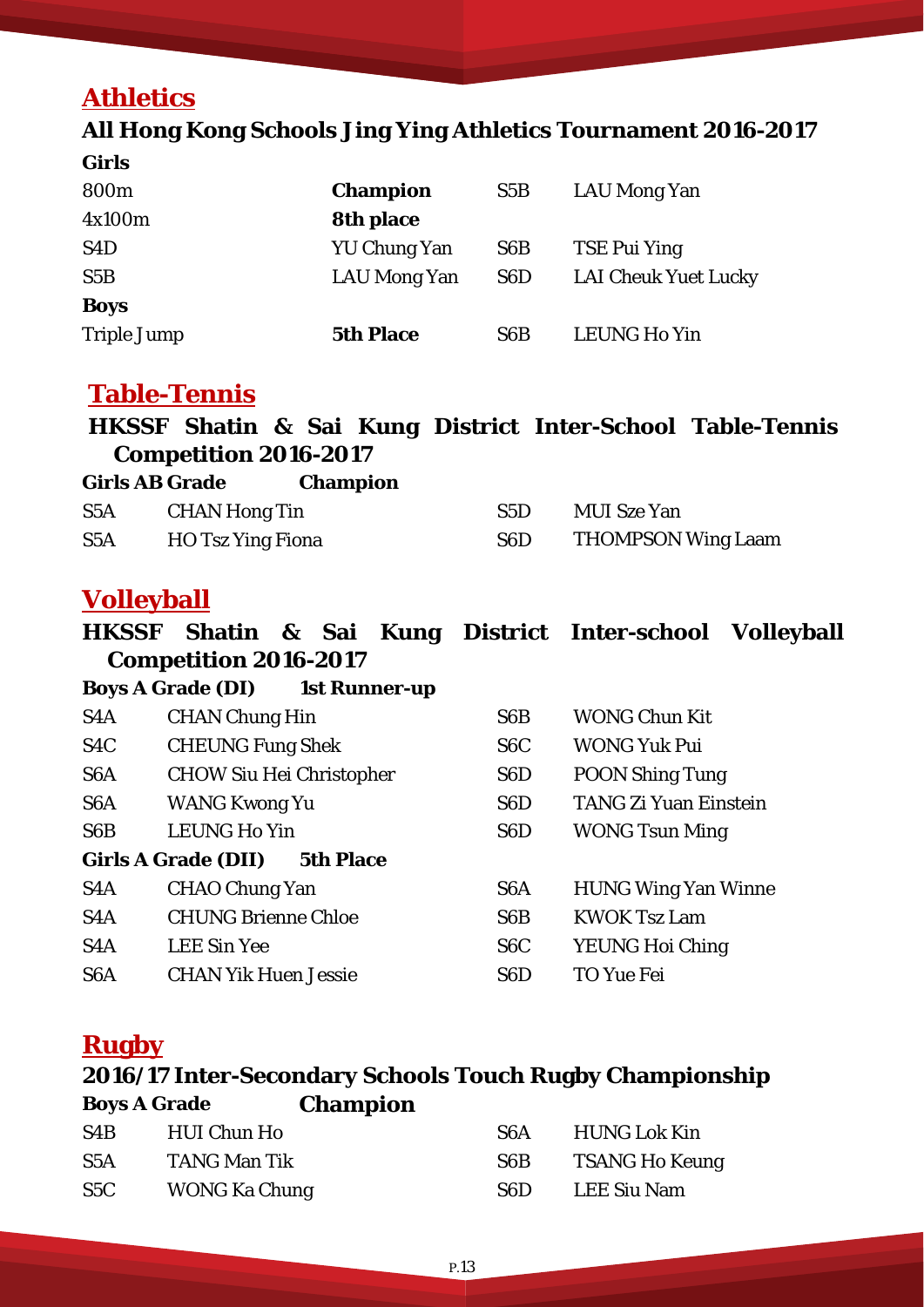# **Fencing**

### **HKSSF Inter-school Fencing Competition (New Territories) 2016-2017**

**Team**

l

|                     |                           | <b>Boys Overall</b> Champion |                                                                                                                                                                                                                                |                            |
|---------------------|---------------------------|------------------------------|--------------------------------------------------------------------------------------------------------------------------------------------------------------------------------------------------------------------------------|----------------------------|
| <b>Boys Epee</b>    |                           | <b>5th Place</b>             |                                                                                                                                                                                                                                |                            |
| S2B                 | <b>KWAN Tin Shun</b>      |                              | S6B                                                                                                                                                                                                                            | <b>LEE Tsz To</b>          |
|                     | S2D HO Ngo Yu             |                              | S6C and the S6C and the S6C and the S6C and the S6C and the S6C and the S6C and the S6C and the S6C and the S6C and the S6C and the S6C and the S6C and the S6C and the S6C and set of Asia and S6C and S6C and S6C and S6C an | <b>CHAN Kin Fu</b>         |
|                     | S5C LEUNG Yue Sheng       |                              |                                                                                                                                                                                                                                |                            |
| <b>Boys Foil</b>    |                           | 2nd Runner-up                |                                                                                                                                                                                                                                |                            |
| S1B                 | <b>CHIEH Kai Tai</b>      |                              | S2D                                                                                                                                                                                                                            | <b>WONG Tsz Hin</b>        |
| S <sub>1</sub> C    | <b>CHAN Yee Him Caleb</b> |                              | S3A                                                                                                                                                                                                                            | <b>CHAN Leung Ho</b>       |
| S2B                 | <b>CHENG Chung Ting</b>   |                              | S6C                                                                                                                                                                                                                            | <b>LAW Wing Fung Alvin</b> |
|                     | <b>Boys Sabre</b>         | 2nd Runner-up                |                                                                                                                                                                                                                                |                            |
|                     | S2A CHAN Alex Brian       |                              | S3A                                                                                                                                                                                                                            | <b>HUI Sai Yin</b>         |
|                     | S2A Lee Ho Sun Diamond    |                              | S5B                                                                                                                                                                                                                            |                            |
|                     |                           |                              |                                                                                                                                                                                                                                | <b>TSANG Ho Ming</b>       |
|                     | S2A YEUNG Yat Long        |                              |                                                                                                                                                                                                                                |                            |
|                     | <b>Girls Overall</b>      | <b>Champion</b>              |                                                                                                                                                                                                                                |                            |
|                     | <b>Girls Sabre</b>        | <b>1st Runner-up</b>         |                                                                                                                                                                                                                                |                            |
|                     | S3A FUNG Shuk Man         |                              | S5A                                                                                                                                                                                                                            | <b>TOA Sin Yi</b>          |
|                     | S4A CHEUNG Sien Yu        |                              | S5D and the S5D and the S5D and the S5D and S5D and S5D and S5D and S5D and S5D and S5D and S5D and S5D and S5D and S5D and S5D and S5D and S5D and S5D and S5D and S5D and S5D and S5D and S5D and S5D and S5D and S5D and S5 | YEUNG Cheuk Hei            |
|                     | S5A LEE Hoi Yan           |                              |                                                                                                                                                                                                                                |                            |
| <b>Girls Epee</b>   |                           | <b>Champion</b>              |                                                                                                                                                                                                                                |                            |
| S2D                 | <b>CHAN Hau Ching</b>     |                              | S5B                                                                                                                                                                                                                            | <b>LEE Tsz Ying</b>        |
| S2D                 | NG Chau Yi Sharon         |                              | S5D                                                                                                                                                                                                                            | XU Qi                      |
|                     | S3D KO Lok Man            |                              |                                                                                                                                                                                                                                |                            |
| <b>Girls Foil</b>   |                           | 3rd Runner-up                |                                                                                                                                                                                                                                |                            |
| S <sub>3</sub> C    | <b>HO Hing Ning</b>       |                              | S4C                                                                                                                                                                                                                            | <b>CHEUNG Ovin</b>         |
| S <sub>3</sub> D    | YEUNG Ting Hei            |                              | S5B                                                                                                                                                                                                                            | <b>CHANG Wan Ki</b>        |
| <b>Individual</b>   |                           |                              |                                                                                                                                                                                                                                |                            |
| <b>Boys A Grade</b> |                           |                              |                                                                                                                                                                                                                                |                            |
| <b>Epee</b>         |                           | 2nd Runner-up                | S5C                                                                                                                                                                                                                            | <b>LEUNG Yue Sheng</b>     |
| <b>Epee</b>         | 7th Place                 |                              | S6B                                                                                                                                                                                                                            | <b>LEE Tsz To</b>          |
| <b>Epee</b>         | <b>8th Place</b>          |                              | S <sub>6</sub> C                                                                                                                                                                                                               | <b>CHAN Kin Fu</b>         |
| <b>Sabre</b>        |                           | 2nd Runner-up                | S5B                                                                                                                                                                                                                            | <b>TSANG Ho Ming</b>       |
| <b>Boys B Grade</b> |                           |                              |                                                                                                                                                                                                                                |                            |
| Foil                |                           | 2nd Runner-up                | S <sub>3</sub> A                                                                                                                                                                                                               | <b>CHAN Leung Ho</b>       |
| <b>Sabre</b>        | 5th Place                 |                              | S <sub>3</sub> A                                                                                                                                                                                                               | <b>HUI Sai Yin</b>         |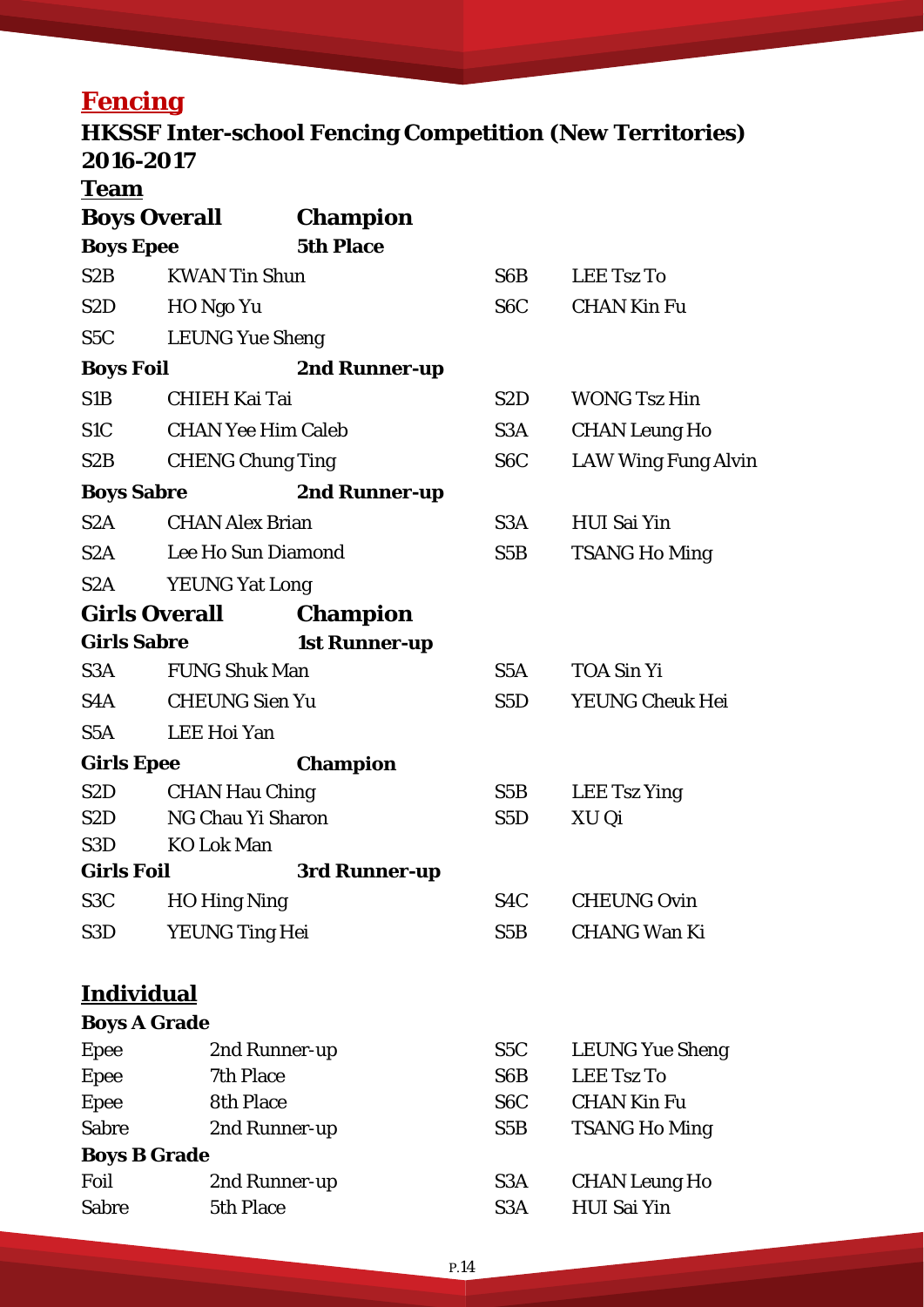### **Fencing**

| <b>HKSSF</b>         | Inter-school Fencing Competition (New Territories) |                  |                             |  |
|----------------------|----------------------------------------------------|------------------|-----------------------------|--|
| 2016-2017            |                                                    |                  |                             |  |
| <u>Individual</u>    |                                                    |                  |                             |  |
| <b>Boys C Grade</b>  |                                                    |                  |                             |  |
| <b>Epee</b>          | 1st Runner-up                                      | S <sub>2</sub> D | HO Ngo Yu                   |  |
| <b>Epee</b>          | 2nd Runner-up                                      | S <sub>1</sub> C | <b>CHAN Yee Him Caleb</b>   |  |
| Foil                 | <b>8th Place</b>                                   | S1B              | <b>CHIEH Kai Tai</b>        |  |
| <b>Sabre</b>         | Champion                                           | S2A              | <b>CHAN Alex Brian</b>      |  |
| <b>Sabre</b>         | <b>8th Place</b>                                   | S <sub>2</sub> A | <b>YEUNG Yat Long</b>       |  |
| <b>Girls A Grade</b> |                                                    |                  |                             |  |
| <b>Epee</b>          | 7th Place                                          | S5B              | <b>LEE Tsz Ying</b>         |  |
| Foil                 | 2nd Runner-up                                      | S5B              | <b>CHANG Wan Ki</b>         |  |
| <b>Sabre</b>         | 1st Runner-up                                      | S5A              | <b>LEE Hoi Yan</b>          |  |
| <b>Sabre</b>         | 7th Place                                          | S <sub>5</sub> D | YEUNG Cheuk Hei             |  |
| <b>Girls B Grade</b> |                                                    |                  |                             |  |
| Epee                 | 2nd Runner-up                                      | S <sub>3</sub> D | <b>KO Lok Man</b>           |  |
| Foil                 | <b>6th Place</b>                                   | S <sub>4</sub> C | <b>CHEUNG Ovin</b>          |  |
| <b>Sabre</b>         | Champion                                           | S4A              | <b>CHU Wing Kiu</b>         |  |
| <b>Sabre</b>         | 2nd Runner-up                                      | S4A              | <b>CHEUNG Sien Yu</b>       |  |
| <b>Sabre</b>         | 5th Place                                          | S <sub>3</sub> D | <b>YEUNG Cheuk Lam</b>      |  |
| <b>Girls C Grade</b> |                                                    |                  |                             |  |
| <b>Sabre</b>         | 1st Runner-up                                      | S1A              | <b>LAU Cheuk Nam Cherry</b> |  |

### **Rowing**

#### **HKSSF Hong Kong School Rowing Championships 2016-2017 Boy's Under 19 Coxless Quadruple Scull Champion** S5E HO Yu Hin S5E WONG Yu Ho S5E LAM San Tung S5E YIP Chun Kit **Double Scull Champion** S5E LAM San Tung S5E WONG Wai Chun **Double Scull 1st Runner-up** S5E CHAU Yee Ping S5E HO Yu Hin **Single Scull 2nd Runner-up** S5E WONG Yu Ho **Girl's Under 19 Single Scull 3rd runner-up** S6A HUNG Wing Yan Winne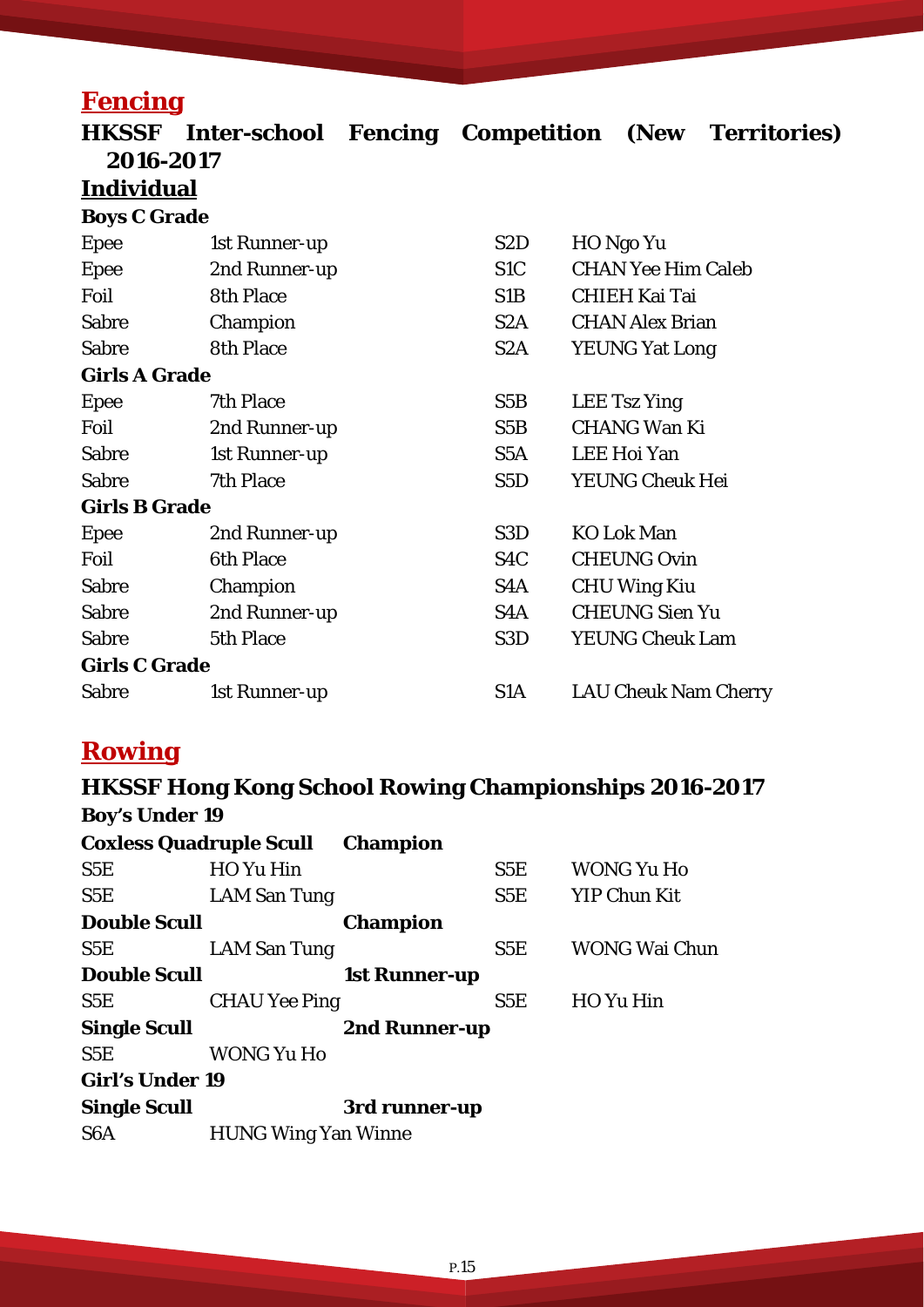### **Cycling**

# **School Sports Programme - Outreach Coaching Cycling Competition 2016-2017**

### **Individual**

#### **Series 1**

| Boys A Grade Champion        |                            | S <sub>2</sub> A | <b>WONG Cheuk Hei</b>      |
|------------------------------|----------------------------|------------------|----------------------------|
| Boys A Grade 5th place       |                            | S <sub>5</sub> C | <b>CHUNG Yuk Ting</b>      |
| <b>Boys B Grade</b> Champion |                            | S <sub>3</sub> B | <b>FUNG Chung Ho</b>       |
| <b>Boys B Grade</b>          | 8th place                  | S <sub>2</sub> A | <b>CHAN Ho Ching Elvis</b> |
|                              | Boys C Grade 1st runner-up | S <sub>2</sub> A | <b>LUM Ting Ho Adrian</b>  |
| <b>Series 2</b>              |                            |                  |                            |
| Boys B Grade Champion        |                            | S <sub>3</sub> A | <b>AU YEUNG Hoi Hin</b>    |
| <b>Boys B Grade</b>          | 6th place                  | S <sub>2</sub> A | WONG Ka Hei Nick           |
| <b>Boys B Grade</b>          | 7th place                  | S <sub>3</sub> B | <b>WOO Wan Hoi Henry</b>   |
|                              | Boys C Grade 1st runner-up | S <sub>2</sub> A | LUM Ting Ho Adrian         |

### **Swimming**

**HKSSF Shatin & Sai Kung District Inter-school Swimming Championships 2016-2017**

#### **Team**

|                  | <b>Boys A Grade</b><br><b>Champion</b>  |                  |                             |
|------------------|-----------------------------------------|------------------|-----------------------------|
| S4A              | <b>CHAN Ho Ming</b>                     | S5C              | <b>FUNG Chi Hin Vincent</b> |
| S <sub>4</sub> A | <b>WONG Tsun Wa</b>                     | S5C              | <b>HUI Ka Ching</b>         |
| S4B              | <b>KWAN Ho Lun Adrian</b>               | S5D              | YEUNG Wai Chun              |
| S4B              | <b>CHAN Wai Tung Titan</b>              | S6B              | LO Man Hui Michael          |
| S5A              | <b>CHEUNG Ho Chuen</b>                  | S <sub>6</sub> C | TSE Fai Ho                  |
| S5A              | LAM Ka Wai                              | S <sub>6</sub> D | <b>WONG Tsun Ming</b>       |
| S5A              | <b>LAM Sze Chak</b>                     |                  |                             |
|                  | <b>8th place</b><br><b>Boys B Grade</b> |                  |                             |
| S2B              | <b>MAK Sik Yu</b>                       | S <sub>3</sub> D | <b>CHONG Man Lok</b>        |
| S2C              | <b>CHAN Ki Tak Kelvin</b>               | S <sub>3</sub> D | <b>RHEE Sung Min</b>        |
| S3A              | <b>LEUNG Hok Fung</b>                   | S <sub>4</sub> A | <b>CHAN Chun Kiu</b>        |
| S3A              | <b>LEUNG Wang Tak</b>                   | S <sub>4</sub> A | <b>MOK Ka Kit</b>           |
| S <sub>3</sub> A | <b>SHUM Ming For</b>                    | S <sub>4</sub> B | <b>CHAN Nok Yin</b>         |
| S3A              | <b>TSOI Ka Chuen</b>                    | S4B              | <b>CHAN Tsz Him</b>         |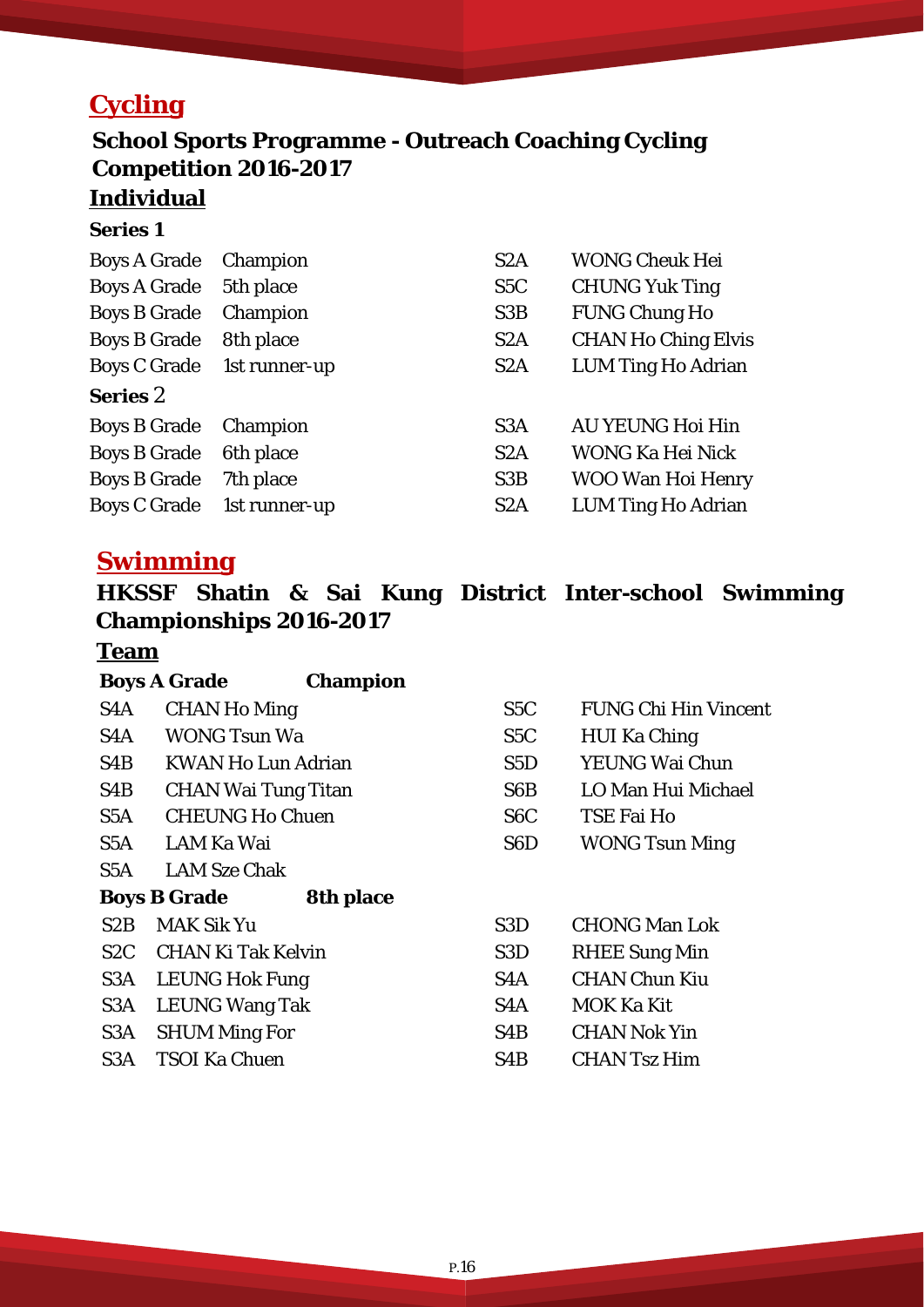### **Swimming**

### **HKSSF Shatin & Sai Kung District Inter-school Swimming Championships 2016-2017**

### **Team**

|                   | <b>Girls A Grade</b>       | 2nd Runner-up        |                  |                            |
|-------------------|----------------------------|----------------------|------------------|----------------------------|
| S <sub>2</sub> D  | <b>CHANG Yujuan</b>        |                      | S5D              | <b>MAK Shun Yan</b>        |
| S4A               | AU Ka Hei                  |                      | S <sub>5</sub> D | <b>YEUNG Cheuk Hei</b>     |
| S5A               | <b>FUNG Pui Ga</b>         |                      | S <sub>6</sub> A | <b>HUNG Wing Yan Winne</b> |
|                   | S5A LEE Hoi Yan            |                      | S <sub>6</sub> D | <b>CHUI Kei Yee Katie</b>  |
| S5A               | <b>LEUNG Ching In</b>      |                      |                  |                            |
|                   | <b>Girls B Grade</b>       | 7th place            |                  |                            |
| S <sub>2</sub> D  | <b>CHAN Hau Ching</b>      |                      | S <sub>3</sub> C | <b>CHAU Po Ying</b>        |
| S3A               | <b>CHAN Sum Yuet</b>       |                      | S <sub>3</sub> C | <b>TSANG Ching</b>         |
| S3A               | <b>CHIANG Hoi Shuen</b>    |                      | S3D              | <b>FAN Yee Ki</b>          |
|                   | S3A LEUNG Kuk Chi          |                      | S <sub>4</sub> A | <b>CHEUNG Sien Yu</b>      |
| S3A               | <b>MA Hiu Ying</b>         |                      | S <sub>4</sub> C | <b>LEE Yee Kwan</b>        |
| S <sub>3</sub> C  | <b>CHAN Ling</b>           |                      |                  |                            |
| <b>Individual</b> |                            |                      |                  |                            |
|                   | <b>Boys A Grade</b>        |                      |                  |                            |
|                   | 4x50 Freestyle Relay       | <b>Champion</b>      |                  |                            |
|                   | S4A WONG Tsun Wa           |                      | S5D              | YEUNG Wai Chun             |
| S4B               | <b>CHAN Wai Tung Titan</b> |                      | S6B              | LO Man Hui Michael         |
|                   | 4x50 Medley Relay          | 5th place            |                  |                            |
| S4A               | <b>CHAN Ho Ming</b>        |                      | S <sub>5</sub> A | <b>CHEUNG Ho Chuen</b>     |
| S4B               | <b>KWAN Ho Lun Adrian</b>  |                      | S <sub>5</sub> C | <b>HUI Ka Ching</b>        |
|                   | 200m Breaststroke          | <b>1st Runner-up</b> | S6B              | LO Man Hui Michael         |
|                   | 100m Freestyle             | <b>1st Runner-up</b> | S4A              | <b>WONG Tsun Wa</b>        |
| 50m Freestyle     |                            | <b>1st Runner-up</b> | S4A              | <b>WONG Tsun Wa</b>        |
|                   | 100m Breaststroke          | 2nd Runner-up        | S6B              | LO Man Hui Michael         |
|                   | 100m Back Stroke           | 2nd Runner-up        | S <sub>4</sub> A | <b>CHAN Ho Ming</b>        |
|                   | 200m Individual Medley     | 2nd Runner-up        | S <sub>5</sub> D | YEUNG Wai Chun             |
| 50m Butterfly     |                            | 2nd Runner-up        | S <sub>5</sub> D | YEUNG Wai Chun             |
|                   | <b>200m Breast Stroke</b>  | 5th place            | S <sub>5</sub> A | <b>CHEUNG Ho Chuen</b>     |
|                   | 100m Back Stroke           | 5th place            | S <sub>5</sub> C | <b>HUI Ka Ching</b>        |
|                   | 100m Breast Stroke         | 7th place            | S4B              | <b>CHAN Wai Tung Titan</b> |
|                   | <b>Boys A Grade</b>        |                      |                  |                            |
|                   | 4x50 Freestyle Relay       | <b>5th Place</b>     |                  |                            |
| S3A               | <b>LEUNG Hok Fung</b>      |                      | S <sub>3</sub> D | <b>CHONG Man Lok</b>       |
| S3A               | <b>TSOI Ka Chuen</b>       |                      | S4A              | <b>CHAN Chun Kiu</b>       |
|                   | 100m Back Stroke           | 5th place            | S3A              | <b>LEUNG Hok Fung</b>      |
|                   | 100m Back Stroke           | <b>8th place</b>     | S <sub>2</sub> B | <b>MAK Sik Yu</b>          |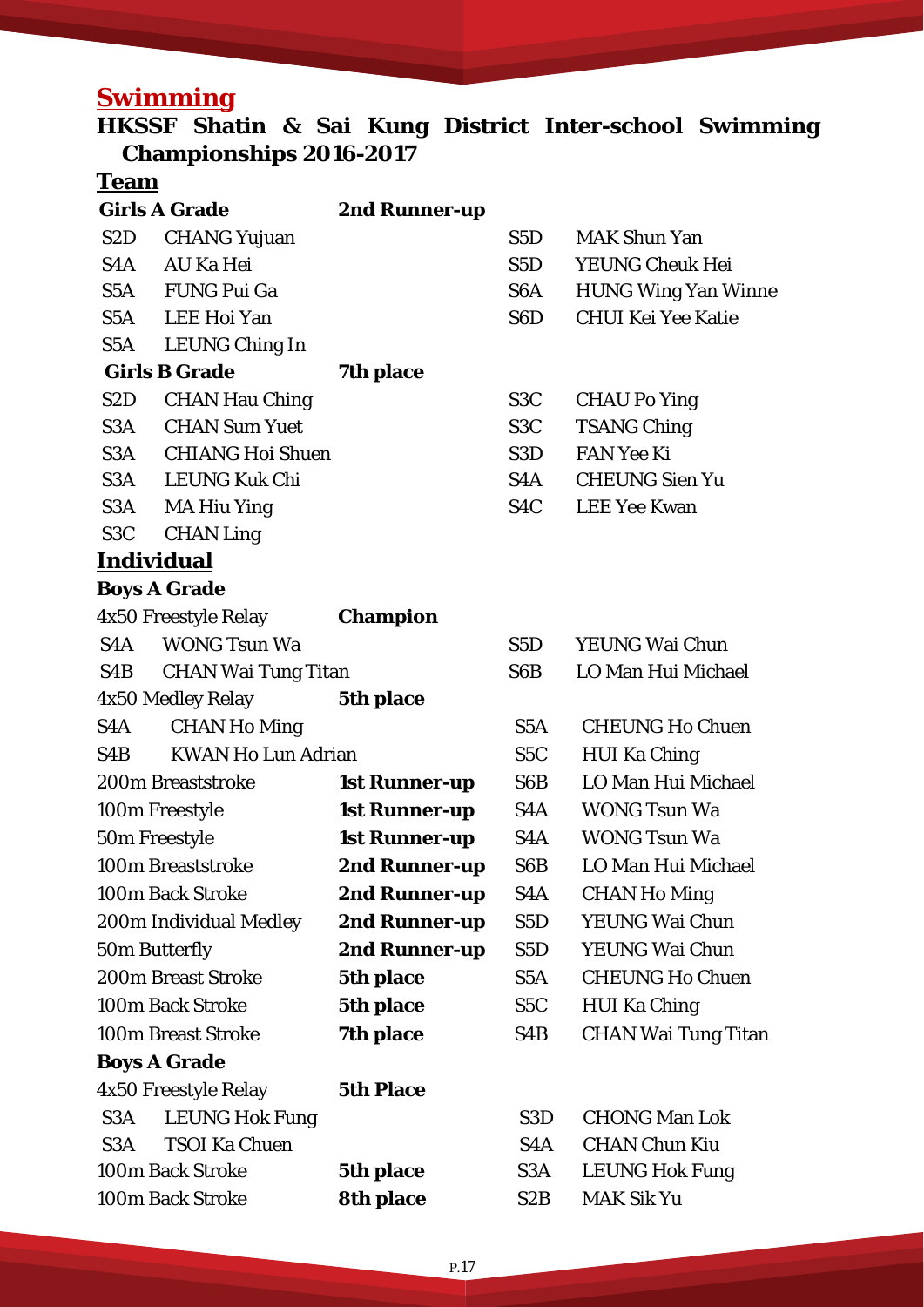### **Swimming**

**HKSSF Shatin & Sai Kung District Inter-school Swimming Championships 2016-2017**

# **Individual**

**Boys C Grade** 

|                   | 4x50 Freestyle Relay      | 7th place            |                  |                             |
|-------------------|---------------------------|----------------------|------------------|-----------------------------|
| S1A               | <b>TSANG Kwok Chun</b>    |                      | S <sub>1</sub> B | <b>YIU Wun Hei</b>          |
| S1B               | <b>LEUNG Justin</b>       |                      | S <sub>2</sub> A | <b>WONG Hon Shing</b>       |
|                   | 4x50 Medley Relay         | <b>6th place</b>     |                  |                             |
| S1A               | LUI Ho Tung               |                      | S <sub>2</sub> A | <b>YEUNG Yat Long</b>       |
| S <sub>1</sub> C  | <b>FUNG Chuk Fai</b>      |                      | S2B              | <b>KWAN Tin Shun</b>        |
|                   | 200m Individual Medley    | 8th place            | S <sub>1</sub> A | <b>LUI Ho Tung</b>          |
|                   | <b>Girls A Grade</b>      |                      |                  |                             |
|                   | 4x50 Medley Relay         | <b>Champion</b>      |                  |                             |
| S <sub>2</sub> D  | <b>CHANG Yujuan</b>       |                      | S5A              | <b>FUNG Pui Ga</b>          |
| S <sub>3</sub> A  | <b>MOK Sin Yan</b>        |                      | S <sub>5</sub> A | <b>LEUNG Ching In</b>       |
|                   | <b>100m Breast Stroke</b> | <b>Champion</b>      | S <sub>2</sub> D | <b>CHANG Yujuan</b>         |
|                   | 200m Individual Medley    | <b>Champion</b>      | S <sub>2</sub> D | <b>CHANG Yujuan</b>         |
|                   | 50m Butterfly             | <b>Champion</b>      | S <sub>5</sub> A | <b>LEUNG Ching In</b>       |
| 200m Breaststroke |                           | <b>1st Runner-up</b> | S <sub>6</sub> D | <b>CHUI Kei Yee Katie</b>   |
|                   | <b>50m Breast Stroke</b>  | 7th place            | S4A              | <b>AU Ka Hei</b>            |
| 100m Back Stroke  |                           | 8th place            | S5D              | <b>YEUNG Cheuk He</b>       |
|                   | <b>50m Back Stroke</b>    | <b>8th place</b>     | S <sub>5</sub> D | <b>YEUNG Cheuk He</b>       |
|                   | <b>Girls B Grade</b>      |                      |                  |                             |
|                   | 4x50 Medley Relay         | 5th place            |                  |                             |
| S <sub>3</sub> A  | <b>CHIANG Hoi Shuen</b>   |                      | S <sub>4</sub> A | <b>CHEUNG Sien Yu</b>       |
| S <sub>3</sub> A  | <b>YIP Kwan Lam</b>       |                      | S <sub>4</sub> C | <b>LEE Yee Kwan</b>         |
|                   | 200m Individual Medley    | <b>Champion</b>      | S2D              | <b>CHANG Yujuan</b>         |
|                   | 200m Individual Medley    | 2nd Runner-up        | S <sub>3</sub> A | <b>MOK Sin Yan</b>          |
|                   | 50m Butterfly             | 2nd Runner-up        | S <sub>3</sub> A | <b>MOK Sin Yan</b>          |
|                   | 50m Butterfly             | 3rd runner-up        | S <sub>4</sub> A | <b>CHEUNG Sien Yu</b>       |
|                   | 200m Individual Medley    | 5th place            | S <sub>4</sub> A | <b>CHEUNG Sien Yu</b>       |
| 100m Back Stroke  |                           | <b>6th place</b>     | S <sub>4</sub> C | <b>LEE Yee Kwan</b>         |
|                   | <b>100m Breast Stroke</b> | <b>6th place</b>     | S <sub>3</sub> A | <b>CHIANG Hoi Shuen</b>     |
|                   | <b>50m Breast Stroke</b>  | <b>6th plac</b>      | S <sub>3</sub> A | <b>CHIANG Hoi Shuen</b>     |
|                   | <b>200m Breast Stroke</b> | 7th place            | S <sub>4</sub> D | <b>TAM Stephanie Minnie</b> |
|                   | 200m Individual Medley    | <b>8th place</b>     | S <sub>3</sub> A | <b>YIP Kwan Lam</b>         |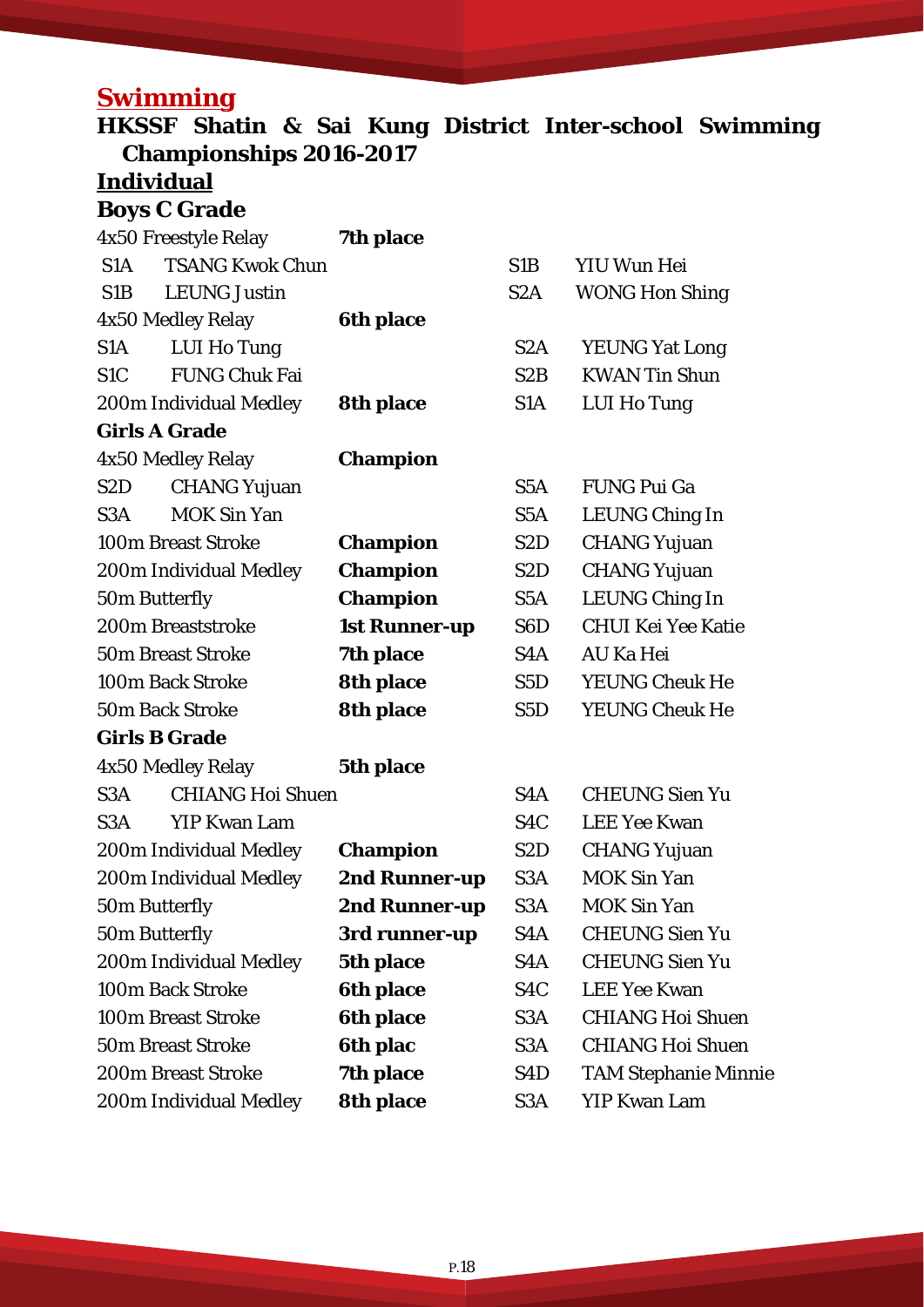# **Swimming**

|                      |                          | HKSSF Shatin & Sai Kung District Inter-school Swimming                     |                  |                              |  |
|----------------------|--------------------------|----------------------------------------------------------------------------|------------------|------------------------------|--|
|                      |                          | <b>Championships 2016-2017</b>                                             |                  |                              |  |
| <b>Individual</b>    |                          |                                                                            |                  |                              |  |
| <b>Girls C Grade</b> |                          |                                                                            |                  |                              |  |
|                      | 4x50 Medley Relay        | <b>8th place</b>                                                           |                  |                              |  |
| S <sub>1</sub> A     |                          | <b>CHOI Hang Lam Jeannie</b>                                               | S1D              | <b>LAU Tsoi Hei</b>          |  |
| S <sub>1</sub> C     | LEE Wai Lam              |                                                                            | S2B              | <b>CHAU Po Ching</b>         |  |
|                      | 100m Breast Stroke       | <b>8th place</b>                                                           | S1A              | <b>CHOI Hang Lam Jeannie</b> |  |
|                      | <b>Long Distance Run</b> |                                                                            |                  |                              |  |
|                      |                          | <b>HKSSF Shatin &amp; Sai Kung District Inter-School Long Distance Run</b> |                  |                              |  |
|                      |                          | <b>Competition 2016-2017</b>                                               |                  |                              |  |
| <b>Team</b>          |                          |                                                                            |                  |                              |  |
| <b>Boys A Grade</b>  |                          | <b>Champion</b>                                                            |                  |                              |  |
| S4C                  |                          | <b>CHEUNG Fung Shek</b>                                                    | S5C              | <b>AU Yu Kit</b>             |  |
|                      | S4C LEE Tsz Tung         |                                                                            | S5C              | <b>PON Siu Chun</b>          |  |
|                      | S5A FONG Cheuk Shan      |                                                                            | S6B              | LO Man Hui Michael           |  |
| <b>Boys C Grade</b>  |                          | 5th place                                                                  |                  |                              |  |
| S1A                  | <b>TSANG Kwok Chun</b>   |                                                                            | S <sub>2</sub> A | <b>WONG Wai Chun</b>         |  |
|                      | S1A WONG Wai Lok         |                                                                            | S2C              | <b>KWOK Chun Hei Kenny</b>   |  |
|                      | S2A WONG Hon Shing       |                                                                            | S <sub>2</sub> D | LAM Hei Yiu                  |  |
|                      | <b>Girls A Grade</b>     | <b>Champion</b>                                                            |                  |                              |  |
| S1A                  | <b>CHEUNG Man Lee</b>    |                                                                            | S4A              | <b>LEE Sin Yee</b>           |  |
| S <sub>2</sub> D     | <b>CHANG Yujuan</b>      |                                                                            | S5B              | <b>LAU Mong Yan</b>          |  |
| S3A                  | <b>MOK Sin Yan</b>       |                                                                            | S <sub>5</sub> D | XU Qi                        |  |
| <b>Girls B Grade</b> |                          | 3rd runner-up                                                              |                  |                              |  |
| S <sub>3</sub> A     | <b>MA Hiu Ying</b>       |                                                                            | S <sub>4</sub> A | <b>WONG King Yee</b>         |  |
| S <sub>3</sub> D     | <b>LI Yuen Shan</b>      |                                                                            | S <sub>4</sub> C | <b>CHU Sui Ching</b>         |  |
| S4A                  | <b>CHEUNG Sien Yu</b>    |                                                                            | S <sub>4</sub> C | POON Ki Wing                 |  |
| <u>Individual</u>    |                          |                                                                            |                  |                              |  |
| <b>Boys A Grade</b>  |                          | <b>6th Place</b>                                                           | S <sub>5</sub> C | PON Siu Chun                 |  |
| <b>Boys A Grade</b>  |                          | 10th place                                                                 | S <sub>6</sub> B | LO Man Hui Michael           |  |
| <b>Boys B Grade</b>  |                          | 10th place                                                                 | S <sub>2</sub> A | <b>SMITH Leighton Mark</b>   |  |
| <b>Boys C Grade</b>  |                          | 2nd Runner-up                                                              | S <sub>1</sub> A | <b>TSANG Kwok Chun</b>       |  |
| <b>Girls A Grade</b> |                          | 3rd runner-up                                                              | S <sub>2</sub> D | <b>CHANG Yujuan</b>          |  |
| <b>Girls A Grade</b> |                          | 5th place                                                                  | S <sub>3</sub> A | <b>MOK Sin Yan</b>           |  |
| <b>Girls A Grade</b> |                          | <b>6th place</b>                                                           | S <sub>1</sub> A | <b>CHEUNG Man Lee</b>        |  |
| <b>Girls A Grade</b> |                          | 7th place                                                                  | S5B              | <b>LAU Mong Yan</b>          |  |
|                      |                          |                                                                            | S <sub>4</sub> C |                              |  |
| <b>Girls B Grade</b> |                          | <b>7th place</b>                                                           |                  | POON Ki Wing                 |  |
| <b>Girls C Grade</b> |                          | 9th place                                                                  | S <sub>2</sub> A | <b>WONG Ka Sze</b>           |  |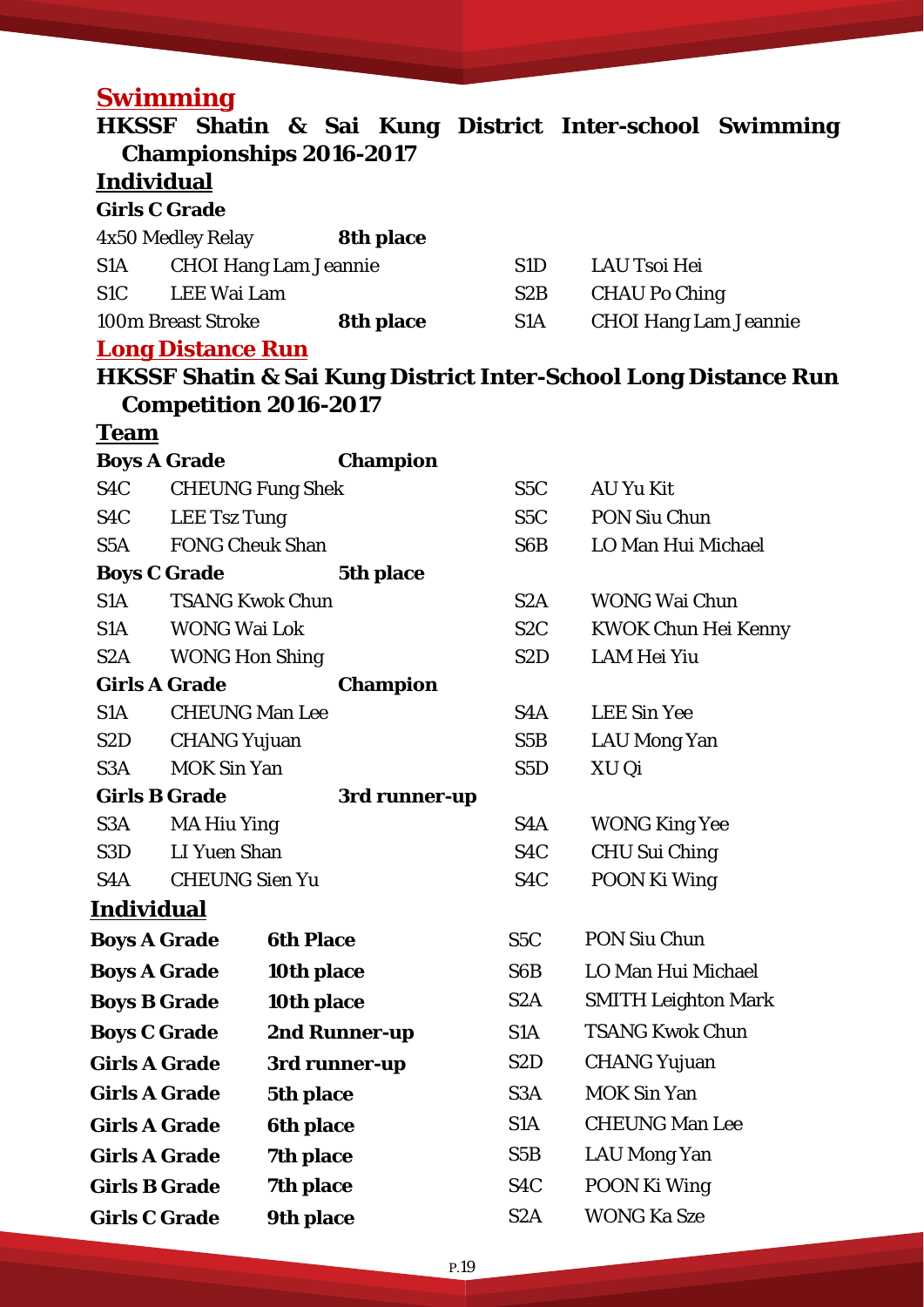# **Athletics**

**HKSSF Shatin & Sai Kung District Inter-school Athletics Competition 2016-2017** 

### **Individual**

**Boys A Grade** 

| 4x400m               | <b>5th Place</b>       |                  |                             |
|----------------------|------------------------|------------------|-----------------------------|
| S <sub>5</sub> C     | <b>AU Yu Kit</b>       | S <sub>6</sub> B | <b>LEUNG Ho Yin</b>         |
| S <sub>5</sub> C     | <b>MOY Chee Shun</b>   | S6B              | LO Man Hui Michael          |
| S <sub>5</sub> C     | <b>PON Siu Chun</b>    | S <sub>6</sub> C | <b>KABAKLI Kevin Umit</b>   |
| 4x100m               | <b>6th Place</b>       |                  |                             |
| S4A                  | <b>CHAN Chung Hin</b>  | S <sub>6</sub> C | <b>TSANG Ka Lai</b>         |
| S <sub>5</sub> A     | <b>LAU Kenneth</b>     | S <sub>6</sub> D | <b>LEE Siu Nam</b>          |
| S <sub>6</sub> B     | <b>YIP Chun Wa</b>     |                  |                             |
| Triple jump          | <b>Champion</b>        | S <sub>6</sub> B | <b>LEUNG Ho Yin</b>         |
| <b>Javelin</b>       | <b>1st Runner-up</b>   | S <sub>5</sub> A | <b>LIM Tsz Leung</b>        |
| Long Jump            | <b>5th Place</b>       | S <sub>6</sub> B | <b>LEUNG Ho Yin</b>         |
| 5000m                | <b>5th Place</b>       | S <sub>5</sub> C | PON Siu Chun                |
| <b>400m Hurdles</b>  | <b>6th Place</b>       | S <sub>6</sub> B | LO Man Hui Michael          |
| 5000m                | <b>7th Place</b>       | S6B              | LO Man Hui Michael          |
| 800m                 | <b>8th place</b>       | S <sub>5</sub> C | <b>AU Yu Kit</b>            |
| 1500m                | 8th place              | S <sub>5</sub> C | <b>PON Siu Chun</b>         |
| <b>Boys B Grade</b>  |                        |                  |                             |
| <b>Discus</b>        | <b>5th Place</b>       | S <sub>3</sub> A | LI Kwan Lok                 |
| 100m Hurdles         | <b>6th Place</b>       | S <sub>3</sub> A | <b>HUI Sai Yin</b>          |
| <b>Boys C Grade</b>  |                        |                  |                             |
| 1500m                | <b>6th Place</b>       | S <sub>1</sub> A | <b>TSANG Kwok Chun</b>      |
| 800m                 | <b>6th Place</b>       | S <sub>1</sub> A | <b>TSANG Kwok Chun</b>      |
| <b>Shot Put</b>      | <b>6th Place</b>       | S <sub>2</sub> D | <b>LAM Hei Yiu</b>          |
| <b>High Jump</b>     | <b>8th place</b>       | S <sub>2</sub> A | <b>Kwok Chung Yeung</b>     |
| <b>Girls A Grade</b> |                        |                  |                             |
| 4x400m               | 2nd Runner-up          |                  |                             |
| S2D                  | <b>CHANG Yujuan</b>    | S <sub>6</sub> A | <b>HUNG Wing Yan Winne</b>  |
| S <sub>3</sub> A     | <b>MOK Sin Yan</b>     | S <sub>6</sub> D | <b>CHUI Kei Yee Katie</b>   |
| 4x100m               | <b>Champion</b>        |                  |                             |
| S <sub>4</sub> D     | <b>YU Chung Yan</b>    | S6B              | <b>TSE Pui Ying</b>         |
| S <sub>5</sub> A     | <b>KWONG Sik Waaih</b> | S <sub>6</sub> D | <b>LAI Cheuk Yuet Lucky</b> |
| S <sub>5</sub> B     | <b>LAU Mong Yan</b>    |                  |                             |
| 200 <sub>m</sub>     | <b>Champion</b>        | S <sub>4</sub> D | <b>YU Chung Yan</b>         |
| 400m                 | <b>Champion</b>        | S5B              | <b>LAU Mong Yan</b>         |
| 800m                 | <b>Champion</b>        | S5B              | <b>LAU Mong Yan</b>         |
| 100m                 | <b>1st Runner-up</b>   | S <sub>4</sub> D | <b>YU Chung Yan</b>         |
| 400m                 | <b>1st Runner-up</b>   | S <sub>6</sub> A | <b>HUNG Wing Yan Winne</b>  |
| 100m                 | 2nd Runner-up          | S6B              | <b>TSE Pui Ying</b>         |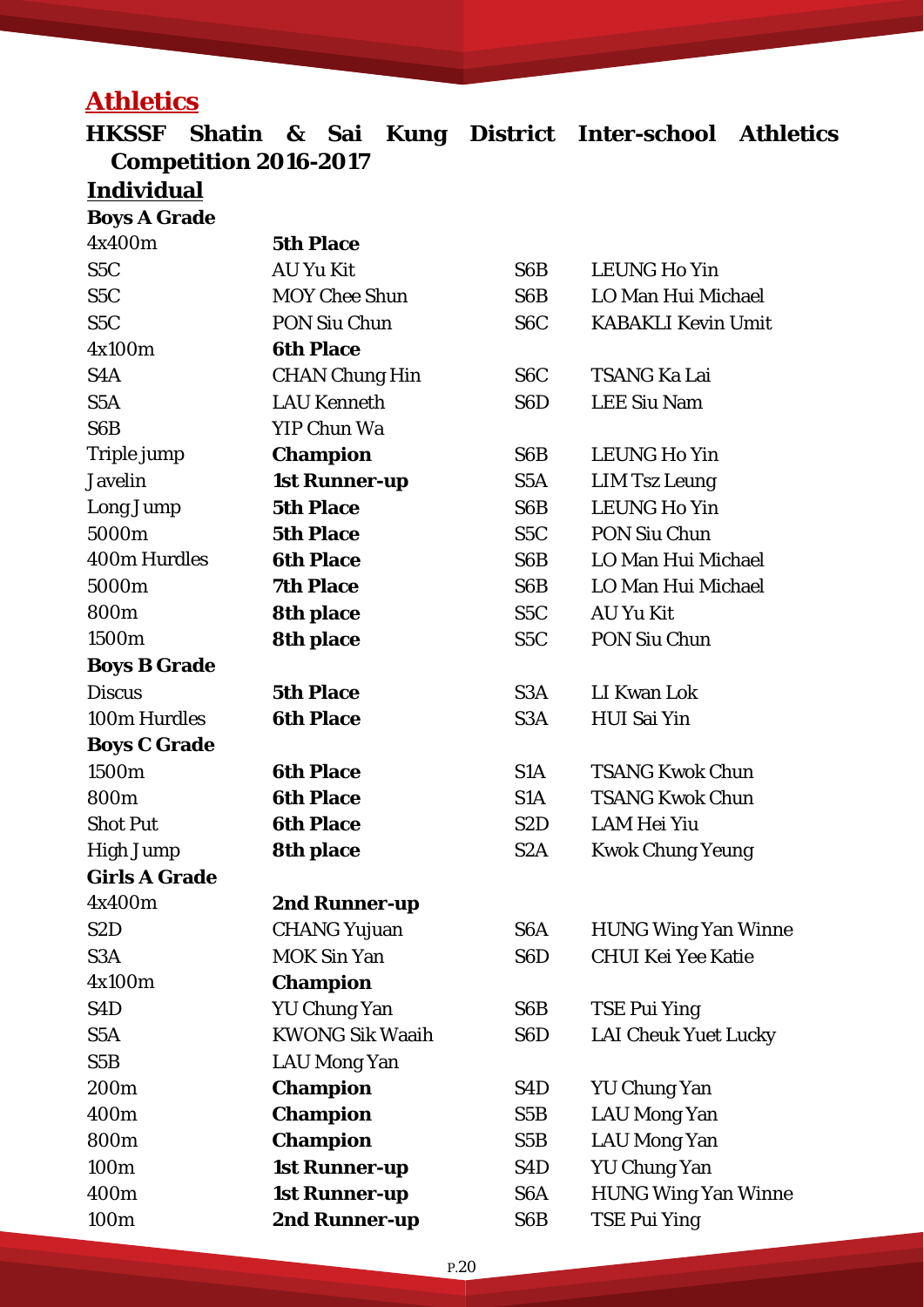### **Athletics**

**HKSSF Shatin & Sai Kung District Inter-school Athletics Competition 2016-2017 Individual Girls A Grade** 1500m 6th place S3A MOK Sin Yan 800m **7th place** S3A MOK Sin Yan 1500m **8th Place** S6D CHUI Kei Yee Katie 100m Hurdles **8th Place** S6D LAI Cheuk Yuet Lucky **Girls B Grade** 4x400m **2nd Runner-up**  S2B WONG Anna S4A CHEUNG Sien Yu S3A MA Hiu Ying S4C POON Ki Wing High Jump **Champion** S2B WONG Anna 400m **2nd Runner-up** S2B WONG Anna 800m **2nd Runner-up** S4C POON Ki Wing

#### **Badminton**

**HKSSF Shatin & Sai Kung District Inter-School Badminton Competition 2016-2017** 

| <b>Boys A Grade</b> | <b>1st Runner-up</b>  |                  |                       |
|---------------------|-----------------------|------------------|-----------------------|
| S <sub>5</sub> A    | NG Pak Hei Julian     | S <sub>6</sub> B | <b>POON Cheuk Fai</b> |
| S5C                 | <b>LEE Cheuk Long</b> | S <sub>6</sub> D | TANG Zi Yuan Einstein |
| S <sub>6</sub> A    | <b>CHOW Siu Hei</b>   | S <sub>6</sub> D | <b>WONG Tsun Ming</b> |
| S <sub>6</sub> B    | LAU Siu Wang          |                  |                       |

#### **Indoor Rowing**

| <b>HKSSF</b>         | <b>Inter-School</b><br>Indoor<br>Territories) 2016-2017 | Rowing           | <b>Championships</b><br>(New |  |  |
|----------------------|---------------------------------------------------------|------------------|------------------------------|--|--|
| <b>Team</b>          |                                                         |                  |                              |  |  |
| <b>Girls A Grade</b> | <b>1st Runner-up</b>                                    |                  |                              |  |  |
| S <sub>3</sub> A     | <b>MOK Sin Yan</b>                                      | S5A              | LEE Hoi Yan                  |  |  |
| S <sub>4</sub> A     | <b>LEE Sin Yee</b>                                      | S <sub>5</sub> A | LEUNG Ching In               |  |  |
| S <sub>4</sub> D     | YU Chung Yan                                            | S <sub>6</sub> A | <b>HUNG Wing Yan Winne</b>   |  |  |
| <b>Individual</b>    |                                                         |                  |                              |  |  |
| <b>Girls A Grade</b> |                                                         |                  |                              |  |  |
| 4X500m               | 1st runner-up                                           |                  |                              |  |  |
| S <sub>3</sub> A     | <b>MOK Sin Yan</b>                                      | S <sub>5</sub> A | LEUNG Ching In               |  |  |
| S4A                  | <b>LEE Sin Yee</b>                                      | S <sub>6</sub> A | <b>HUNG Wing Yan Winne</b>   |  |  |
| 2000m                | <b>1st Runner-up</b>                                    | S <sub>6</sub> A | <b>HUNG Wing Yan Winne</b>   |  |  |
| 500m                 | 5th place                                               | S <sub>5</sub> A | <b>LEUNG Ching In</b>        |  |  |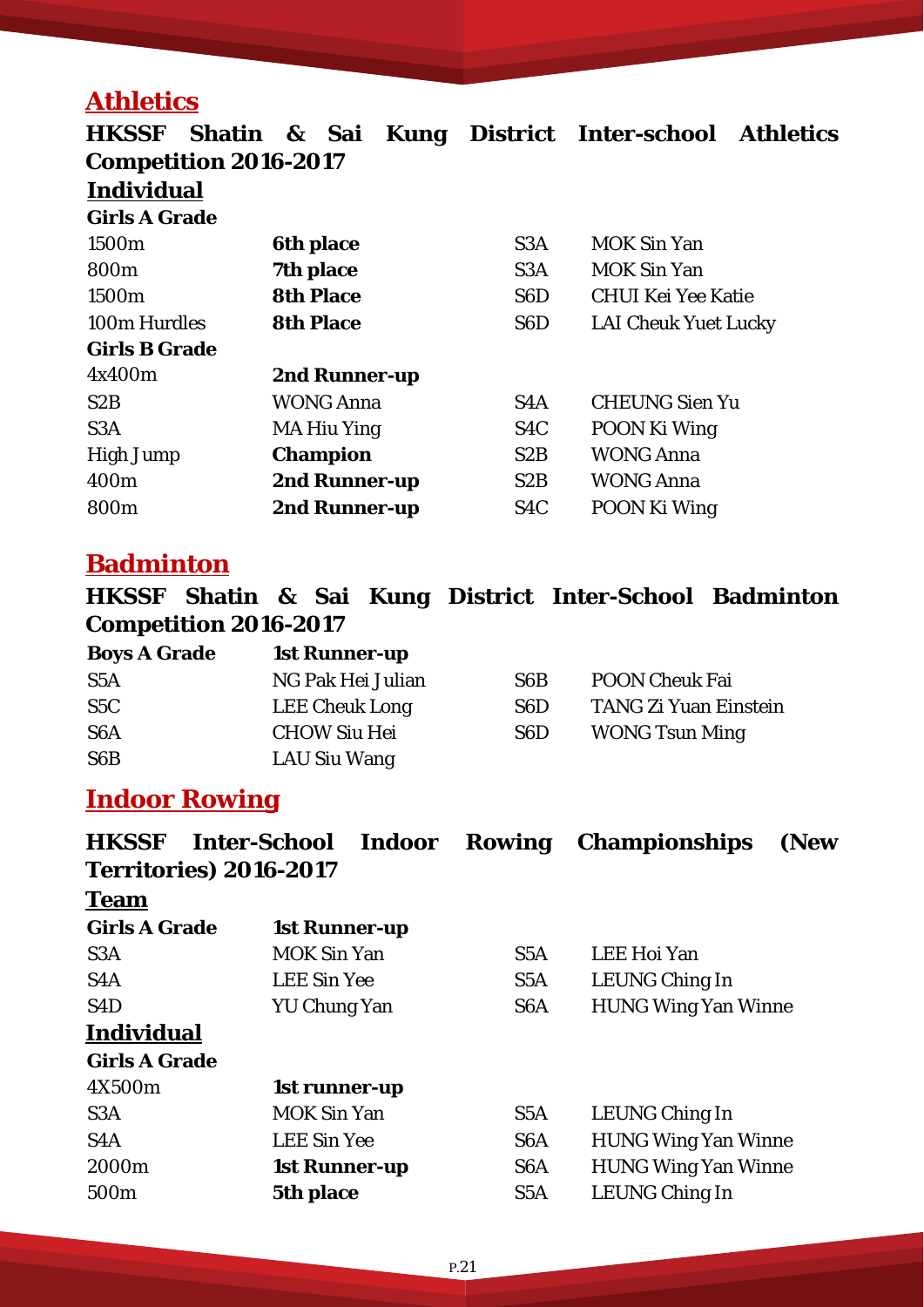### **Indoor Rowing**

| <b>HKSSF</b>         | Inter-School Indoor           |                  | <b>Rowing Championships</b> | (New |
|----------------------|-------------------------------|------------------|-----------------------------|------|
|                      | <b>Territories) 2016-2017</b> |                  |                             |      |
| <b>Individual</b>    |                               |                  |                             |      |
| <b>Girls B Grade</b> |                               |                  |                             |      |
| 2000 <sub>m</sub>    | 5th place                     | S4C              | <b>LEE Yee Kwan</b>         |      |
| 500 <sub>m</sub>     | <b>6th place</b>              | S <sub>4</sub> B | <b>LAU Wing Lam</b>         |      |
|                      |                               |                  |                             |      |

### **Beach Volleyball**

### **HKSSF New Territories Secondary School Beach Volleyball Competition 2016-2017**

| <b>Boys Overall</b> | 2nd Runner-up        |     |                       |
|---------------------|----------------------|-----|-----------------------|
| S <sub>6</sub> A    | WANG Kwong Yu        | S6C | <b>WONG Yuk Pui</b>   |
| S6B                 | LEUNG Ho Yin         | S6D | <b>WONG Tsun Ming</b> |
| S <sub>6</sub> B    | <b>WONG Chun Kit</b> |     |                       |

### **Football**

**HKSSF Shatin & Sai Kung District Inter-school Football Competition (Division 1) 2016-2017**

| <b>Boys AB Grade</b> | 3rd Runner-up              |                  |                           |
|----------------------|----------------------------|------------------|---------------------------|
| S <sub>2</sub> A     | <b>LIANG Fenco Lee</b>     | S5C              | <b>CHENG Long Ting</b>    |
| S2A                  | NG Isaac Tsz Wan           | S5C              | <b>SEA Long Ching</b>     |
| S <sub>2</sub> A     | <b>SMITH Leighton Mark</b> | S <sub>5</sub> C | <b>WONG Tik Ka</b>        |
| S <sub>3</sub> A     | <b>KWONG Wang Tin</b>      | S5D              | <b>CHENG Colin</b>        |
| S <sub>3</sub> A     | <b>SHUM Ming For</b>       | S <sub>6</sub> A | <b>WANG Kwong Yu</b>      |
| S <sub>3</sub> D     | <b>KO Tsz Ngok Anson</b>   | S6B              | <b>LEUNG Ho Yin</b>       |
| S <sub>4</sub> A     | LAI Lik Chi                | S6B              | <b>WONG Chun Kit</b>      |
| S <sub>4</sub> A     | <b>TSANG Tsz Yin</b>       | S <sub>6</sub> C | <b>CHAN Kin Fu</b>        |
| S <sub>4</sub> B     | <b>CHAN Nok Yin</b>        | S6C              | <b>CHEUNG Nok</b>         |
| S <sub>4</sub> B     | <b>HUI Chun Ho</b>         | S <sub>6</sub> C | <b>CHU Chun Kiu</b>       |
| S <sub>4</sub> C     | <b>SHUM Pui Ming</b>       | S <sub>6</sub> C | <b>KABAKLI Kevin Umit</b> |
| S <sub>4</sub> D     | <b>CHI Chun Yin</b>        | S <sub>6</sub> C | <b>WONG Yuk Pui</b>       |
| S <sub>5</sub> A     | <b>IP Cheuk Nam</b>        | S <sub>6</sub> C | <b>YU Yat Long</b>        |
| S <sub>5</sub> A     | <b>LAM Sze Chak</b>        | S <sub>6</sub> D | <b>POON Shing Tung</b>    |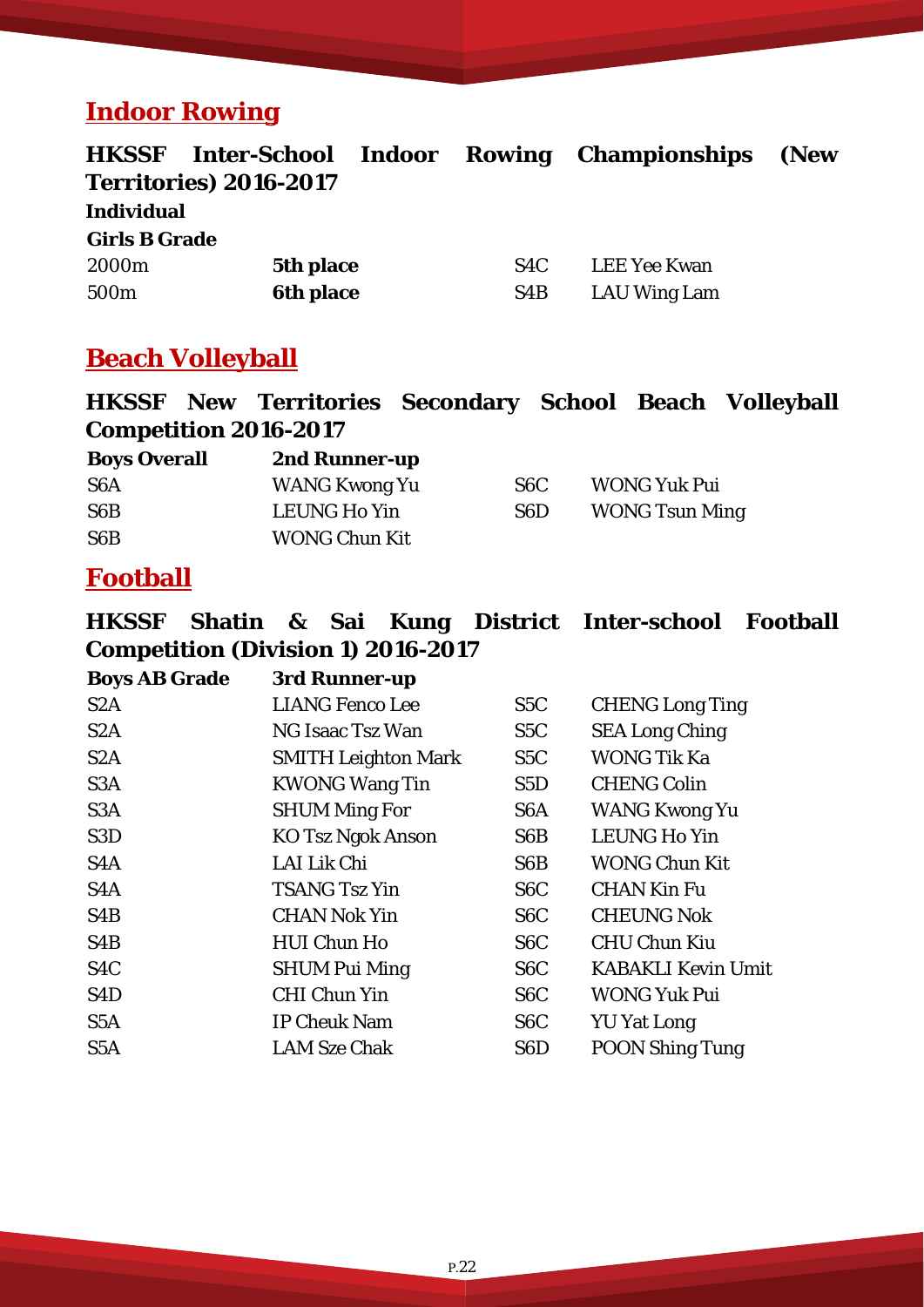### **Cross-Country**

### **HKSSF Shatin & Sai Kung District Inter-school Cross-Country Competition 2016-2017**

**Team**

| <b>Boys A Grade</b>  | 3rd Runner-up          |                  |                             |
|----------------------|------------------------|------------------|-----------------------------|
| S <sub>4</sub> A     | <b>WONG Tsun Wa</b>    | S5C              | PON Siu Chun                |
| S <sub>5</sub> C     | <b>AU Yu Kit</b>       | S <sub>6</sub> A | <b>HUNG Lok Kin Vincent</b> |
| S <sub>5</sub> C     | <b>CHUNG Yuk Ting</b>  | S6B              | LO Man Hui Michael          |
| S <sub>5</sub> C     | <b>MOY Chee Shun</b>   | S <sub>6</sub> C | <b>KABAKLI Kevin Umit</b>   |
| <b>Boys C Grade</b>  | <b>7th Place</b>       |                  |                             |
| S <sub>1</sub> A     | LAI Pak Ching          | S <sub>2</sub> A | <b>Kwok Chung Yeung</b>     |
| S <sub>1</sub> A     | LO Tin Lok             | S <sub>2</sub> A | <b>WONG Hon Shing</b>       |
| S <sub>1</sub> A     | <b>TSANG Kwok Chun</b> | S <sub>2</sub> D | <b>LAM Hei Yiu</b>          |
| S1D                  | LEE Chi Hang           |                  |                             |
| <b>Girls A Grade</b> | <b>1st Runner-up</b>   |                  |                             |
| S <sub>2</sub> D     | <b>CHANG Yujuan</b>    | S <sub>6</sub> A | <b>HUNG Wing Yan Winne</b>  |
| S <sub>3</sub> A     | <b>MOK Sin Yan</b>     | S6B              | LEUNG Ching Chi Gigi        |
| S5B                  | <b>LAU Mong Yan</b>    | S6B              | <b>TSE Pui Ying</b>         |
| S <sub>5</sub> D     | XU Qi                  | S <sub>6</sub> D | <b>CHUI Kei Yee Katie</b>   |
| <b>Girls B Grade</b> | 3rd Runner-up          |                  |                             |
| S <sub>2</sub> B     | <b>WONG Anna</b>       | S <sub>4</sub> A | <b>YEUNG Cho Hang</b>       |
| S <sub>3</sub> A     | <b>CHIU Tsz Yin</b>    | S <sub>4</sub> C | <b>CHU Sui Ching</b>        |
| S <sub>3</sub> A     | <b>MA Hiu Ying</b>     | S <sub>4</sub> C | POON Ki Wing                |
| S <sub>4</sub> A     | <b>WONG King Yee</b>   |                  |                             |
| <b>Individual</b>    |                        |                  |                             |
| <b>Boys A Grade</b>  | <b>9th Place</b>       | S <sub>5</sub> C | <b>PON Siu Chun</b>         |
| <b>Boys C Grade</b>  | <b>7th Place</b>       | S <sub>1</sub> A | <b>TSANG Kwok Chun</b>      |
| <b>Girls A Grade</b> | 2nd Runner-up          | S <sub>3</sub> A | <b>MOK Sin Yan</b>          |
| <b>Girls A Grade</b> | <b>8th Place</b>       | S <sub>6</sub> D | <b>CHUI Kei Yee Katie</b>   |
| <b>Girls A Grade</b> | <b>9th Place</b>       | S <sub>2</sub> D | <b>CHANG Yujuan</b>         |
| <b>Girls A Grade</b> | <b>10th Place</b>      | S5B              | <b>LAU Mong Yan</b>         |
| <b>Girls B Grade</b> | <b>9th Place</b>       | S4C              | POON Ki Wing                |

### **Handball**

|                              |  |  | HKSSF Shatin & Sai Kung District Inter-School Handball |  |
|------------------------------|--|--|--------------------------------------------------------|--|
| <b>Competition 2016-2017</b> |  |  |                                                        |  |

| <b>Boys AB Grade</b> | <b>5th Place</b>      |      |                             |
|----------------------|-----------------------|------|-----------------------------|
| S <sub>3</sub> A     | <b>KWONG Wang Tin</b> | S5C  | <b>WONG Ka Chung</b>        |
| S <sub>3</sub> A     | <b>LEUNG Ho Hei</b>   | S5D. | <b>CHEN Chi Man</b>         |
| S <sub>4</sub> A     | <b>CHAN Chung Hin</b> | S6A  | <b>HUNG Lok Kin Vincent</b> |
| S <sub>4</sub> D     | <b>CHI Chun Yin</b>   | S6B  | <b>LEUNG Ho Yin</b>         |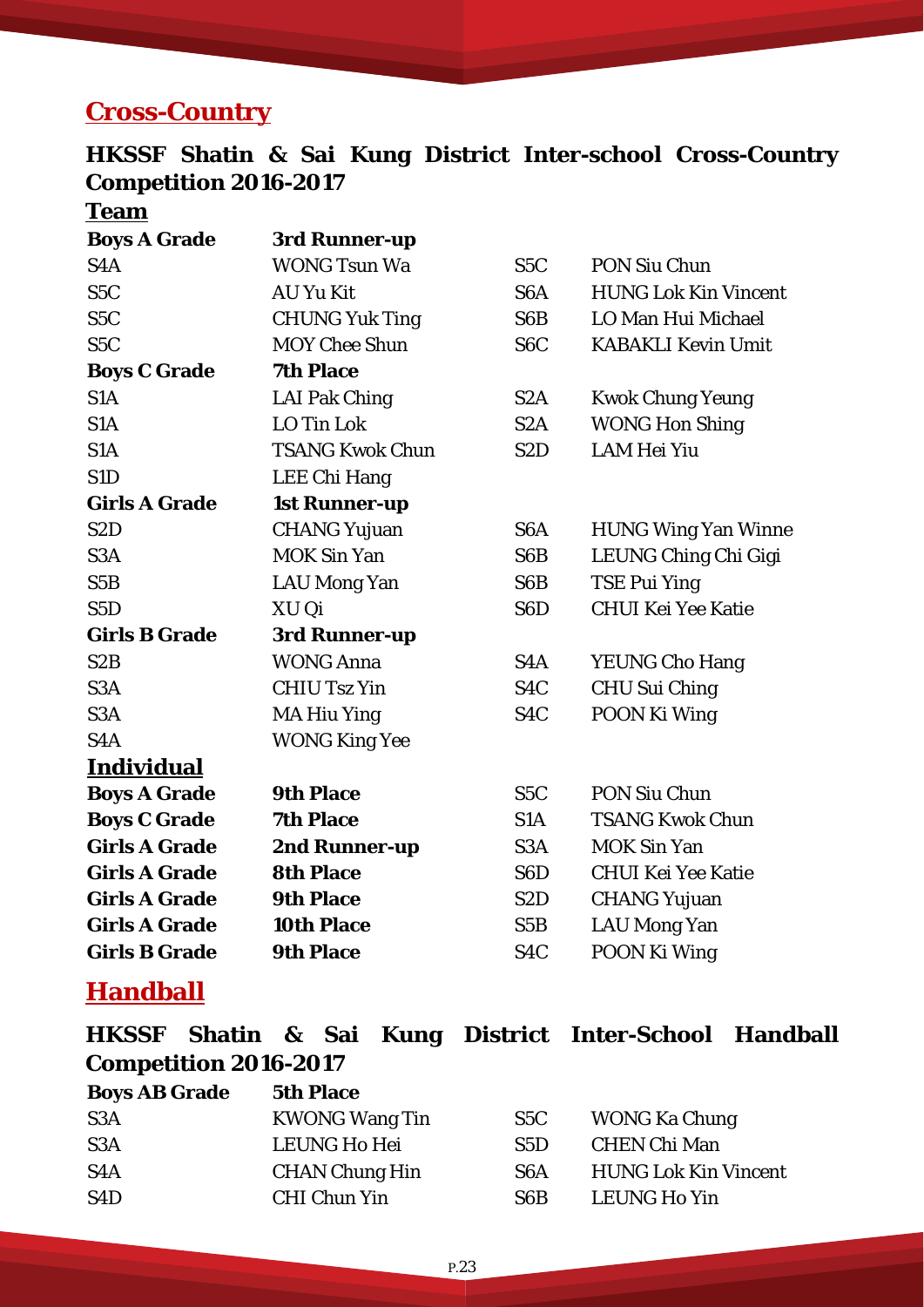### **Handball**

| <b>HKSSF</b>                 |  |                  |                       |                       |                  | Shatin & Sai Kung District Inter-School Handball |  |  |  |
|------------------------------|--|------------------|-----------------------|-----------------------|------------------|--------------------------------------------------|--|--|--|
| <b>Competition 2016-2017</b> |  |                  |                       |                       |                  |                                                  |  |  |  |
| <b>Boys AB Grade</b>         |  | <b>5th Place</b> |                       |                       |                  |                                                  |  |  |  |
| S <sub>5</sub> A             |  |                  | <b>LAM Sze Chak</b>   |                       | S <sub>6</sub> B | <b>TSANG Ho Keung</b>                            |  |  |  |
| S5B                          |  |                  | <b>LEE Chun Wai</b>   |                       | S <sub>6</sub> C | <b>TSANG Ka Lai</b>                              |  |  |  |
| S <sub>5</sub> C             |  |                  | <b>HUI Ka Ching</b>   |                       | S6D              | <b>LEE Siu Nam</b>                               |  |  |  |
| S <sub>5</sub> C             |  |                  | <b>MAN Chun Kit</b>   |                       | S <sub>6</sub> D | <b>WONG Tsz Jun Carson</b>                       |  |  |  |
| S <sub>5</sub> C             |  |                  | <b>SEA Long Ching</b> |                       |                  |                                                  |  |  |  |
| <b>Girls AB Grade</b>        |  |                  | 3rd Runner-up         |                       |                  |                                                  |  |  |  |
| S <sub>2</sub> B             |  |                  | <b>WONG Anna</b>      |                       | S <sub>4</sub> C | POON Ki Wing                                     |  |  |  |
| S <sub>2</sub> D             |  |                  | <b>WONG Tsz Mei</b>   |                       | S4D              | <b>WONG Nok Ting Sarina</b>                      |  |  |  |
| S <sub>3</sub> A             |  |                  | <b>CHIU Tsz Yin</b>   |                       | S <sub>6</sub> B | <b>CHEUNG Wan Lam Charity</b>                    |  |  |  |
| S4A                          |  |                  | <b>CHAO Chung Yan</b> |                       | S <sub>6</sub> B | <b>KWOK Tsz Lam</b>                              |  |  |  |
| S <sub>4</sub> A             |  |                  | <b>LEE Sin Yee</b>    |                       | S <sub>6</sub> B | LEUNG Ching Chi Gigi                             |  |  |  |
| S <sub>4</sub> A             |  |                  |                       | <b>YEUNG Cho Hang</b> | S6B              | <b>TSE Pui Ying</b>                              |  |  |  |
| S <sub>4</sub> B             |  |                  | <b>CHOI Hing Kwan</b> |                       | S <sub>6</sub> D | <b>LAI Cheuk Yuet Lucky</b>                      |  |  |  |
| S <sub>4</sub> B             |  |                  | <b>LAI Yan Yu</b>     |                       | S <sub>6</sub> D | <b>THOMPSON Wing Laam</b>                        |  |  |  |
| <b>Athletics</b>             |  |                  |                       |                       |                  |                                                  |  |  |  |

#### **HKSSF Shatin & Sai Kung District Inter-school Athletics Competition 2016-2017**

#### **Team**

**Boys A Grade 5th place**  S4A CHAN Chung Hin S6B LEUNG Ho Yin S4C CHEUNG Fung Shek S6B LO Man Hui Michael S4C TAM Tat Long S6B YIP Chun Wa S5A LAU Kenneth S6C KABAKLI Kevin Umit S5A LIM Tsz Leung S6C SAT Pak Long S5A NG Pak Hei Julian S6C TSANG Ka Lai S5C AU Yu Kit S6D LEE Siu Nam S5C MOY Chee Shun S6D LEUNG Kwan To S5C PON Siu Chun **Girls A Grade 2nd Runner-up**  S2D CHANG Yujuan S6A HUNG Wing Yan Winne S3A MOK Sin Yan S6B KWOK Tsz Lam S4A LEE Sin Yee S6B TSE Pui Ying S4D YU Chung Yan S6C HO Wai Yan Christy S5A KWONG Sik Waaih S6D CHUI Kei Yee Katie S5A LEE Hoi Yan S6D LAI Cheuk Yuet Lucky S5A TOA Sin Yi S6D Thompson Wing Laam S5B LAU Mong Yan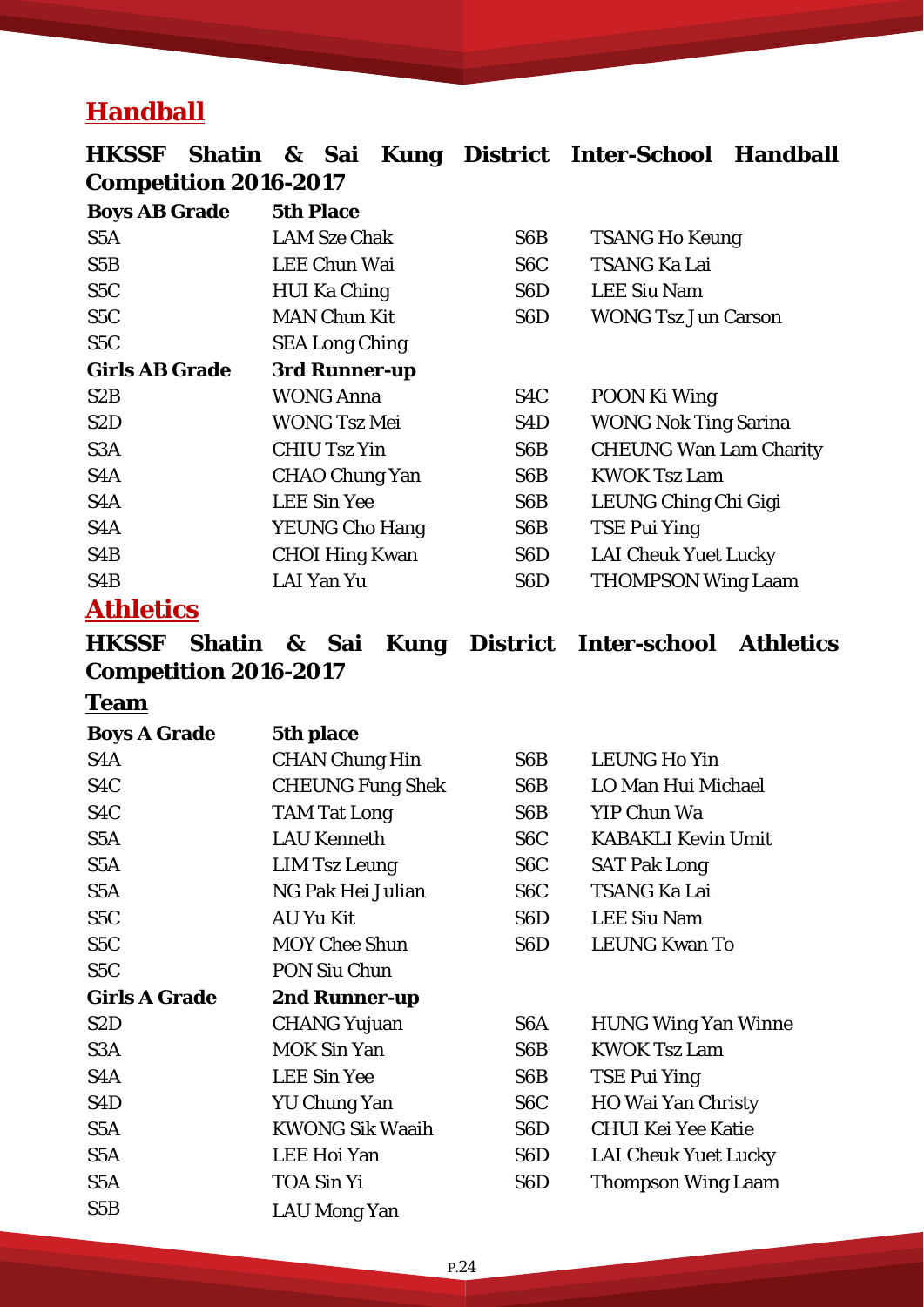### **Athletics**

### **HKSSF Shatin & Sai Kung District Inter-school Athletics Competition 2016-2017**

#### **Team**

| <b>Girls B Grade</b> | 7th place               |                  |                             |
|----------------------|-------------------------|------------------|-----------------------------|
| S <sub>2</sub> B     | <b>WONG Anna</b>        | S <sub>4</sub> A | <b>CHEUNG Sien Yu</b>       |
| S <sub>3</sub> A     | <b>CHIANG Hoi Shuen</b> | S <sub>4</sub> A | <b>LAM Sammie</b>           |
| S <sub>3</sub> A     | <b>HEUNG Wing Lam</b>   | S <sub>4</sub> A | <b>WONG King Yee</b>        |
| S <sub>3</sub> A     | <b>MA Hiu Ying</b>      | S4B              | <b>CHOI Hing Kwan</b>       |
| S <sub>3</sub> A     | NG Tsoi Yi              | S <sub>4</sub> C | POON Ki Wing                |
| S <sub>3</sub> D     | LI Yuen Shan            | S <sub>4</sub> D | <b>WONG Nok Ting Sarina</b> |

**Squash**

#### **21st All Japan Junior Squash Championships**

#### **Individual**

| <b>Under 15</b><br>2nd Runner-up | S <sub>2</sub> A | MURAKAMI Akifumi |
|----------------------------------|------------------|------------------|
|----------------------------------|------------------|------------------|

### **Volleyball**

#### **All Hong Kong Schools Jing Ying Volleyball Tournament 2016-2017**

| <b>Boys</b>      | 8th place               |                  |                              |
|------------------|-------------------------|------------------|------------------------------|
| S <sub>2</sub> A | <b>WONG Tsun Yin</b>    | S <sub>6</sub> A | <b>WANG Kwong Yu</b>         |
| S <sub>3</sub> A | <b>HUI Sai Yin</b>      | S <sub>6</sub> B | <b>LEUNG Ho Yin</b>          |
| S <sub>3</sub> A | Law Chun Yat            | S <sub>6</sub> B | <b>WONG Chun Kit</b>         |
| S <sub>3</sub> A | LI Kwan Lok             | S <sub>6</sub> C | <b>WONG Yuk Pui</b>          |
| S <sub>4</sub> A | <b>CHAN Chung Hin</b>   | S <sub>6</sub> D | <b>POON Shing Tung</b>       |
| S <sub>4</sub> C | <b>CHEUNG Fung Shek</b> | S <sub>6</sub> D | <b>TANG Zi Yuan Einstein</b> |
| S <sub>6</sub> A | <b>CHOW Siu Hei</b>     | S <sub>6</sub> D | <b>WONG Tsun Ming</b>        |

### **Badminton**

|           |  |  | All Hong Kong Schools Jing Ying Badminton Tournament |
|-----------|--|--|------------------------------------------------------|
| 2016-2017 |  |  |                                                      |

### **Team**

| <b>Boys</b>      | <b>8th place</b>     |                  |                       |
|------------------|----------------------|------------------|-----------------------|
| S <sub>1</sub> A | <b>CHIU Wang Hei</b> | S6B              | LAU Siu Wang          |
| S2A              | YIP Man Hin          | S <sub>6</sub> B | <b>POON Cheuk Fai</b> |
| S <sub>3</sub> A | <b>LEE Cheuk Yin</b> | S6D              | TANG Zi Yuan Einstein |
| S <sub>6</sub> A | <b>CHOW Siu Hei</b>  |                  |                       |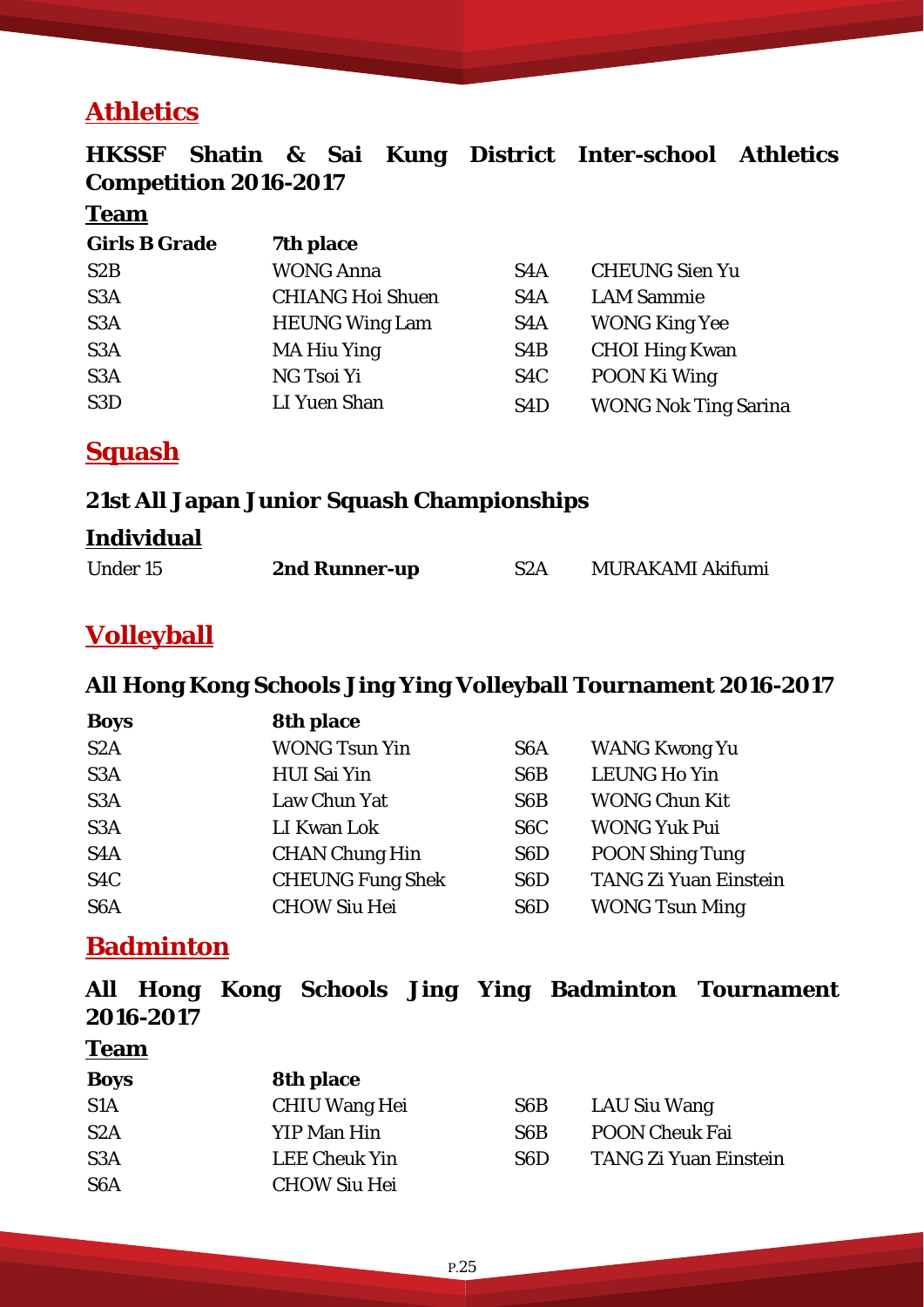# **Basketball**

#### **Nike All Hong Kong Schools Jing Ying Basketball Tournament 2016-2017**

#### **Team**

| <b>Boys</b>      | 12th place              |                  |                        |
|------------------|-------------------------|------------------|------------------------|
| S <sub>2</sub> A | <b>CHIN Lok Yin</b>     | S <sub>5</sub> C | AU Yu Kit              |
| S <sub>4</sub> A | <b>CHAN Chung Hin</b>   | S <sub>5</sub> C | <b>CHENG Long Ting</b> |
| S <sub>4</sub> C | <b>CHEUNG Fung Shek</b> | S <sub>5</sub> C | <b>MOY Chee Shun</b>   |
| S <sub>4</sub> C | LEE Tsz Tung            | S5D              | LO Sing Fai            |
| S <sub>4</sub> C | <b>TAM Tat Long</b>     | S <sub>6</sub> B | <b>LEUNG Ho Yin</b>    |
| S <sub>5</sub> A | LAM Ka Wai              | S <sub>6</sub> B | YIP Chun Wa            |

### **Life Saving**

### **All Hong Kong Inter-Secondary Schools Life Saving Competition 2016-2017**

#### **Team**

| <b>Girls A Grade</b> | <b>6th place</b>           |                  |                            |
|----------------------|----------------------------|------------------|----------------------------|
| S <sub>2</sub> D     | <b>CHANG Yujuan</b>        | S <sub>6</sub> A | <b>HUNG Wing Yan Winne</b> |
| S <sub>3</sub> A     | <b>MOK Sin Yan</b>         | S <sub>5</sub> D | <b>YEUNG Cheuk Hei</b>     |
| S <sub>5</sub> A     | <b>LEUNG Ching In</b>      | S <sub>6</sub> D | <b>CHUI Kei Yee Katie</b>  |
| <u>Individual</u>    |                            |                  |                            |
| <b>Boys A Grade</b>  |                            |                  |                            |
| <b>Line Throw</b>    | <b>8th Place</b>           |                  |                            |
| S <sub>4</sub> A     | <b>CHAN Ho Ming</b>        | S <sub>6</sub> B | <b>LEUNG Ho Yin</b>        |
| 4x50 Medley Relay    | <b>8th Place</b>           |                  |                            |
| S <sub>4</sub> A     | <b>WONG Tsun Wa</b>        | S5D              | <b>YEUNG Wai Chun</b>      |
| S <sub>4</sub> B     | <b>CHAN Wai Tung Titan</b> | S <sub>6</sub> B | LO Man Hui Michael         |
| <b>Boys B Grade</b>  |                            |                  |                            |
| 4x50 Medley Relay    | <b>8th Place</b>           |                  |                            |
| S <sub>1</sub> A     | <b>LUI Ho Tung</b>         | S <sub>3</sub> A | <b>TSOI Ka Chuen</b>       |
| S <sub>1</sub> B     | <b>YIU Wun Hei</b>         | S <sub>3</sub> D | <b>CHONG Man Lok</b>       |
| <b>Girls A Grade</b> |                            |                  |                            |
| 4x50 Medley Relay    | 2nd Runner-up              |                  |                            |
| S <sub>2</sub> D     | <b>CHANG Yujuan</b>        | S <sub>5</sub> A | <b>LEUNG Ching In</b>      |
| S <sub>3</sub> A     | <b>MOK Sin Yan</b>         | S <sub>6</sub> D | <b>CHUI Kei Yee Katie</b>  |
| 200m Obstacle        | 3rd Runner-up              | S <sub>2</sub> D | <b>CHANG Yujuan</b>        |
| 200m Obstacle        | <b>8th Place</b>           | S <sub>6</sub> D | <b>CHUI Kei Yee Katie</b>  |
| 100m Rescue          | <b>7th Place</b>           | S <sub>3</sub> A | <b>MOK Sin Yan</b>         |
| 100m Manikin         | <b>7th Place</b>           | S <sub>5</sub> A | <b>LEUNG Ching In</b>      |
| 50m Manikin Carry    | <b>5th Place</b>           | S <sub>2</sub> D | <b>CHANG Yujuan</b>        |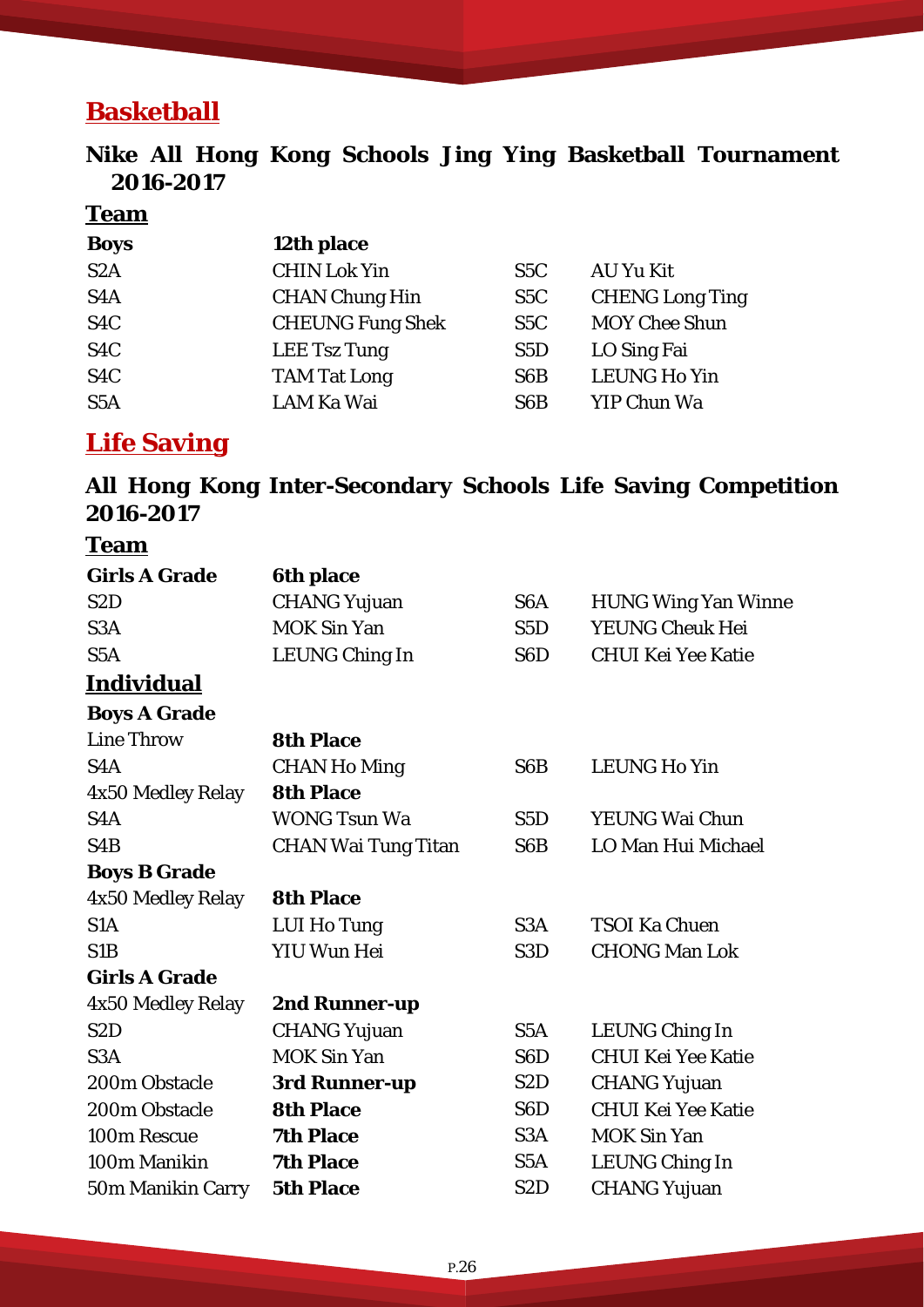# **Life Saving**

### **All Hong Kong Inter-Secondary Schools Life Saving Competition 2016-2017**

### **Individual**

#### **Girls B Grade**

| 4x50 Medley Relay            | <b>7th Place</b>        |     |                |
|------------------------------|-------------------------|-----|----------------|
| S <sub>1</sub> D             | LAU Tsoi Hei            | S3A | YIP Kwan Lam   |
| S <sub>3</sub> A             | <b>CHIANG Hoi Shuen</b> | S4A | CHEUNG Sien Yu |
| 100m Manikin Carry 7th Place |                         | S3A | YIP Kwan Lam   |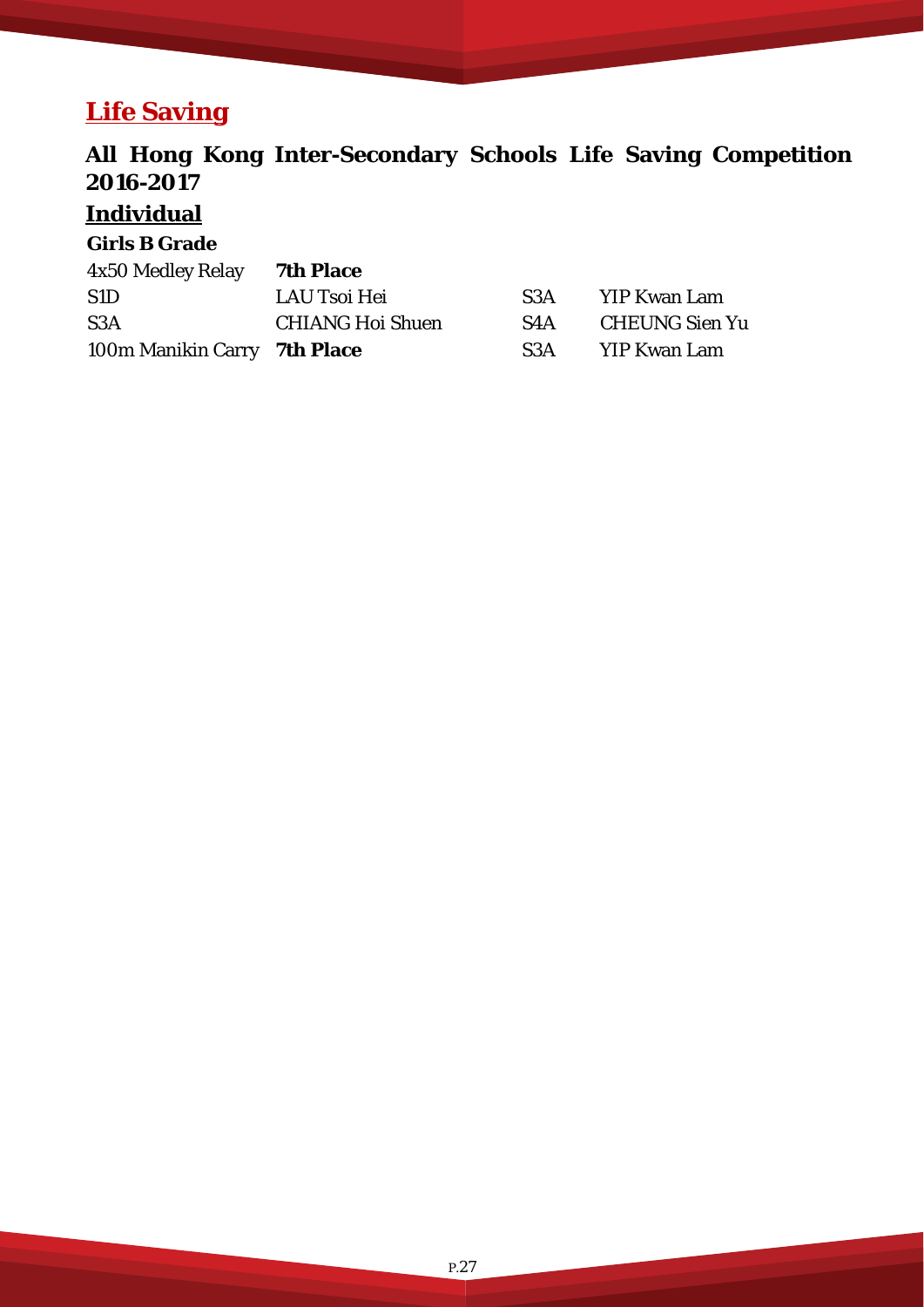### **The Annual Sports Stars Awards**

#### **Most Valuable Player**

# **Athletics Team**  S5B LAU Mong Yan **Badminton Team**  S2A YIP Man Hin S2D WONG Hoi Laam **Basketball Team**  S4C CHEUNG Fung Shek S4C POON Ki Wing **Cross Country Team**  S5C PON Siu Chun S6D CHUI Kei Yee Katie

**Cycling Team**  S3A AU YEUNG Hoi Hin

### **Fencing Team**

S2A CHAN Alex Brian S5D XU Qi

#### **Football Team**

**Handball Team** 

S6D POON Shing Tung

| S4A | <b>LEE Sin Yee</b> | S <sub>5</sub> A | <b>LAM Sze Chak</b> |
|-----|--------------------|------------------|---------------------|
|     |                    |                  |                     |

#### **Rowing Team**

S6A HUNG Wing Yan Winne

#### **Rugby Team**

S4B HUI Chun Ho

#### **Swimming Team**

| S <sub>2</sub> D | <b>CHANG Yujuan</b>      | S4A | WONG Tsun Wa |
|------------------|--------------------------|-----|--------------|
|                  | <b>Table Tennis Team</b> |     |              |

### S1A CHEUNG Man Lee S4A CHAN Chun Ki

#### **Tennis Team**

S5B SHEK Ching Ping Ernest

#### **Volleyball Team**

| S4B | .A l |
|-----|------|
|-----|------|

U Wing Lam S6B LEUNG Ho Yin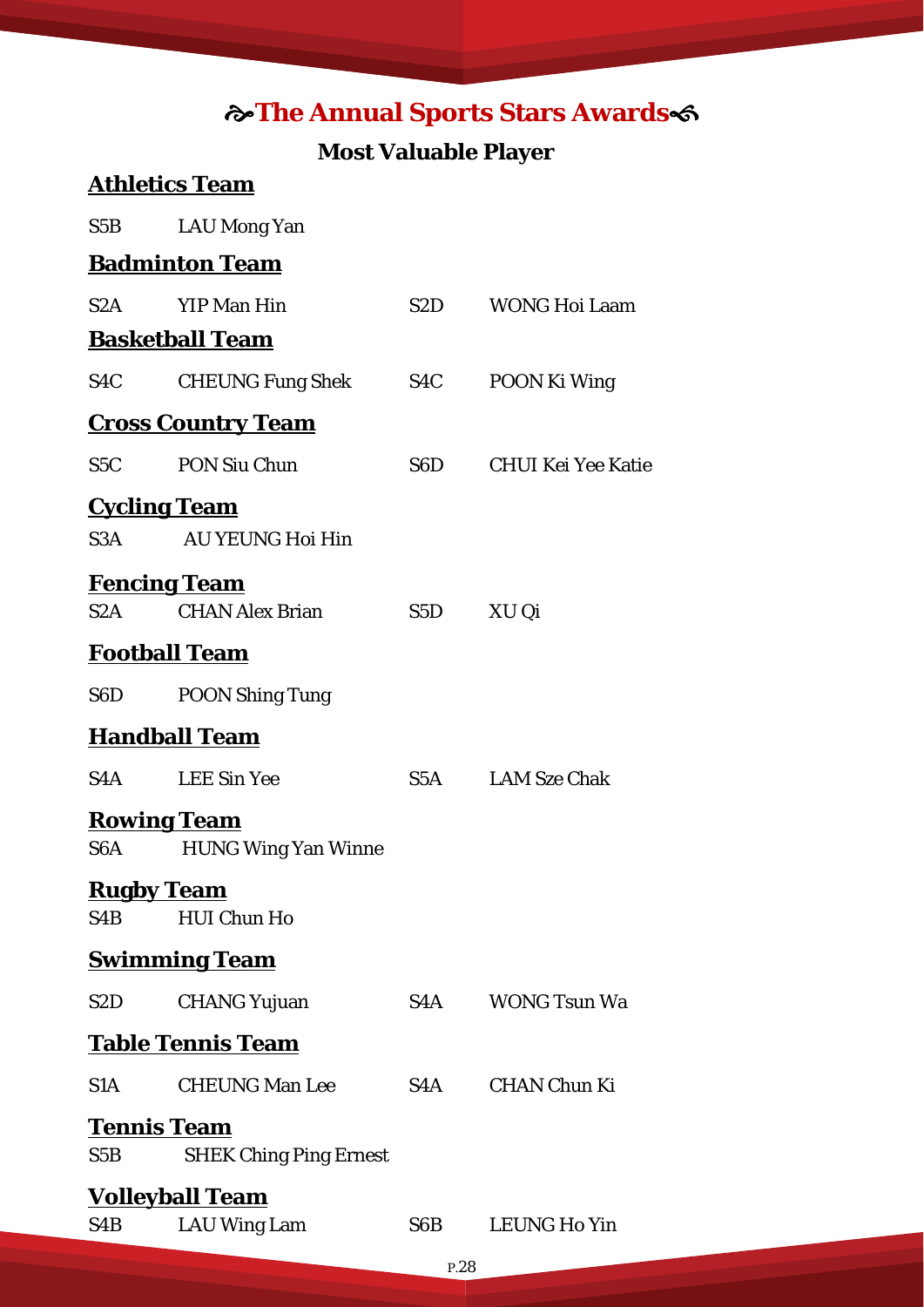# **The Annual Sports Stars Awards**

### **Potential Athlete**

|                        | <b>Athletics Team</b>       |     |                        |  |  |  |  |
|------------------------|-----------------------------|-----|------------------------|--|--|--|--|
| S2B                    | <b>WONG Anna</b>            | S2D | <b>CHU Yau Yin</b>     |  |  |  |  |
|                        | <b>Badminton Team</b>       |     |                        |  |  |  |  |
| S1A                    | <b>CHIU Wang Hei</b>        | S3A | <b>KWOK Tsz Yu</b>     |  |  |  |  |
|                        | <b>Basketball Team</b>      |     |                        |  |  |  |  |
| S2A                    | <b>WONG Ka Sze</b>          | S2D | <b>LAM Hei Yiu</b>     |  |  |  |  |
|                        | <b>Cross Country Team</b>   |     |                        |  |  |  |  |
| S1A                    | LIU Chin                    | S1A | <b>TSANG Kwok Chun</b> |  |  |  |  |
| <u>Fencing Team</u>    |                             |     |                        |  |  |  |  |
| S3A                    | <b>CHAN Leung Ho</b>        | S5A | <b>LEE Hoi Yan</b>     |  |  |  |  |
| <b>Football Team</b>   |                             |     |                        |  |  |  |  |
| S2A                    | <b>SO Cheuk Nam Chester</b> |     |                        |  |  |  |  |
| <b>Handball Team</b>   |                             |     |                        |  |  |  |  |
| S3A                    | <b>CHIU Tsz Yin</b>         | S5D | <b>CHEN Chi Man</b>    |  |  |  |  |
| <u>Rowing Team</u>     |                             |     |                        |  |  |  |  |
| S1A                    | <b>WONG Wai Lok</b>         | S4C | <b>LEE Yee Kwan</b>    |  |  |  |  |
| <b>Rugby Team</b>      |                             |     |                        |  |  |  |  |
| S5C                    | <b>WONG Ka Chung</b>        |     |                        |  |  |  |  |
| <u>Squash Team</u>     |                             |     |                        |  |  |  |  |
| S2A                    | MURAKAMI Akifumi            |     |                        |  |  |  |  |
|                        | <b>Swimming Team</b>        |     |                        |  |  |  |  |
| S <sub>1</sub> A       | LUI Ho Tung                 | S3A | <b>MOK Sin Yan</b>     |  |  |  |  |
|                        | <b>Table Tennis Team</b>    |     |                        |  |  |  |  |
| S2D                    | <b>CHAN Tak Ming</b>        | S5D | <b>MUI</b> Sze Yan     |  |  |  |  |
| <b>Tennis Team</b>     |                             |     |                        |  |  |  |  |
| S2D                    | <b>CHAN Tak Ming</b>        |     |                        |  |  |  |  |
| <u>Volleyball Team</u> |                             |     |                        |  |  |  |  |
| S2A                    | <b>LAW Yi Lok</b>           | S3A | <b>LAW Chun Yat</b>    |  |  |  |  |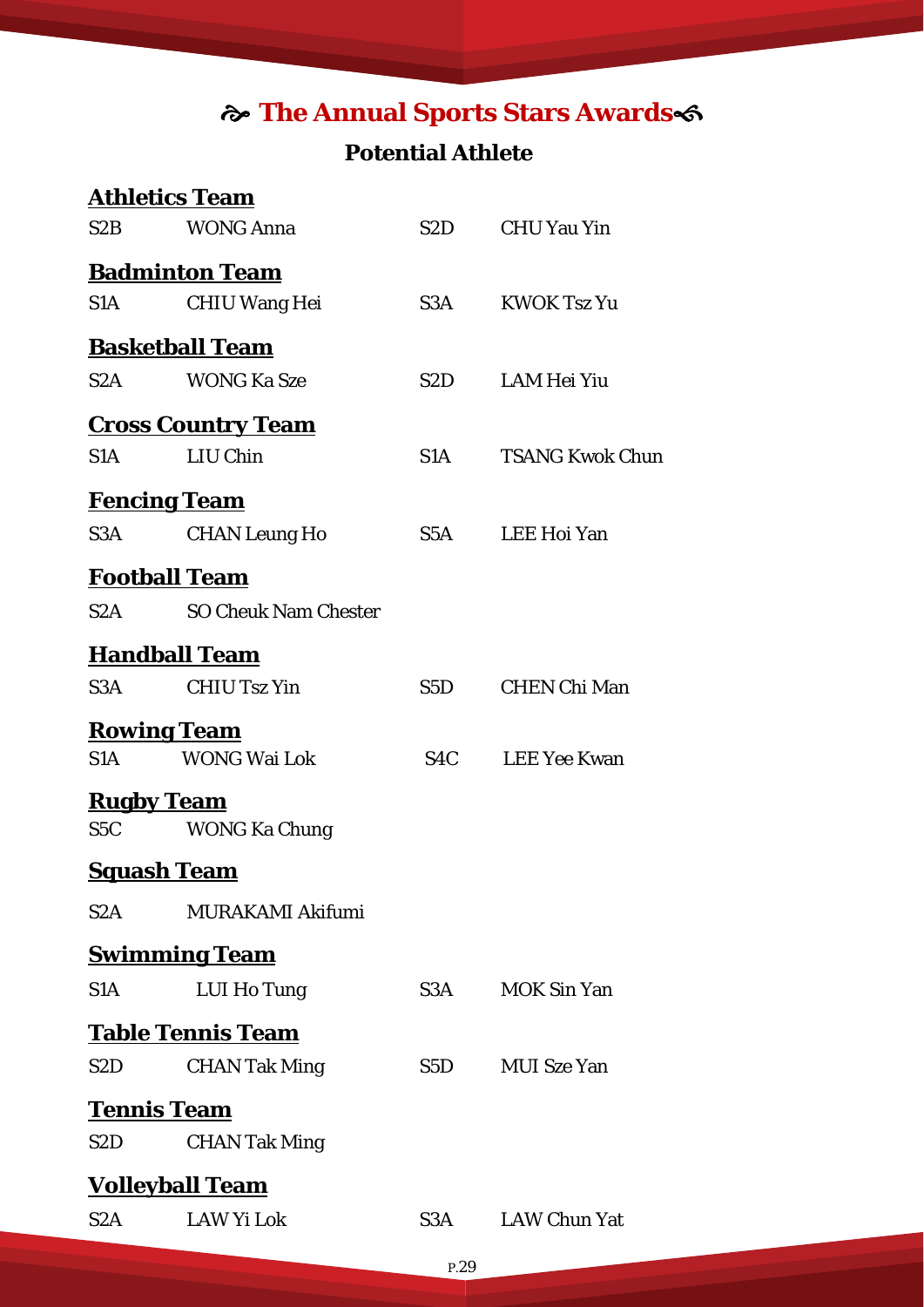### **Other Achievements**

|                                   |                  | <b>సీ Uther Achievements వ</b>                                    |
|-----------------------------------|------------------|-------------------------------------------------------------------|
| <b>Visual Arts</b>                |                  |                                                                   |
| The 5th I love Summer 兒童創作大賽 2016 |                  |                                                                   |
| Champion                          | S <sub>1</sub> C | <b>LEE Wai Lam</b>                                                |
| 2016 香港藝術菁英繪畫大賽                   |                  |                                                                   |
| Champion                          | S <sub>1</sub> C | LEE Wai Lam                                                       |
| 2017 當代青少年及兒童藝術節新春繪畫比賽            |                  |                                                                   |
| Champion                          | S <sub>1</sub> C | <b>LEE Wai Lam</b>                                                |
|                                   |                  | <b>Inter-school Comic Stars Drawing Competition</b>               |
| Champion                          | S <sub>4</sub> B | <b>TSUI Kai Yuen</b>                                              |
|                                   |                  | <b>Mental Health Illustration Competition 2017</b>                |
| <b>Outstanding Award</b>          | S4B              | WONG Mei Kei                                                      |
| <b>Montessori Art World Award</b> |                  |                                                                   |
| <b>Special Mention</b>            | S5D              | LAU Chi Ching Sandra                                              |
| <b>Work 2016-2017</b>             |                  | The Exhibition of Secondary School Students' Creative Visual Arts |
| <b>Certificate of Merit</b>       | S5B              | LEE Yeuk Hei                                                      |
| <b>Work 2016-2017</b>             |                  | The Exhibition of Secondary School Students' Creative Visual Arts |
| <b>Certificate of Merit</b>       | S5D              | <b>TSANG Cho Yiu</b>                                              |
| <b>Work 2016-2017</b>             |                  | The Exhibition of Secondary School Students' Creative Visual Arts |
| <b>Certificate of Merit</b>       | S <sub>6</sub> D | <b>WONG Tsz Ho</b>                                                |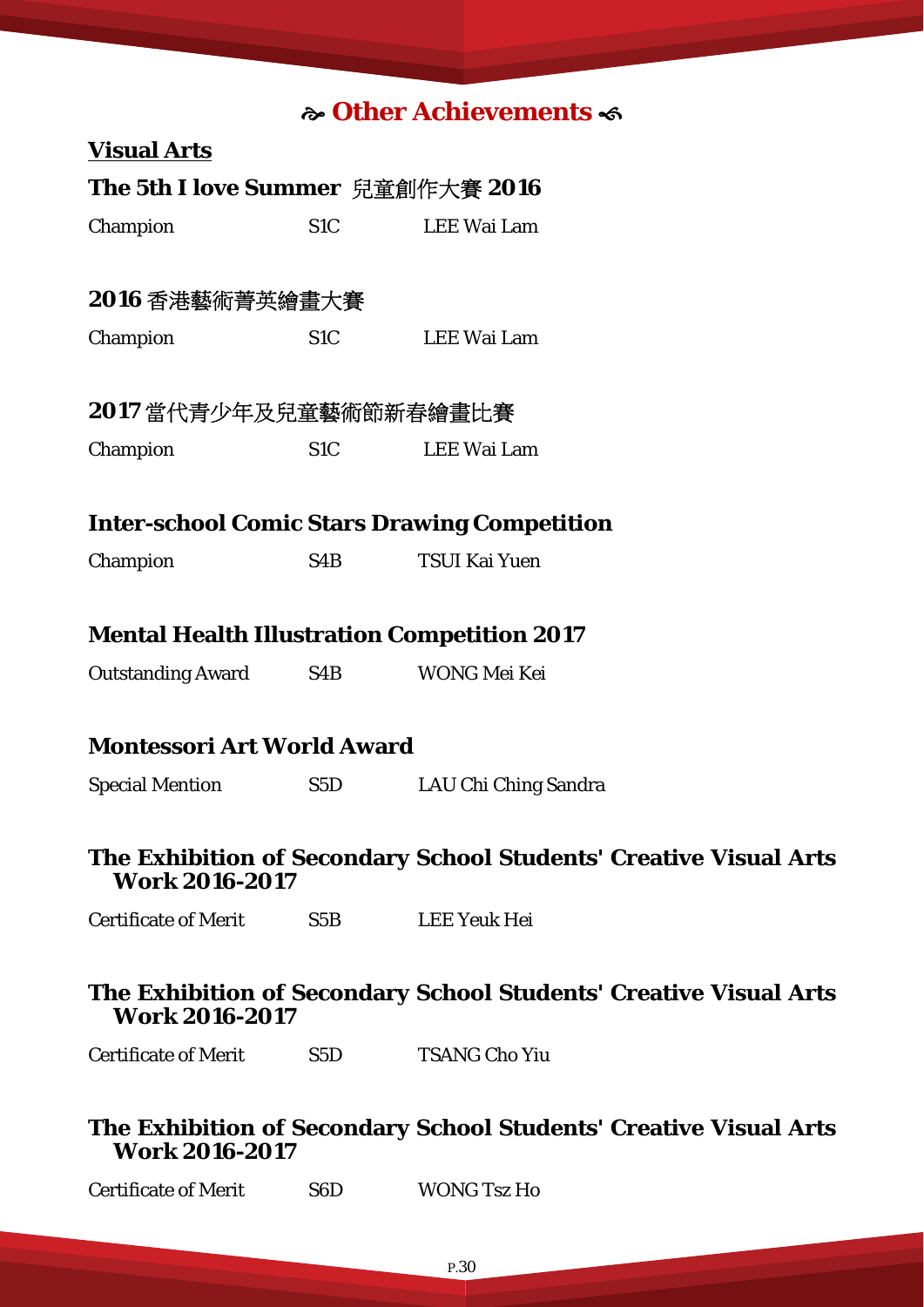|                  | <b>Public Speaking</b>   |                                                                |                            |                           |                           |                                          |
|------------------|--------------------------|----------------------------------------------------------------|----------------------------|---------------------------|---------------------------|------------------------------------------|
|                  |                          | 69th Hong Kong Schools Speech Festival – English Section       |                            |                           |                           |                                          |
|                  |                          | <b>Secondary 5 Solo Verse Speaking</b>                         |                            | 2 <sup>nd</sup> Runner-up | S5D                       | <b>CHENG Tsz Yan</b>                     |
|                  |                          | 69th Hong Kong Schools Speech Festival – Chinese Section       |                            |                           |                           |                                          |
|                  |                          | <b>Secondary 1 Solo Verse Speaking</b>                         |                            |                           |                           | 2 <sup>nd</sup> Runner-up S1A LO Tin Lok |
|                  |                          | The 16th Basic Law Debating Competitionb (Basic Law Cup)       |                            |                           |                           |                                          |
|                  | The Best Speaker         | S <sub>4</sub> B                                               | <b>LUK Yau Sang Yeoson</b> |                           |                           |                                          |
|                  | <b>Secondary Schools</b> | The 19th Putonghua Public Speaking Competition for Primary and |                            |                           |                           |                                          |
|                  | <b>Outstanding Award</b> | S <sub>3</sub> D                                               | Lau Ka Wai                 |                           |                           |                                          |
|                  | <u>Performing Art</u>    |                                                                |                            |                           |                           |                                          |
|                  | Category)                | Hong Kong School Drama Festival 2016-2017 (Secondary English   |                            |                           |                           |                                          |
|                  | <b>Individual Award</b>  |                                                                |                            |                           |                           |                                          |
|                  |                          | <b>Award for Outstanding Performer</b>                         |                            |                           |                           |                                          |
| S <sub>3</sub> D | NG Hoi Lam               |                                                                | S4D                        |                           | <b>WONG Pak Ning Ivan</b> |                                          |
|                  | <b>Group Award</b>       | <b>Award for Outstanding Cooperation</b>                       |                            |                           |                           |                                          |
| S <sub>2</sub> C | <b>CHAU Lok Yiu</b>      |                                                                | S <sub>3</sub> D           | <b>FAN Yee Ki</b>         |                           |                                          |
| S <sub>2</sub> D | <b>CHAN Wang Shing</b>   |                                                                | S <sub>3</sub> D           |                           | LAI Wing Ho Sun           |                                          |
| S <sub>2</sub> D | <b>CHOW Tsz Kwan</b>     |                                                                | S <sub>3</sub> D           | NG Hoi Lam                |                           |                                          |
| S <sub>3</sub> B |                          | <b>BEER Ethan Cato Jefferson</b>                               | S <sub>3</sub> D           |                           | <b>WONG Ka Hei</b>        |                                          |
| S <sub>3</sub> B |                          | JOBE Ho Hin Sheikh Tijan Brian                                 | S3D                        |                           | <b>YEUNG Ting Hei</b>     |                                          |
| S <sub>3</sub> B |                          | LAU Nereida Wing Lam                                           | S <sub>4</sub> D           |                           | <b>WONG Pak Ning Ivan</b> |                                          |
| S <sub>3</sub> C | <b>CHAU Po Ying</b>      |                                                                | S <sub>5</sub> A           |                           | <b>AU Chun Shing</b>      |                                          |
| S <sub>3</sub> C | LUK Hiu Ching            |                                                                | S5B                        |                           | TUNG On Ki Angel          |                                          |
| S <sub>3</sub> C | <b>TSANG Ching</b>       |                                                                | S <sub>5</sub> D           |                           | <b>MAK Shun Yan</b>       |                                          |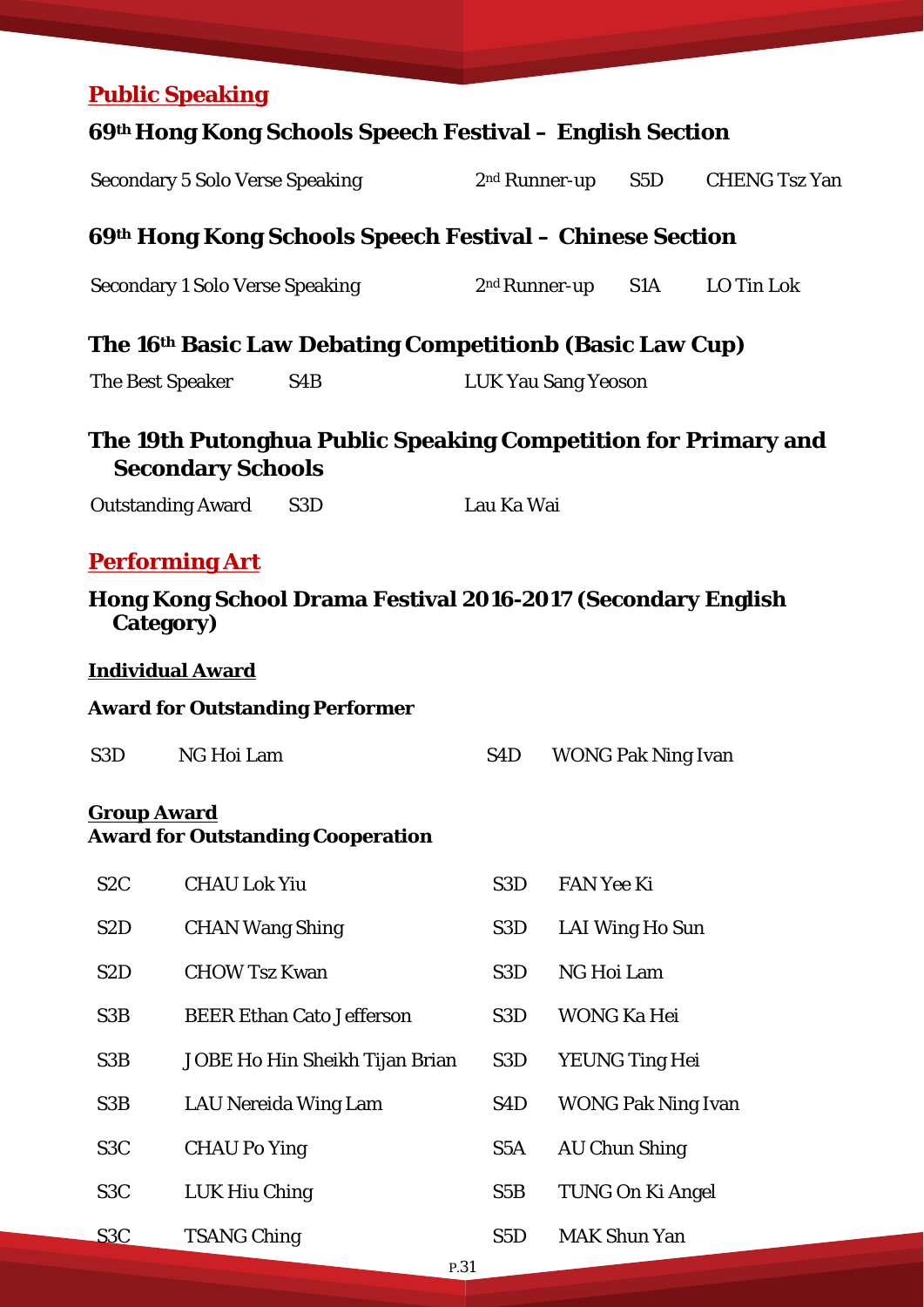### **Music**

# **69th Hong Kong Schools Music Festival**

| Eehu (Junior)                    | Champion      | S <sub>1</sub> A | CHIM Hoi Tung       |
|----------------------------------|---------------|------------------|---------------------|
| <b>Solo Singing (Elementary)</b> | 1st Runner-up | S <sub>1</sub> A | LO Tin Lok          |
| <b>Solo Singing (Elementary)</b> | 1st Runner-up | S <sub>1</sub> B | <b>LEUNG Justin</b> |

### **Joint School Music Competition 2017**

#### **Silver Award**

| Silver Award     |                           |
|------------------|---------------------------|
| S <sub>1</sub> C | <b>CHEN Hoi Tung</b>      |
| S <sub>1</sub> C | <b>CHING Lok Yee</b>      |
| S <sub>2</sub> B | <b>TIN Tsun Yat</b>       |
| S <sub>2</sub> C | <b>CHAU Lok Yiu</b>       |
| S <sub>2</sub> C | <b>WONG Hau Yiu</b>       |
| S <sub>2</sub> C | <b>YIU Cheuk Yin</b>      |
| S <sub>2</sub> D | <b>CHOW Tsz Kwan</b>      |
| S <sub>2</sub> D | <b>NG Cheuk Kiu</b>       |
| S <sub>3</sub> D | <b>HE Chenwei</b>         |
| S4B              | <b>MAK Ho Ying Donna</b>  |
| S4D              | <b>WONG Pak Ning Ivan</b> |
|                  |                           |
|                  |                           |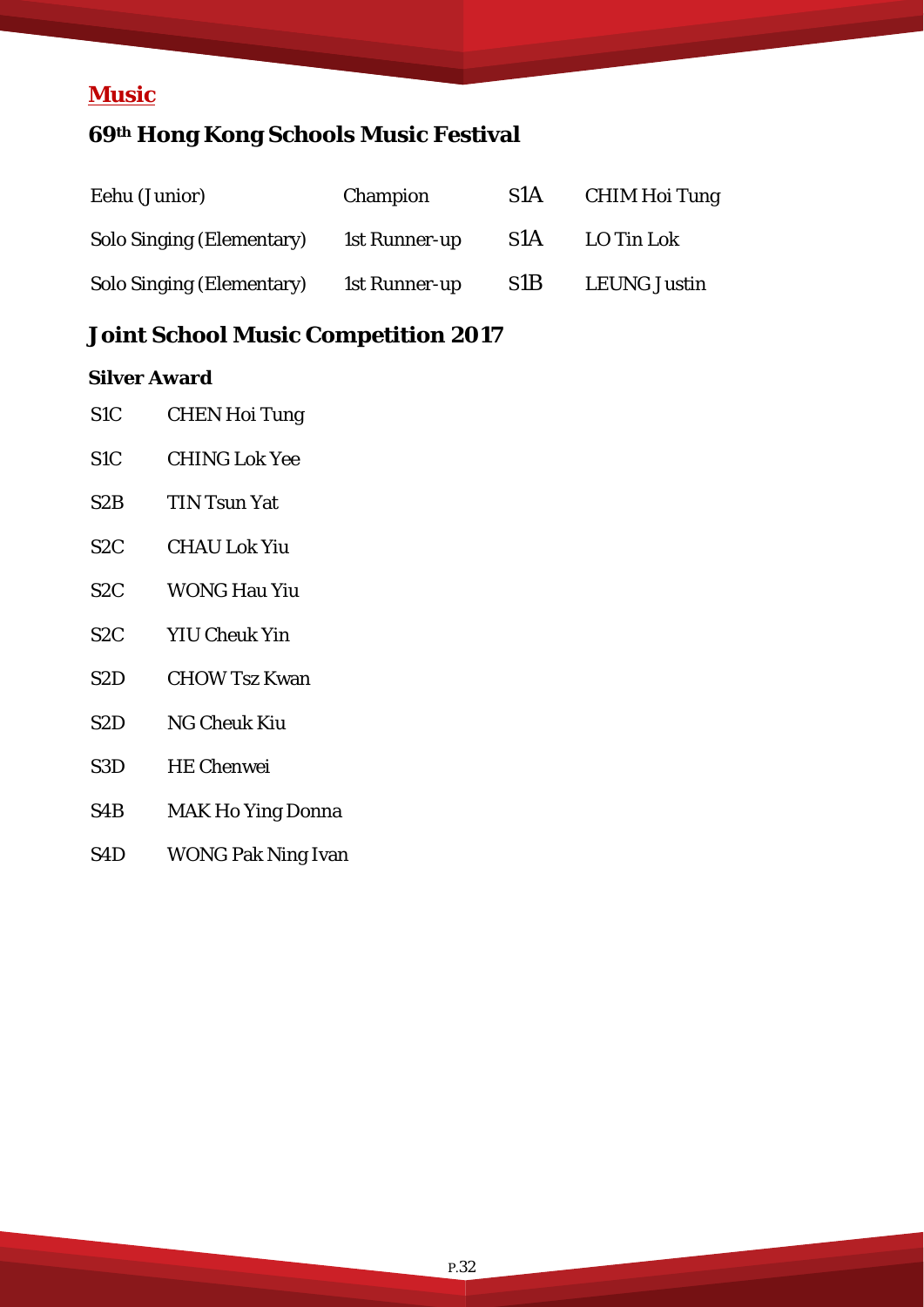#### **Others**

# **Secondary Students' Best Ten Books Election - Commentary Writing Competition (Junior Section)**  Commended Prize S1B CHENG Ming Hei **Secondary Students' Best Ten Books Election - Commentary Writing Competition (Senior Section)**  Commended Prize S5D MUI Sze Yan **National Essay Writing Competition (Hong Kong)**  Bronze S6D WONG Tsz Ho

### **Fun With Learning 2017 "Learning and Teaching IT" Software Suite Development Competition**

| Merit | S <sub>3</sub> A | <b>LEUNG Ho Hei</b> |
|-------|------------------|---------------------|
| Merit | S3D              | LAI Wing Ho Sun     |
| Merit | S3D              | WONG Ka Hei         |

#### **WRO 2017 Hong Kong Robot Challenge: Space Challenge – Lego Bronze Prize**

| Lego Bronze | S2D              | <b>CHAN Wang Shing</b> |
|-------------|------------------|------------------------|
| Lego Bronze | S <sub>2</sub> D | LO Ka Yat              |
| Lego Bronze | S <sub>3</sub> C | <b>PANG Tsz Fung</b>   |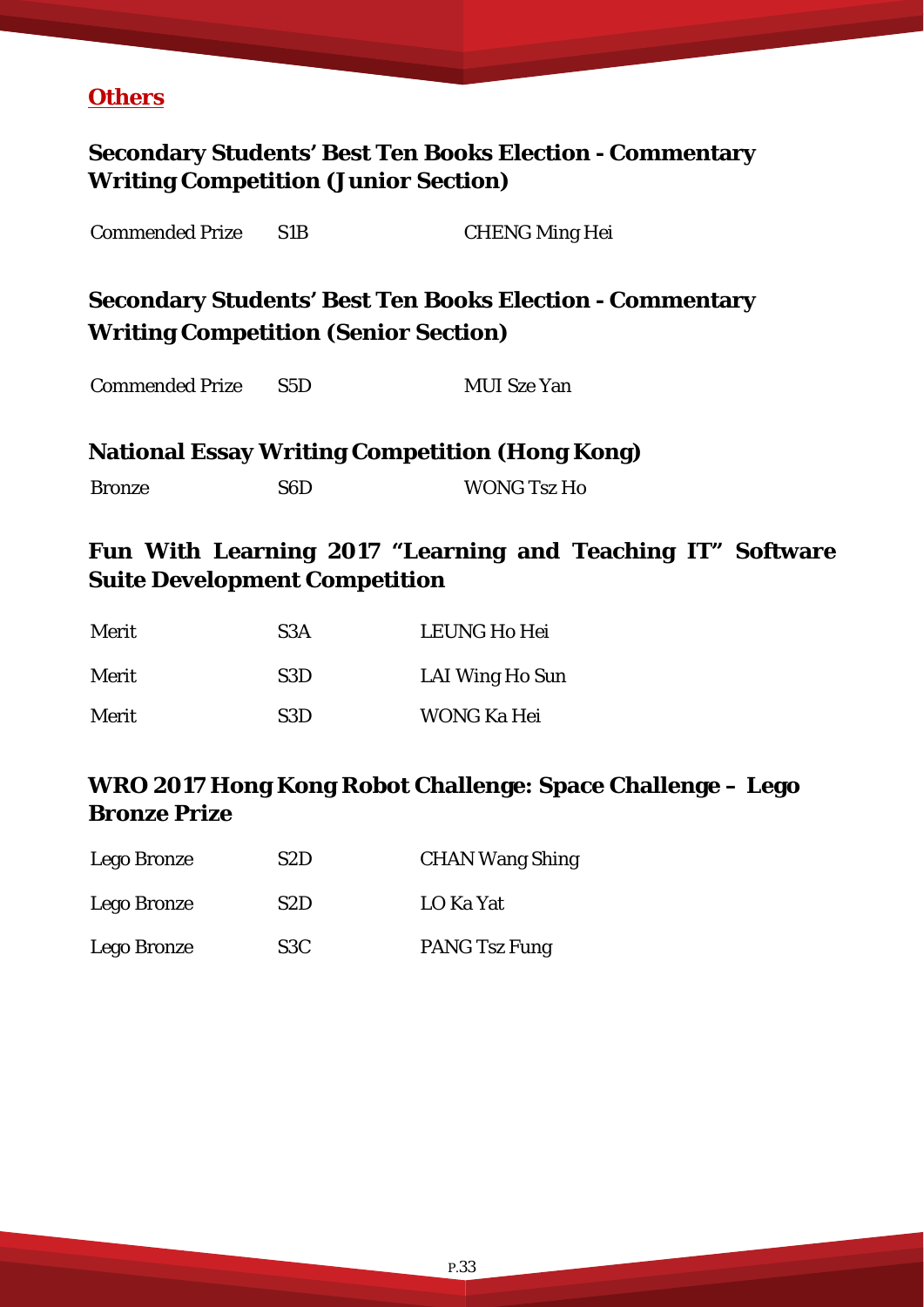### **Youth ImpACT Award (YIAA) (The D.H. Chen Foundation and The Boys' & Girls' Clubs Association of Hong Kong)**

| Merit | S <sub>4</sub> A | <b>LEE Chun Hei</b>   |
|-------|------------------|-----------------------|
| Merit | S <sub>4</sub> B | SIU Wai Chun          |
| Merit | S <sub>4</sub> C | <b>CHUNG Kit Ying</b> |
| Merit | S <sub>4</sub> C | LUK Chun Ho           |
| Merit | S <sub>4</sub> C | <b>WONG Chi Yin</b>   |

### "**Healthy without Alcohol" Campaign**

The Highest Scorer S4A CHEUNG Sien Yu

#### **Green Monday**

Golden Award

#### **Award for Houses**

Champion Blue House